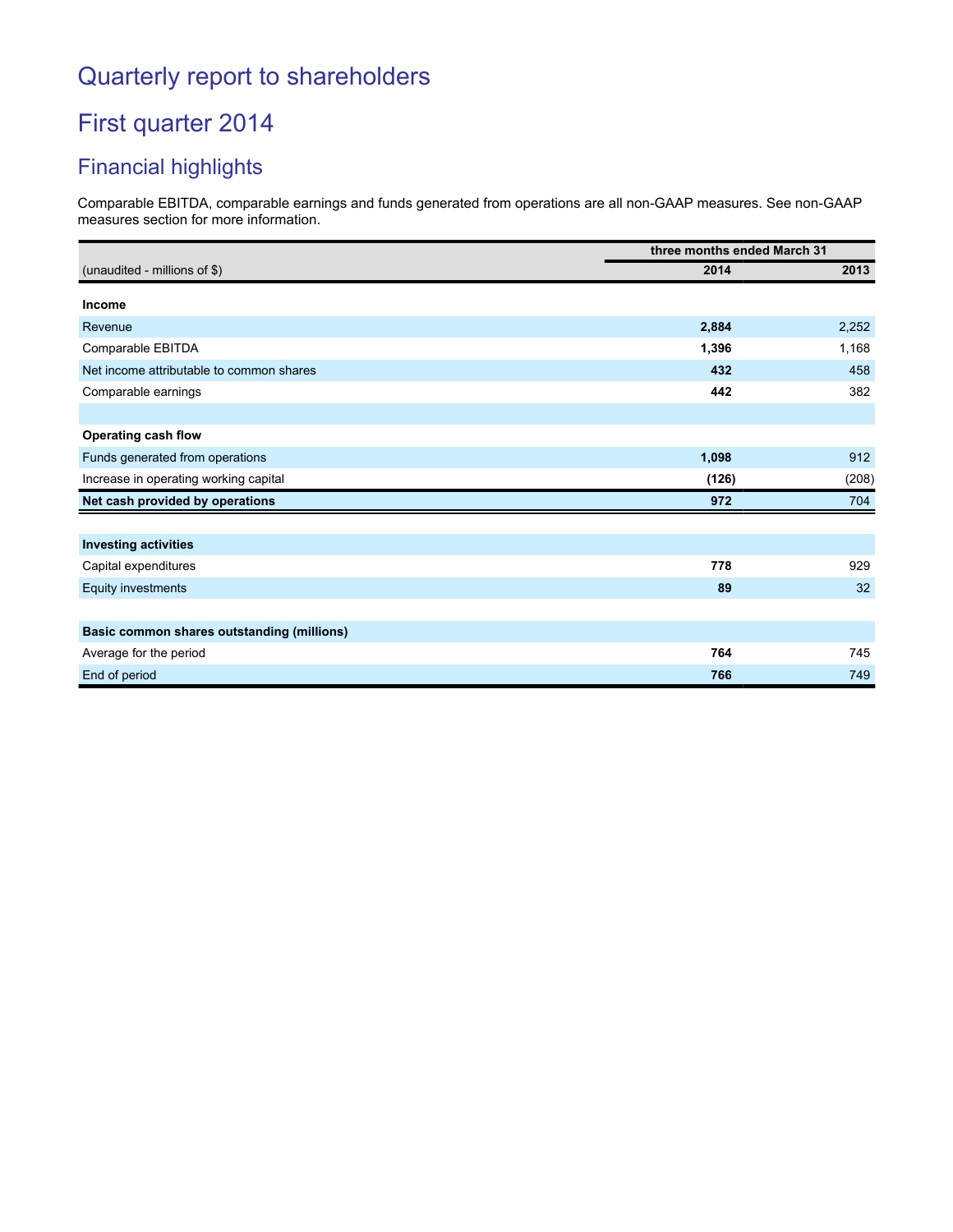## Management's discussion and analysis

May 1, 2014

This management's discussion and analysis (MD&A) contains information to help the reader make investment decisions about TransCanada PipeLines Limited. It discusses our business, operations, financial position, risks and other factors for the three months ended March 31, 2014, and should be read with the accompanying unaudited condensed consolidated financial statements for the three months ended March 31, 2014 which have been prepared in accordance with U.S. GAAP.

This MD&A should also be read in conjunction with our December 31, 2013 audited consolidated financial statements and notes and the MD&A in our 2013 Annual Report, which have been prepared in accordance with U.S. GAAP.

## About this document

Throughout this MD&A, the terms, *we, us, our* and *TCPL* mean TransCanada PipeLines Limited and its subsidiaries.

Abbreviations and acronyms that are not defined in this MD&A are defined in the glossary in our 2013 Annual Report.

All information is as of May 1, 2014 and all amounts are in Canadian dollars, unless noted otherwise.

## **FORWARD-LOOKING INFORMATION**

We disclose forward-looking information to help current and potential investors understand management's assessment of our future plans and financial outlook, and our future prospects overall.

Statements that are forward-looking are based on certain assumptions and on what we know and expect today and generally include words like *anticipate, expect, believe, may, will, should, estimate* or other similar words.

Forward-looking statements in this MD&A may include information about the following, among other things:

- anticipated business prospects
- our financial and operational performance, including the performance of our subsidiaries
- expectations or projections about strategies and goals for growth and expansion
- expected cash flows and future financing options available to us
- expected costs for planned projects, including projects under construction and in development
- expected schedules for planned projects (including anticipated construction and completion dates)
- expected regulatory processes and outcomes
- expected impact of regulatory outcomes
- expected outcomes with respect to legal proceedings, including arbitration
- expected capital expenditures and contractual obligations
- expected operating and financial results
- the expected impact of future accounting changes, commitments and contingent liabilities
- expected industry, market and economic conditions.

Forward-looking statements do not guarantee future performance. Actual events and results could be significantly different because of assumptions, risks or uncertainties related to our business or events that happen after the date of this MD&A.

Our forward-looking information is based on the following key assumptions, and subject to the following risks and uncertainties:

#### **Assumptions**

- inflation rates, commodity prices and capacity prices
- timing of financings and hedging
- regulatory decisions and outcomes
- foreign exchange rates
- interest rates
- tax rates
- planned and unplanned outages and the use of our pipeline and energy assets
- integrity and reliability of our assets
- access to capital markets
- anticipated construction costs, schedules and completion dates
- acquisitions and divestitures.

## **Risks and uncertainties**

- our ability to successfully implement our strategic initiatives
- whether our strategic initiatives will yield the expected benefits
- the operating performance of our pipeline and energy assets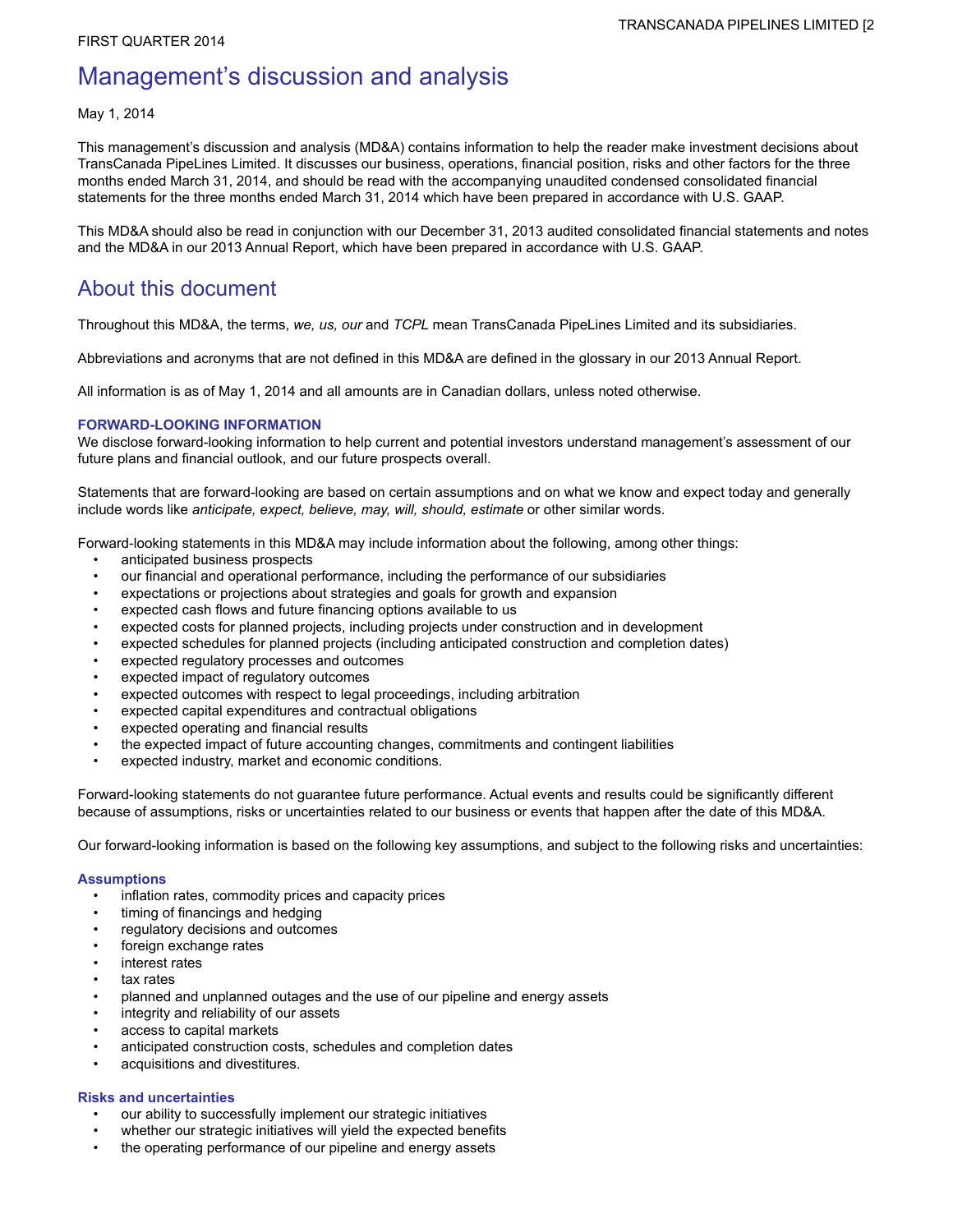## FIRST QUARTER 2014

- amount of capacity sold and rates achieved in our pipeline businesses
- the availability and price of energy commodities
- the amount of capacity payments and revenues we receive from our energy business
- regulatory decisions and outcomes
- outcomes of legal proceedings, including arbitration
- performance of our counterparties
- changes in the political environment
- changes in environmental and other laws and regulations
- competitive factors in the pipeline and energy sectors
- construction and completion of capital projects
- costs for labour, equipment and materials
- access to capital markets
- interest and foreign exchange rates
- weather
- cyber security
- technological developments
- economic conditions in North America as well as globally.

You can read more about these factors and others in reports we have filed with Canadian securities regulators and the SEC, including the MD&A in our 2013 Annual Report.

You should not put undue reliance on forward-looking information and should not use future-oriented information or financial outlooks for anything other than their intended purpose. We do not update our forward-looking statements due to new information or future events, unless we are required to by law.

### **FOR MORE INFORMATION**

You can find more information about TCPL in our annual information form and other disclosure documents, which are available on SEDAR (www.sedar.com).

#### **NON-GAAP MEASURES**

We use the following non-GAAP measures:

- EBITDA
- EBIT
- funds generated from operations
- comparable earnings
- comparable EBITDA
- comparable EBIT
- comparable depreciation and amortization
- comparable interest expense
- comparable interest income and other
- comparable income tax expense.

These measures do not have any standardized meaning as prescribed by U.S. GAAP and therefore may not be comparable to similar measures presented by other entities.

## **EBITDA and EBIT**

We use EBITDA as an approximate measure of our pre-tax operating cash flow. It measures our earnings before deducting financial charges, income tax, depreciation and amortization, net income attributable to non-controlling interests and preferred share dividends, and includes income from equity investments. EBIT measures our earnings from ongoing operations and is a better measure of our performance and an effective tool for evaluating trends in each segment as it is equivalent to our segmented earnings. It is calculated in the same way as EBITDA, less depreciation and amortization.

### **Funds generated from operations**

Funds generated from operations includes net cash provided by operations before changes in operating working capital. We believe it is a better measure of our consolidated operating cash flow because it does not include fluctuations from working capital balances, which do not necessarily reflect underlying operations in the same period. See Financial condition section for a reconciliation to net cash provided by operations.

#### **Comparable measures**

We calculate the comparable measures by adjusting certain GAAP and non-GAAP measures for specific items we believe are significant but not reflective of our underlying operations in the period. These comparable measures are calculated on a consistent basis from period to period and are adjusted for specific items in each period, as applicable.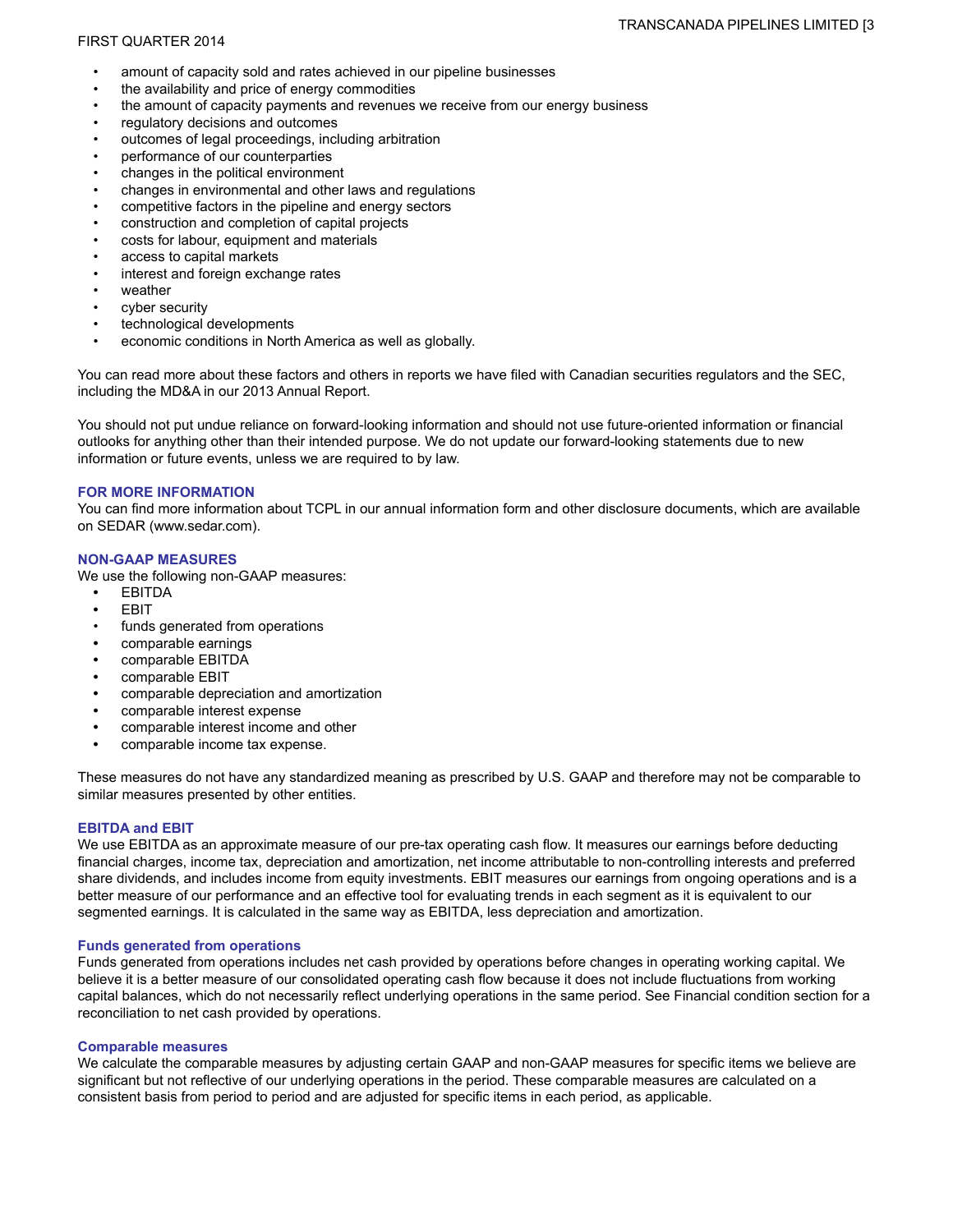| <b>Comparable measure</b>                | <b>Original measure</b>                  |
|------------------------------------------|------------------------------------------|
| comparable earnings                      | net income attributable to common shares |
| comparable EBITDA                        | <b>EBITDA</b>                            |
| comparable EBIT                          | <b>EBIT</b>                              |
| comparable depreciation and amortization | depreciation and amortization            |
| comparable interest expense              | interest expense                         |
| comparable interest income and other     | interest income and other                |
| comparable income tax expense            | income tax expense                       |

Our decision not to include a specific item is subjective and made after careful consideration. These may include:

- certain fair value adjustments relating to risk management activities
- income tax refunds and adjustments
- gains or losses on sales of assets
- legal, contractual and bankruptcy settlements
- impact of regulatory or arbitration decisions relating to prior year earnings
- write-downs of assets and investments.

We calculate comparable earnings by excluding the unrealized gains and losses from changes in the fair value of certain derivatives used to reduce our exposure to certain financial and commodity price risks. These derivatives provide effective economic hedges, but do not meet the criteria for hedge accounting. As a result, the changes in fair value are recorded in net income. As these amounts do not accurately reflect the gains and losses that will be realized at settlement, we do not consider them part of our underlying operations.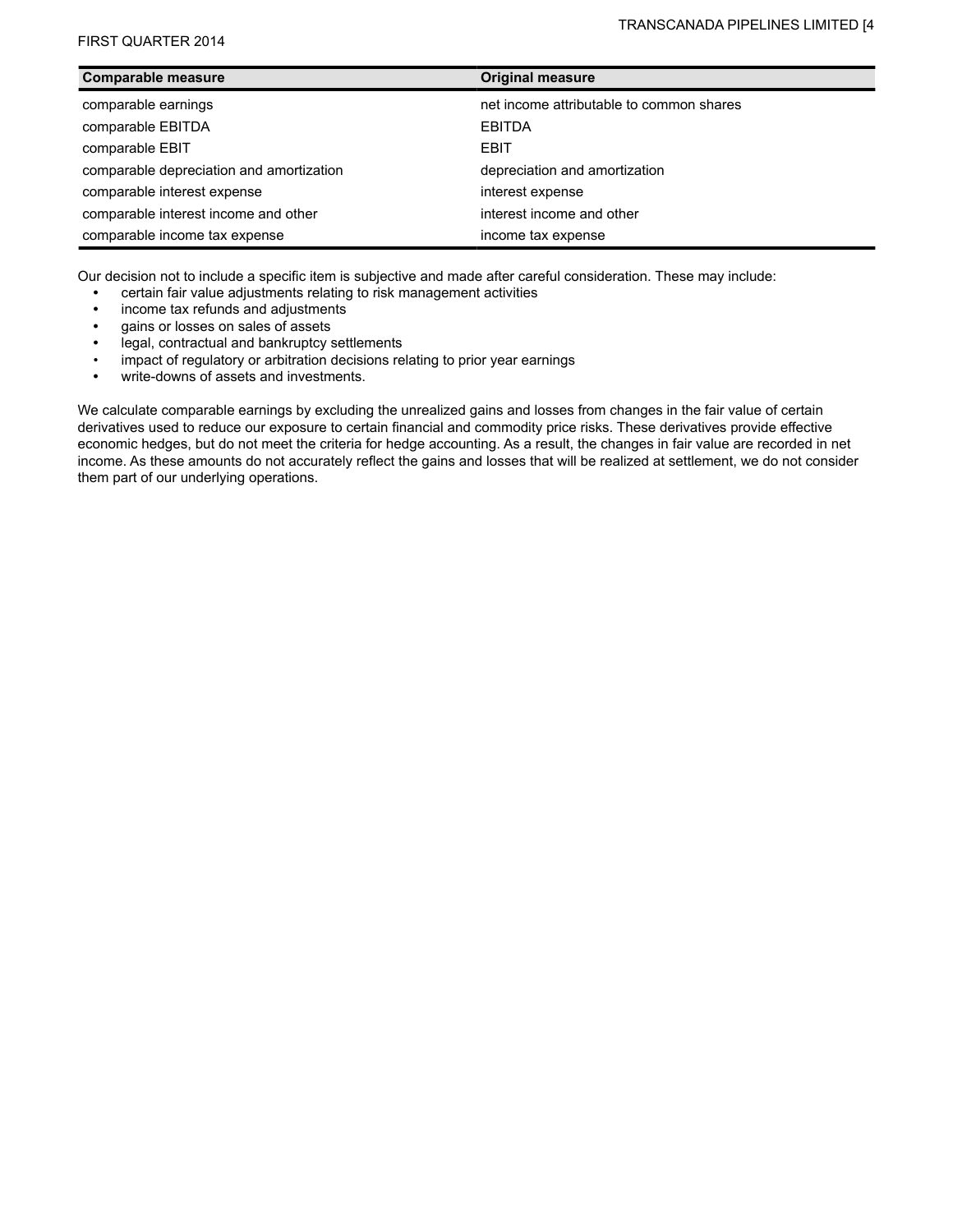## FIRST QUARTER 2014

## **Reconciliation of non-GAAP measures**

|                                                            |                  | three months ended March 31 |  |  |
|------------------------------------------------------------|------------------|-----------------------------|--|--|
| (unaudited - millions of \$)                               | 2014             | 2013                        |  |  |
| <b>EBITDA</b>                                              | 1,385            | 1,219                       |  |  |
| NEB decision - 2012                                        |                  | (55)                        |  |  |
| Non-comparable risk management activities affecting EBITDA | 11               | 4                           |  |  |
| <b>Comparable EBITDA</b>                                   | 1,396            | 1,168                       |  |  |
| Comparable depreciation and amortization                   | (393)            | (354)                       |  |  |
| <b>Comparable EBIT</b>                                     | 1,003            | 814                         |  |  |
| Other income statement items                               |                  |                             |  |  |
| Comparable interest expense                                | (286)            | (271)                       |  |  |
| Comparable interest income and other                       | $\overline{2}$   | 28                          |  |  |
| Comparable income tax expense                              | (223)            | (158)                       |  |  |
| Net income attributable to non-controlling interests       | (52)             | (25)                        |  |  |
| Preferred share dividends                                  | (2)              | (6)                         |  |  |
| <b>Comparable earnings</b>                                 | 442              | 382                         |  |  |
| Specific items (net of tax):                               |                  |                             |  |  |
| NEB decision - 2012                                        |                  | 84                          |  |  |
| Risk management activities <sup>1</sup>                    | (10)             | (8)                         |  |  |
| Net income attributable to common shares                   | 432              | 458                         |  |  |
|                                                            |                  |                             |  |  |
| <b>Comparable depreciation and amortization</b>            | (393)            | (354)                       |  |  |
| Specific item:                                             |                  |                             |  |  |
| NEB decision - 2012                                        |                  | (13)                        |  |  |
| Depreciation and amortization                              | (393)            | (367)                       |  |  |
|                                                            |                  |                             |  |  |
| <b>Comparable interest expense</b>                         | (286)            | (271)                       |  |  |
| Specific item:                                             |                  |                             |  |  |
| NEB decision - 2012                                        |                  | (1)                         |  |  |
| Interest expense                                           | (286)            | (272)                       |  |  |
| Comparable interest income and other                       | $\boldsymbol{2}$ | 28                          |  |  |
| Specific items:                                            |                  |                             |  |  |
| NEB decision - 2012                                        |                  | $\mathbf{1}$                |  |  |
| Risk management activities                                 | (2)              | (6)                         |  |  |
| Interest income and other                                  |                  | $\overline{23}$             |  |  |
|                                                            |                  |                             |  |  |
| Comparable income tax expense                              | (223)            | (158)                       |  |  |
| Specific items:                                            |                  |                             |  |  |
| NEB decision - 2012                                        |                  | 42                          |  |  |
| Risk management activities <sup>1</sup>                    | 3                | 2                           |  |  |
| Income tax expense                                         | (220)            | (114)                       |  |  |

| <b>Risk management activities</b>                     | three months ended<br>March 31 |                |  |
|-------------------------------------------------------|--------------------------------|----------------|--|
| (unaudited - millions of \$)                          | 2014                           | 2013           |  |
| <b>Canadian Power</b>                                 |                                | (2)            |  |
| U.S. Power                                            | (2)                            |                |  |
| <b>Natural Gas Storage</b>                            | (9)                            | (3)            |  |
| Foreign exchange                                      | (2)                            | (6)            |  |
| Income tax attributable to risk management activities | 3                              | $\mathfrak{p}$ |  |
| Total losses from risk management activities          | (10)                           | (8)            |  |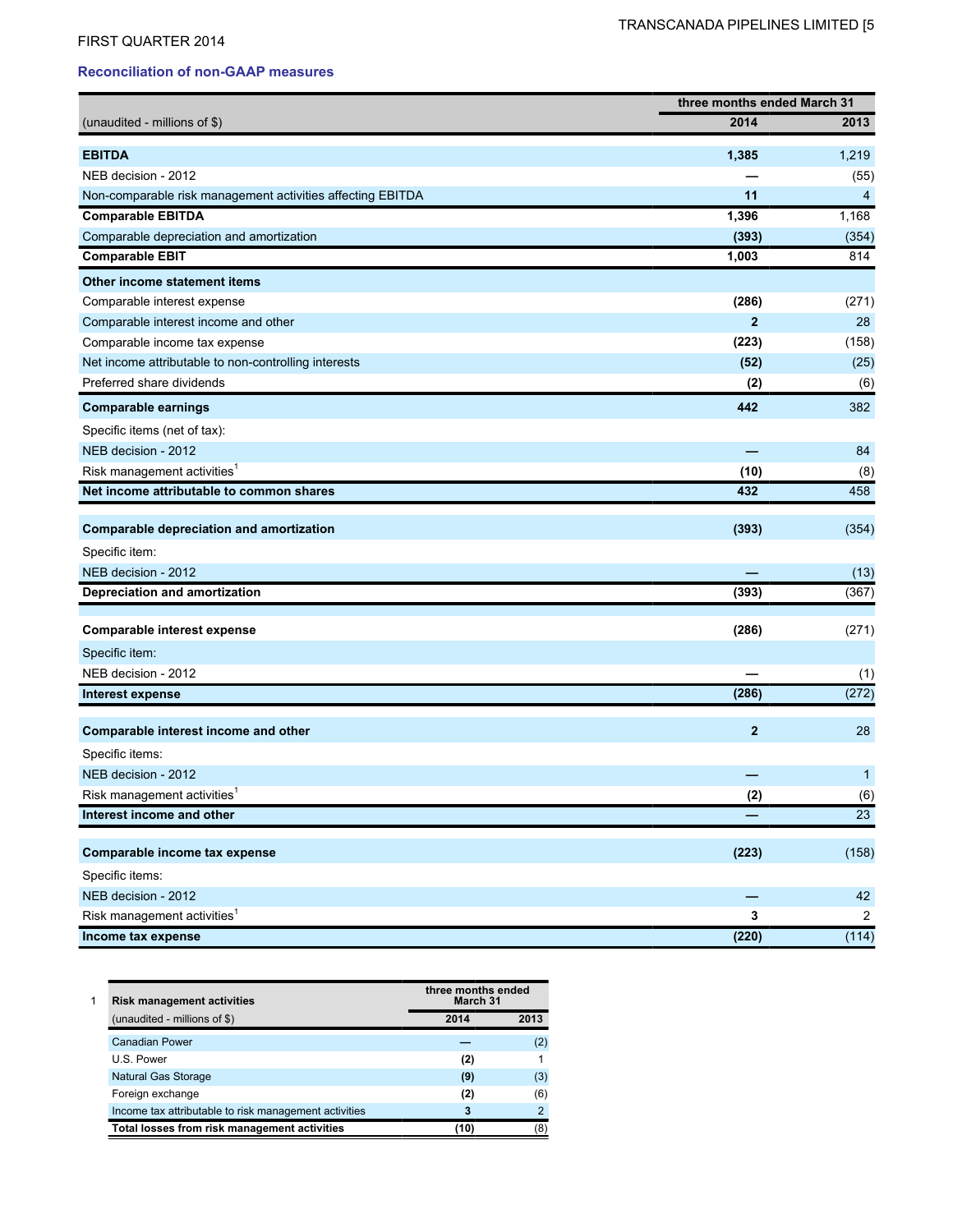## **Comparable EBITDA and EBIT by business segment**

| three months ended March 31, 2014<br>(unaudited - millions of \$)    | <b>Natural Gas</b><br><b>Pipelines</b> | Liguids<br>Pipelines <sup>1</sup> | Energy | Corporate | <b>Total</b> |
|----------------------------------------------------------------------|----------------------------------------|-----------------------------------|--------|-----------|--------------|
| <b>EBITDA</b>                                                        | 848                                    | 241                               | 334    | (38)      | 1,385        |
| Non-comparable risk management activities affecting<br><b>EBITDA</b> |                                        |                                   | 11     |           | 11           |
| <b>Comparable EBITDA</b>                                             | 848                                    | 241                               | 345    | (38)      | 1,396        |
| Comparable depreciation and amortization                             | (262)                                  | (49)                              | (77)   | (5)       | (393)        |
| <b>Comparable EBIT</b>                                               | 586                                    | 192                               | 268    | (43)      | 1,003        |

| three months ended March 31, 2013                                    | <b>Natural Gas</b> | Liguids                |                |           |              |
|----------------------------------------------------------------------|--------------------|------------------------|----------------|-----------|--------------|
| (unaudited - millions of $\$\$ )                                     | <b>Pipelines</b>   | Pipelines <sup>1</sup> | Energy         | Corporate | <b>Total</b> |
| <b>EBITDA</b>                                                        | 801                | 179                    | 273            | (34)      | 1,219        |
| NEB decision - 2012                                                  | (55)               |                        |                |           | (55)         |
| Non-comparable risk management activities affecting<br><b>EBITDA</b> |                    |                        | $\overline{4}$ |           | 4            |
| <b>Comparable EBITDA</b>                                             | 746                | 179                    | 277            | (34)      | 1.168        |
| Comparable depreciation and amortization                             | (240)              | (37)                   | (74)           | (3)       | (354)        |
| <b>Comparable EBIT</b>                                               | 506                | 142                    | 203            | (37)      | 814          |

1 Previously Oil Pipelines.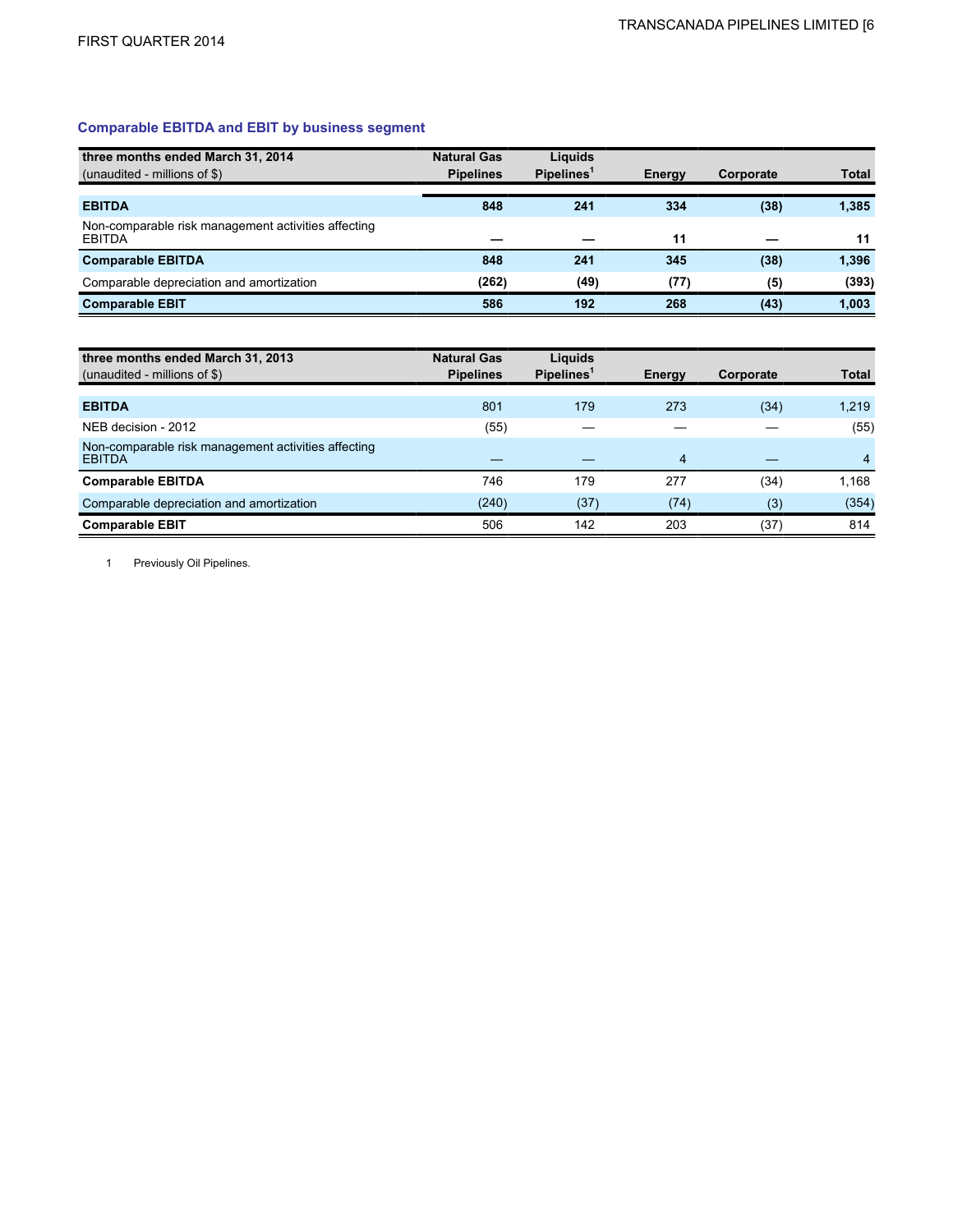## Results - First quarter 2014

Net income attributable to common shares is comprised of comparable earnings and specific income statement items excluded from comparable earnings. Net income attributable to common shares was \$432 million this quarter compared to \$458 million in first quarter 2013. The first quarter 2013 results included \$84 million of net income related to the 2012 impact of the NEB decision (RH-003-2011). This amount was excluded from comparable earnings. Net income also includes net unrealized aftertax gains or losses resulting from changes in the fair value of certain risk management activities, which are excluded from comparable earnings. For the three months ended March 31, 2014 comparable earnings excluded losses of \$10 million (\$13 million before tax) compared to losses of \$8 million (\$10 million before tax) for the same period in 2013 resulting from these risk management activities.

The discussion of segmented results will focus on the remaining aspects of net income through a discussion of comparable earnings.

Comparable earnings this quarter were \$60 million higher than first quarter 2013 .

This was primarily the net effect of the following:

- incremental earnings from the Gulf Coast extension of the Keystone Pipeline System which was placed in service on January 22, 2014
- higher equity income from Bruce Power because of higher earnings from Bruce B, reflecting lower planned outage days, and higher earnings from Bruce A Unit 4, following the completion of the planned life extension outage which began in third quarter 2012 and was completed in April 2013
- higher earnings from U.S. Power mainly because of higher realized capacity and power prices
- higher earnings from U.S. and international pipelines due to higher transportation revenue at Great Lakes and higher contributions from TC PipeLines, LP reflecting colder weather and increased demand
- higher OM&A costs at ANR as well as lower storage revenues
- higher interest expense due to new debt issuances.

The stronger U.S. dollar this quarter compared to the same period in 2013 positively impacted the results in our U.S. businesses, which were mostly offset by a corresponding increase in interest expense on U.S. dollar-denominated debt as well as realized losses on foreign exchange hedges used to manage our net exposure through our hedging program.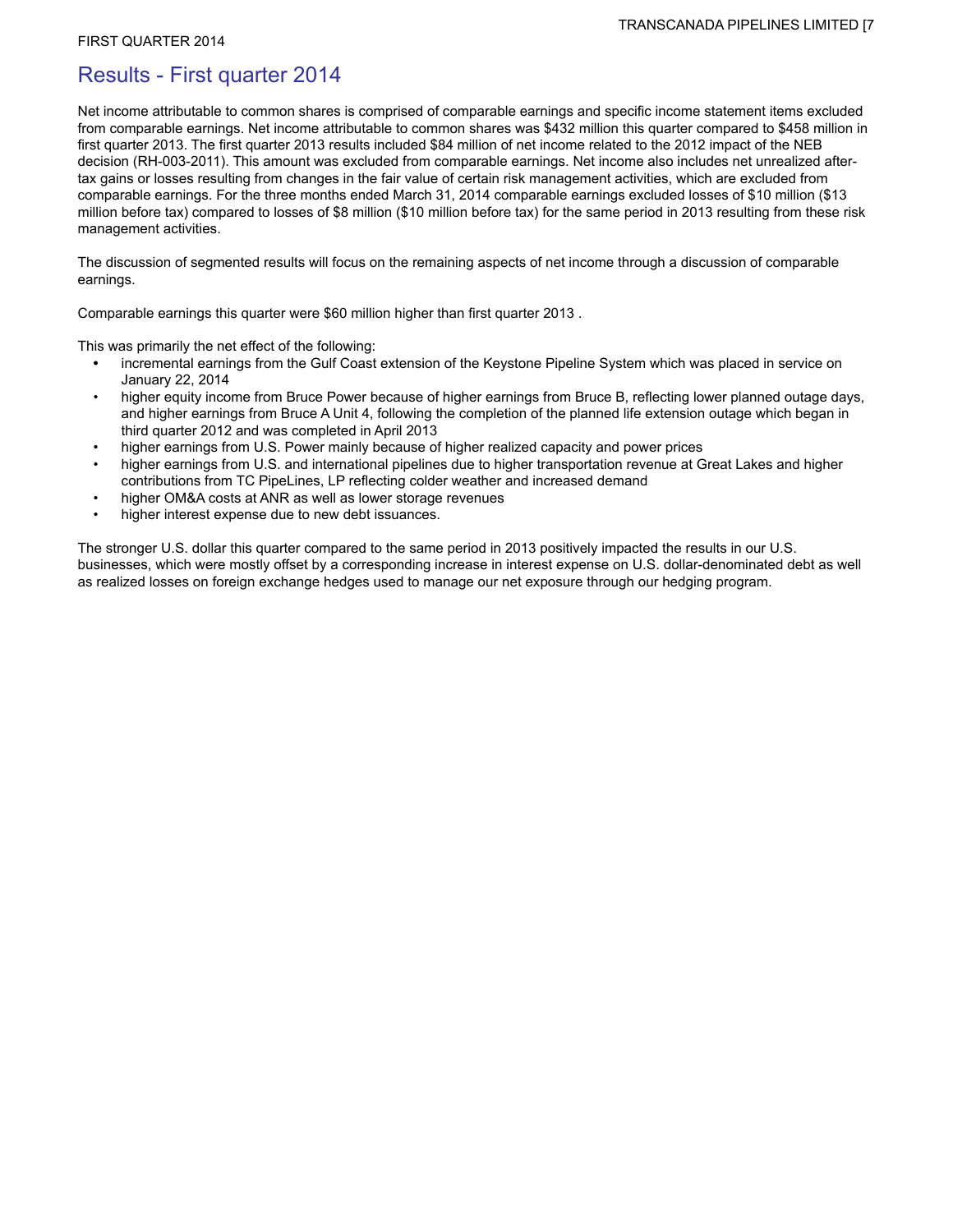#### **CAPITAL PROGRAM**

We are developing quality projects under our long-term capital program. With the Gulf Coast extension of the Keystone Pipeline System in service in January 2014, our commercially secured growth portfolio now stands at \$36 billion. These long-life infrastructure assets are supported by long-term commercial arrangements with creditworthy counterparties or regulated business models and are expected to generate significant growth in earnings and cashflow.

Our capital program is comprised of \$10 billion of small to medium-sized projects and \$26 billion of large scale projects. Amounts presented exclude the impact of foreign exchange and capitalized interest.

| at March 31, 2014                   | <b>Expected</b>                                    | <b>Estimated</b>    |                     |
|-------------------------------------|----------------------------------------------------|---------------------|---------------------|
| (billions of $$$ )                  | <b>In-Service Date</b>                             | <b>Project Cost</b> | <b>Amount Spent</b> |
| Small to medium-sized projects      |                                                    |                     |                     |
| <b>Tamazunchale Extension</b>       | 2014                                               | <b>US 0.6</b>       | <b>US 0.5</b>       |
| Ontario Solar                       | 2014-2015                                          | 0.5                 | 0.2                 |
| <b>Houston Lateral and Terminal</b> | 2015                                               | <b>US 0.4</b>       | <b>US 0.2</b>       |
| <b>Heartland and TC Terminals</b>   | 2016                                               | 0.9                 |                     |
| Keystone Hardisty Terminal          | 2016                                               | 0.3                 | 0.1                 |
| Topolobampo                         | 2016                                               | <b>US 1.0</b>       | <b>US 0.4</b>       |
| Mazatlan                            | 2016                                               | <b>US 0.4</b>       | <b>US 0.1</b>       |
| Grand Rapids <sup>1</sup>           | 2015-2017                                          | 1.5                 | 0.1                 |
| Northern Courier                    | 2017                                               | 0.8                 | 0.1                 |
| <b>NGTL System</b>                  | 2014-2018                                          | 2.2                 | 0.3                 |
| Napanee                             | 2017 or 2018                                       | 1.0                 |                     |
|                                     |                                                    | 9.6                 | 2.0                 |
| Large scale projects <sup>2</sup>   |                                                    |                     |                     |
| Keystone XL <sup>3</sup>            | Approximately 2 years<br>from date permit received | <b>US 5.4</b>       | <b>US 2.3</b>       |
| Energy East <sup>4</sup>            | 2018                                               | 12.0                | 0.2                 |
| Prince Rupert Gas Transmission      | 2018                                               | 5.0                 | 0.2                 |
| <b>Coastal GasLink</b>              | $2018+$                                            | 4.0                 | 0.1                 |
|                                     |                                                    | 26.4                | 2.8                 |
|                                     |                                                    | 36.0                | 4.8                 |

1 Represents our 50 per cent share.<br>2 Subject to cost adjustments due to

2 Subject to cost adjustments due to market conditions, route refinement, permitting conditions and scheduling.

3 Estimated project cost will increase depending on the timing of the Presidential permit.

4 Excludes transfer of Canadian Mainline natural gas assets.

## **Outlook**

The sale of Cancarb Limited and its related power generation facility on April 15, 2014 is expected to result in an after-tax gain of approximately \$95 million to our second quarter 2014 earnings. In addition, effective April 30, 2014, we terminated a long-term natural gas storage contract with a third party provider in Alberta, which is expected to result in a charge of approximately \$33 million after-tax to our second quarter 2014 earnings.

See the MD&A in our 2013 Annual Report for further information about our outlook.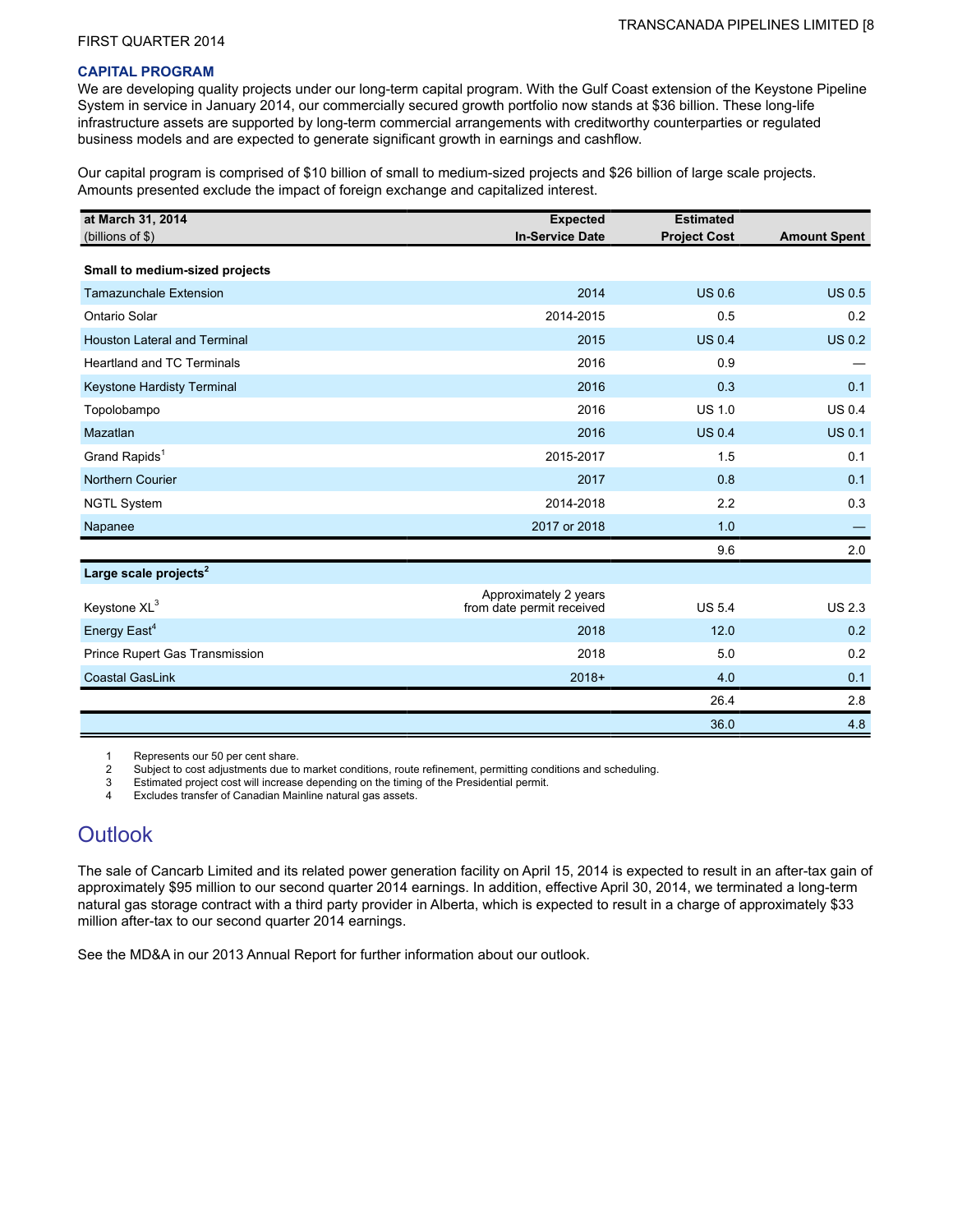**73** 43

) **(1)** (2)

## Natural Gas Pipelines

Comparable EBITDA and comparable EBIT are non-GAAP measures. Comparable EBIT is equivalent to our Natural Gas Pipelines segmented earnings after adjusting for \$42 million of EBIT in 2013 related to the 2012 impact from the NEB decision (RH-003-2011). See non-GAAP measures section for more information.

|                                                                                                              | three months ended March 31 |       |
|--------------------------------------------------------------------------------------------------------------|-----------------------------|-------|
| (unaudited - millions of $\$\$ )                                                                             | 2014                        | 2013  |
| <b>Canadian Pipelines</b>                                                                                    |                             |       |
| <b>Canadian Mainline</b>                                                                                     | 315                         | 280   |
| <b>NGTL System</b>                                                                                           | 219                         | 182   |
| <b>Foothills</b>                                                                                             | 27                          | 29    |
| Other Canadian pipelines (TQM <sup>1</sup> , Ventures LP)                                                    | 5                           | 6     |
| <b>Canadian Pipelines - comparable EBITDA</b>                                                                | 566                         | 497   |
| Comparable depreciation and amortization                                                                     | (203)                       | (184) |
| <b>Canadian Pipelines - comparable EBIT</b>                                                                  | 363                         | 313   |
|                                                                                                              |                             |       |
| U.S. and International (US\$)                                                                                |                             |       |
| <b>ANR</b>                                                                                                   | 78                          | 90    |
| TC PipeLines, LP <sup>1,2</sup>                                                                              | 26                          | 17    |
| Great Lakes <sup>3</sup>                                                                                     | 19                          | 10    |
| Other U.S. pipelines (Bison <sup>4</sup> , Iroquois <sup>1,</sup> GTN <sup>4</sup> , Portland <sup>5</sup> ) | 45                          | 71    |
| Mexico (Guadalajara, Tamazunchale)                                                                           | 25                          | 26    |

| Summary                                        |       |       |
|------------------------------------------------|-------|-------|
| Natural Gas Pipelines - comparable EBITDA      | 848   | 746   |
| Comparable depreciation and amortization       | (262) | (240) |
| <b>Natural Gas Pipelines - comparable EBIT</b> | 586   | 506   |

**U.S. Pipelines and International - comparable EBITDA 265** 255 Comparable depreciation and amortization **(54)** (55) **U.S. Pipelines and International - comparable EBIT 211** 200 Foreign exchange impact **21** 2 **U.S. Pipelines and International - comparable EBIT** (Cdn\$) **232** 202 **Business Development comparable EBITDA and EBIT (9)** (9) **Natural Gas Pipelines - comparable EBIT 586** 506

1 Results from TQM, Northern Border, Iroquois, TransGas and Gas Pacifico/INNERGY reflect our share of equity income from these investments.

2 Effective May 22, 2013, our ownership interest in TC PipeLines, LP decreased from 33.3 per cent to 28.9 per cent. On July 1, 2013, we sold 45 per cent of GTN and Bison to TC PipeLines, LP. The following shows our ownership interest in TC PipeLines,LP and our effective ownership of GTN, Bison, and Great Lakes through our ownership interest in TC PipeLines, LP for the periods presented.

|                                               | Ownership percentage as of |                 |                    |  |
|-----------------------------------------------|----------------------------|-----------------|--------------------|--|
|                                               | July 1,<br>2013            | May 22,<br>2013 | January 1,<br>2013 |  |
| TC PipeLines, LP                              | 28.9                       | 28.9            | 33.3               |  |
| Effective ownership through TC PipeLines, LP: |                            |                 |                    |  |
| <b>GTN/Bison</b>                              | 20.2                       | 7.2             | 8.3                |  |
| <b>Great Lakes</b>                            | 13.4                       | 13.4            | 15.5               |  |

3 Represents our 53.6 per cent direct ownership interest.

International and other (Gas Pacifico/INNERGY<sup>1</sup>, TransGas<sup>1</sup>

Non-controlling interests<sup>6</sup>

4 Effective July 1, 2013, represents our 30 per cent direct ownership interest. Prior to July 1, 2013, our direct ownership interest was 75 per cent.

5 Represents our 61.7 per cent ownership interest.

6 Comparable EBITDA for the portions of TC PipeLines, LP and Portland we do not own.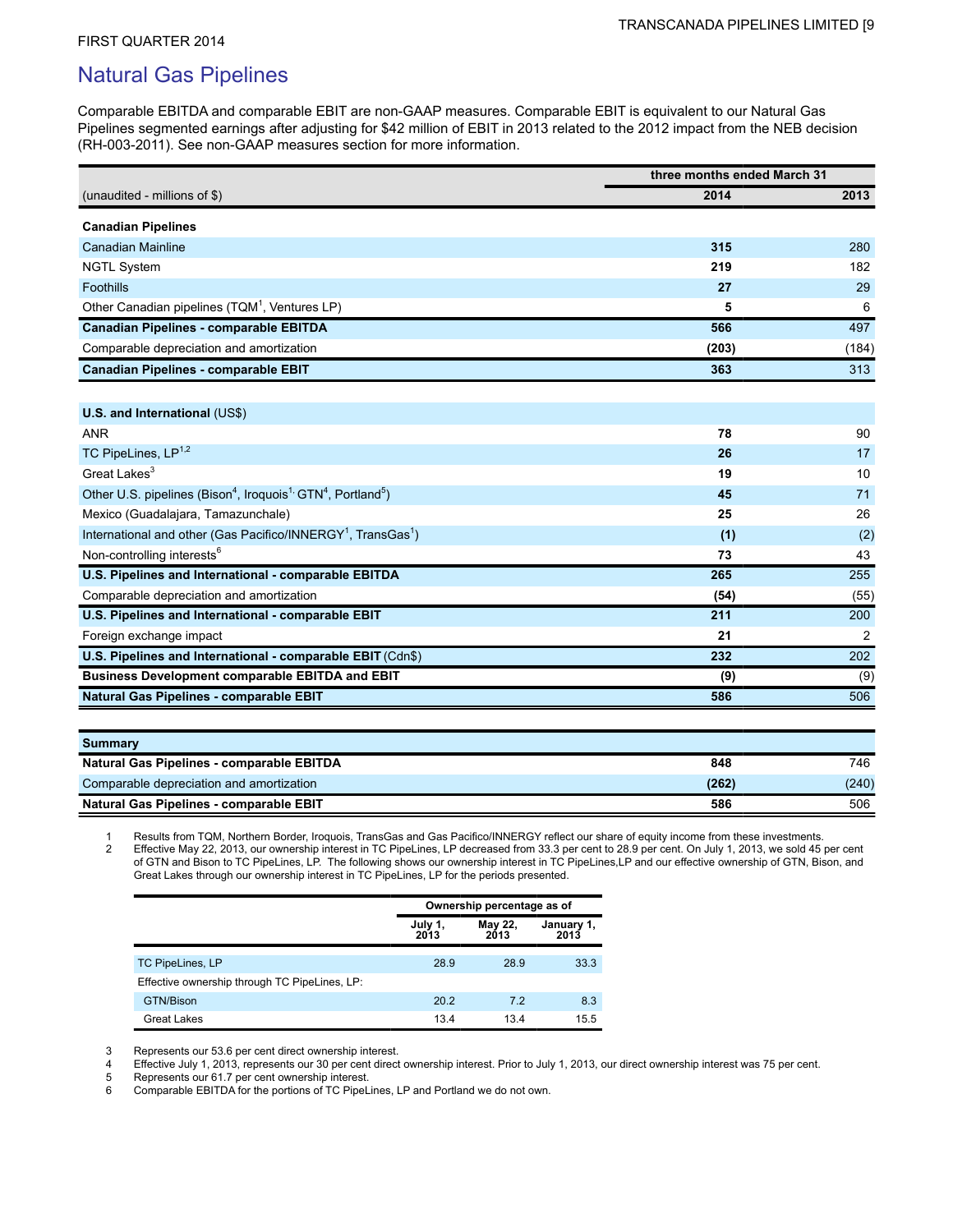## **NET INCOME - WHOLLY OWNED CANADIAN PIPELINES**

|                                         | three months ended March 31 |                |
|-----------------------------------------|-----------------------------|----------------|
| (unaudited - millions of $\$\$ )        | 2014                        | 2013           |
|                                         |                             |                |
| Canadian Mainline - net income          | 66                          | 151            |
| Canadian Mainline - comparable earnings | 66                          | 67             |
| <b>NGTL System</b>                      | 63                          | 56             |
| Foothills                               | 4                           | $\overline{4}$ |

## **OPERATING STATISTICS - WHOLLY OWNED PIPELINES**

| three months ended March 31              | Canadian Mainline <sup>1</sup> |       | <b>NGTL System<sup>2</sup></b> |       | ANR <sup>3</sup> |      |
|------------------------------------------|--------------------------------|-------|--------------------------------|-------|------------------|------|
| (unaudited)                              | 2014                           | 2013  | 2014                           | 2013  | 2014             | 2013 |
|                                          |                                |       |                                |       |                  |      |
| Average investment base (millions of \$) | 5.706                          | 5.870 | 6.137                          | 5.824 | n/a              | n/a  |
| Delivery volumes (Bcf)                   |                                |       |                                |       |                  |      |
| Total                                    | 528                            | 426   | 1,131                          | 994   | 525              | 465  |
| Average per day                          | 5.9                            | 4.7   | 12.6                           | 11.0  | 5.8              | 5.2  |

1 Canadian Mainline's throughput volumes represent physical deliveries to domestic and export markets. Physical receipts originating at the Alberta border and in Saskatchewan for the three months ended March 31, 2014 were 357 Bcf (2013 – 231 Bcf). Average per day was 4.0 Bcf (2013 – 2.6 Bcf).

2 Field receipt volumes for the NGTL System for the three months ended March 31, 2014 were 933 Bcf (2013 – 916 Bcf). Average per day was 10.4 Bcf (2013 – 10.2 Bcf).

3 Under its current rates, which are approved by the FERC, changes in average investment base do not affect results.

### **CANADIAN PIPELINES**

Comparable EBITDA and net income for our rate-regulated Canadian Pipelines are affected by our approved ROE, our investment base, the level of deemed common equity and incentive earnings. Changes in depreciation, financial charges and taxes also impact comparable EBITDA and comparable EBIT but do not impact net income as they are recovered in revenue on a flow-through basis.

Canadian Mainline's comparable earnings reflect an ROE of 11.50 per cent on deemed common equity of 40 per cent and have decreased by \$1 million for the three months ended March 31, 2014 compared to the same period in 2013 because of a lower average investment base. Net income for the three months ended March 31, 2014 was \$85 million lower than the same period in 2013 as net income in 2013 included \$84 million related to the 2012 impact of the NEB decision (RH-003-2011), which was excluded from comparable earnings.

Net income for the NGTL System increased by \$7 million for the three months ended March 31, 2014 compared to the same periods in 2013 primarily due to a higher average investment base as well as an increase in the ROE. The 2013-2014 NGTL Settlement approved by the NEB in November 2013 included an ROE of 10.10 per cent on deemed common equity of 40 per cent. Results for the three months ended March 31, 2013 reflected the previously approved ROE of 9.70 per cent on deemed common equity of 40 per cent.

#### **U.S. AND INTERNATIONAL PIPELINES**

Earnings for our U.S. pipelines operations is generally affected by contracted volume levels, volumes delivered and the rates charged, as well as by the cost of providing services, including OM&A and property taxes. ANR is also affected by the contracting and pricing of its storage capacity and incidental commodity sales.

Comparable EBITDA for the U.S. and international pipelines increased US\$10 million for the three months ended March 31, 2014 compared to the same period in 2013. This was the net effect of:

- higher transportation revenues at Great Lakes and higher contributions from TC PipeLines, LP reflecting colder weather and increased demand
- higher OM&A costs at ANR as well as lower storage revenues
- a stronger U.S. dollar which had a positive impact on the Canadian dollar equivalent comparable earnings in our U.S. operations.

### **COMPARABLE DEPRECIATION AND AMORTIZATION**

Comparable depreciation and amortization increased \$22 million for the three months ended March 31, 2014 compared to the same period in 2013 mainly because of a higher investment base and higher depreciation rates on the NGTL System.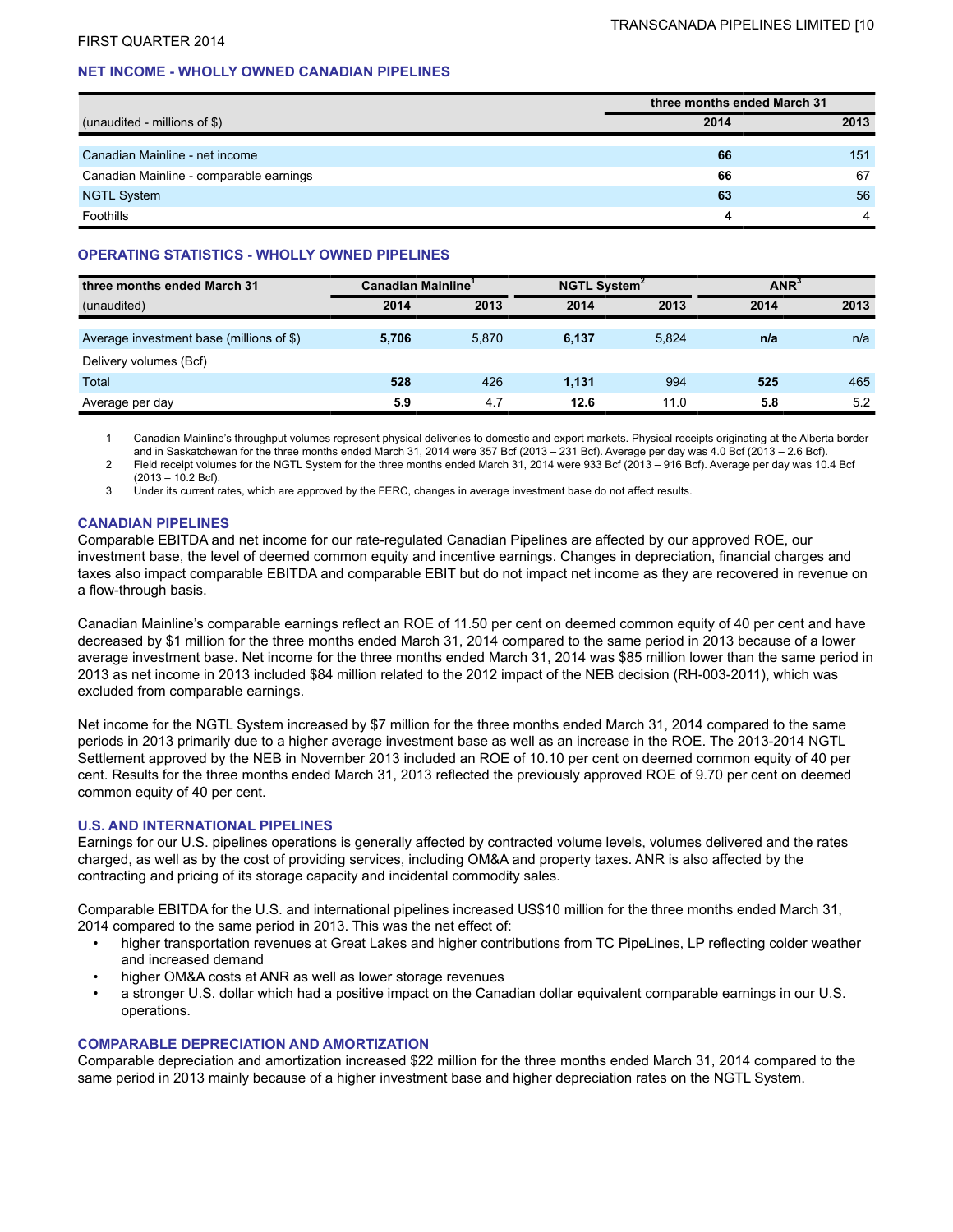## Liquids Pipelines<sup>1</sup>

Comparable EBITDA and comparable EBIT are non-GAAP measures. Comparable EBIT is equivalent to our Liquids Pipelines segmented earnings. See non-GAAP measures section for more information.

|                                          | three months ended March 31 |      |
|------------------------------------------|-----------------------------|------|
| (unaudited - millions of \$)             | 2014                        | 2013 |
|                                          |                             |      |
| Keystone Pipeline System                 | 248                         | 186  |
| Liquids Pipelines Business Development   | (7)                         | (7)  |
| Liquids Pipelines - comparable EBITDA    | 241                         | 179  |
| Comparable depreciation and amortization | (49)                        | (37) |
| Liquids Pipelines - comparable EBIT      | 192                         | 142  |
|                                          |                             |      |
| Composible FBIT departmented on follower |                             |      |

|                                         | 192 | 142 |
|-----------------------------------------|-----|-----|
| Foreign exchange impact                 | 14  |     |
| U.S. dollars                            | 129 | 94  |
| Canadian dollars                        | 49  | 47  |
| Comparable EBIT denominated as follows: |     |     |

1 Previously Oil Pipelines.

Comparable EBITDA from our Keystone Pipeline System is generated primarily by providing pipeline capacity to shippers for fixed monthly payments that are not linked to actual throughput volumes. Uncontracted capacity is offered to the market on a spot basis and provides opportunities to generate incremental earnings.

Comparable EBITDA for the Keystone Pipeline System increased by \$62 million for the three months ended March 31, 2014 compared to the same period in 2013. The increase is primarily due to:

- incremental earnings from the Gulf Coast extension which was placed in service on January 22, 2014.
- a stronger U.S. dollar which had a positive impact on the Canadian dollar equivalent comparable earnings in our U.S. operations.

### **COMPARABLE DEPRECIATION AND AMORTIZATION**

Comparable depreciation and amortization increased by \$12 million for the three months ended March 31, 2014 compared to the same period in 2013 due to the Gulf Coast extension.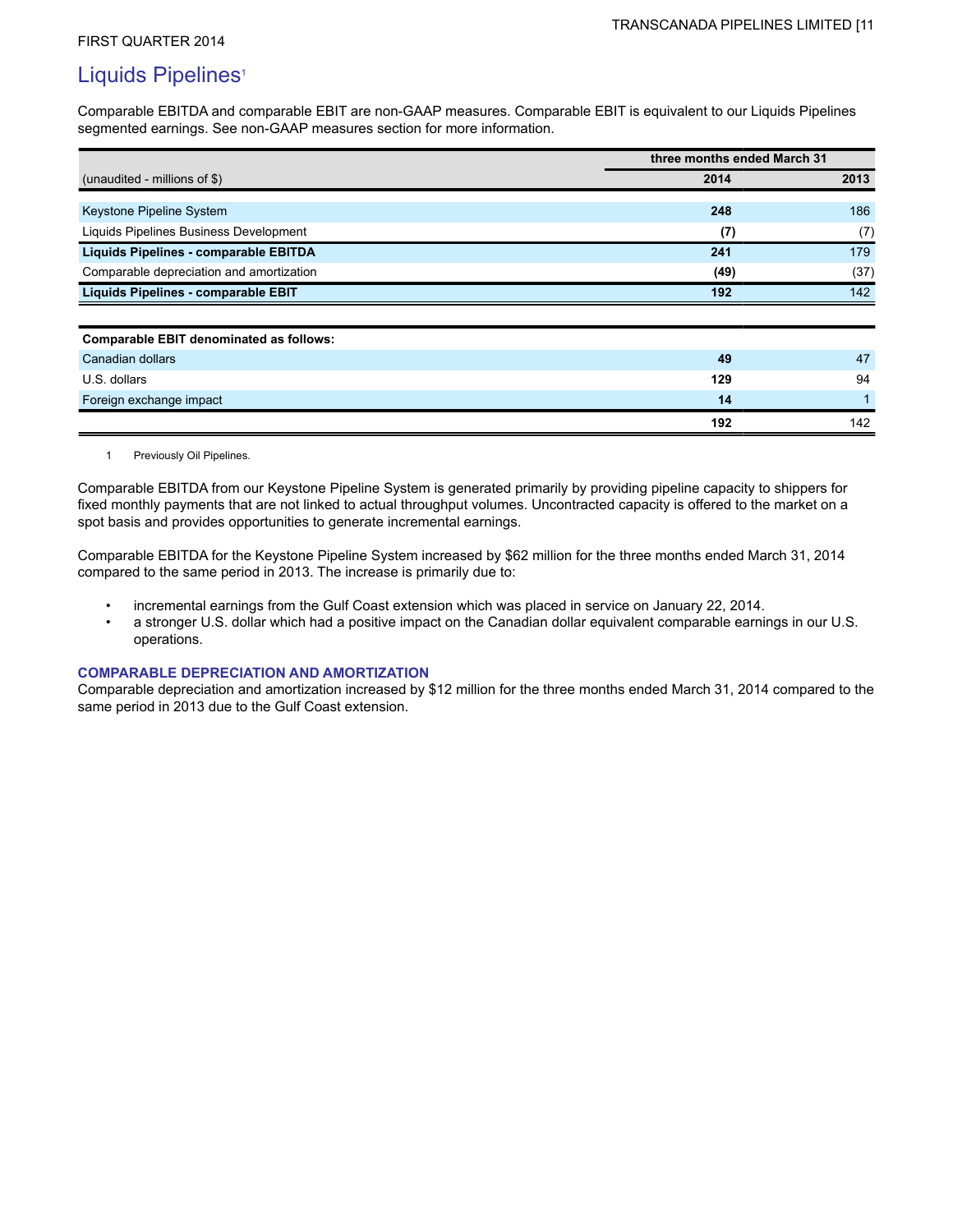## Energy

**Summary**

Comparable EBITDA and comparable EBIT are non-GAAP measures. Comparable EBIT is equivalent to our Energy segmented earnings after adjusting for \$11 million (2013 - \$4 million) related to unrealized losses on risk management activities. See non-GAAP measures section for more information.

|                                                        |      | three months ended March 31 |  |
|--------------------------------------------------------|------|-----------------------------|--|
| (unaudited - millions of $$$ )                         | 2014 | 2013                        |  |
| <b>Canadian Power</b>                                  |      |                             |  |
| <b>Western Power</b>                                   | 72   | 74                          |  |
| Eastern Power <sup>1</sup>                             | 93   | 90                          |  |
| <b>Bruce Power</b>                                     | 64   | 31                          |  |
| Canadian Power - comparable EBITDA <sup>2</sup>        | 229  | 195                         |  |
| Comparable depreciation and amortization               | (44) | (43)                        |  |
| Canadian Power - comparable EBIT <sup>2</sup>          | 185  | 152                         |  |
| U.S. Power (US\$)                                      |      |                             |  |
| U.S. Power - comparable EBITDA                         | 86   | 67                          |  |
| Comparable depreciation and amortization               | (27) | (28)                        |  |
| U.S. Power - comparable EBIT                           | 59   | 39                          |  |
| Foreign exchange impact                                | 5    | $\mathbf{1}$                |  |
| U.S. Power - comparable EBIT (Cdn\$)                   | 64   | 40                          |  |
| <b>Natural Gas Storage and other</b>                   |      |                             |  |
| Natural Gas Storage and other - comparable EBITDA      | 27   | 18                          |  |
| Comparable depreciation and amortization               | (3)  | (3)                         |  |
| Natural Gas Storage and other - comparable EBIT        | 24   | 15                          |  |
| <b>Business Development comparable EBITDA and EBIT</b> | (5)  | (4)                         |  |
| Energy - comparable EBIT <sup>2</sup>                  | 268  | 203                         |  |

| _________                                      |     |      |
|------------------------------------------------|-----|------|
|                                                |     |      |
| <b>Energy - comparable EBITDA</b> <sup>2</sup> | 345 |      |
| Comparable depreciation and amortization       |     | (74) |
| Energy - comparable EBIT <sup>2</sup>          | 268 | 203  |

1 Includes four Ontario solar facilities acquired between June and December 2013.

2 Includes our share of equity income from our investments in ASTC Power Partnership, Portlands Energy and Bruce Power.

Comparable EBITDA for Energy increased by \$68 million for the three months ended March 31, 2014 compared to the same period in 2013. The increase was the result of:

- higher equity income from Bruce Power because of higher earnings from Bruce B, reflecting lower planned outage days, and higher earnings from Bruce A Unit 4, following the completion of the planned life extension outage which began in third quarter 2012 and was completed in April 2013
- higher earnings from U.S. Power mainly because of higher realized capacity and power prices
- higher earnings from natural gas storage mainly due to increased proprietary revenues, partially offset by decreased third party storage revenues.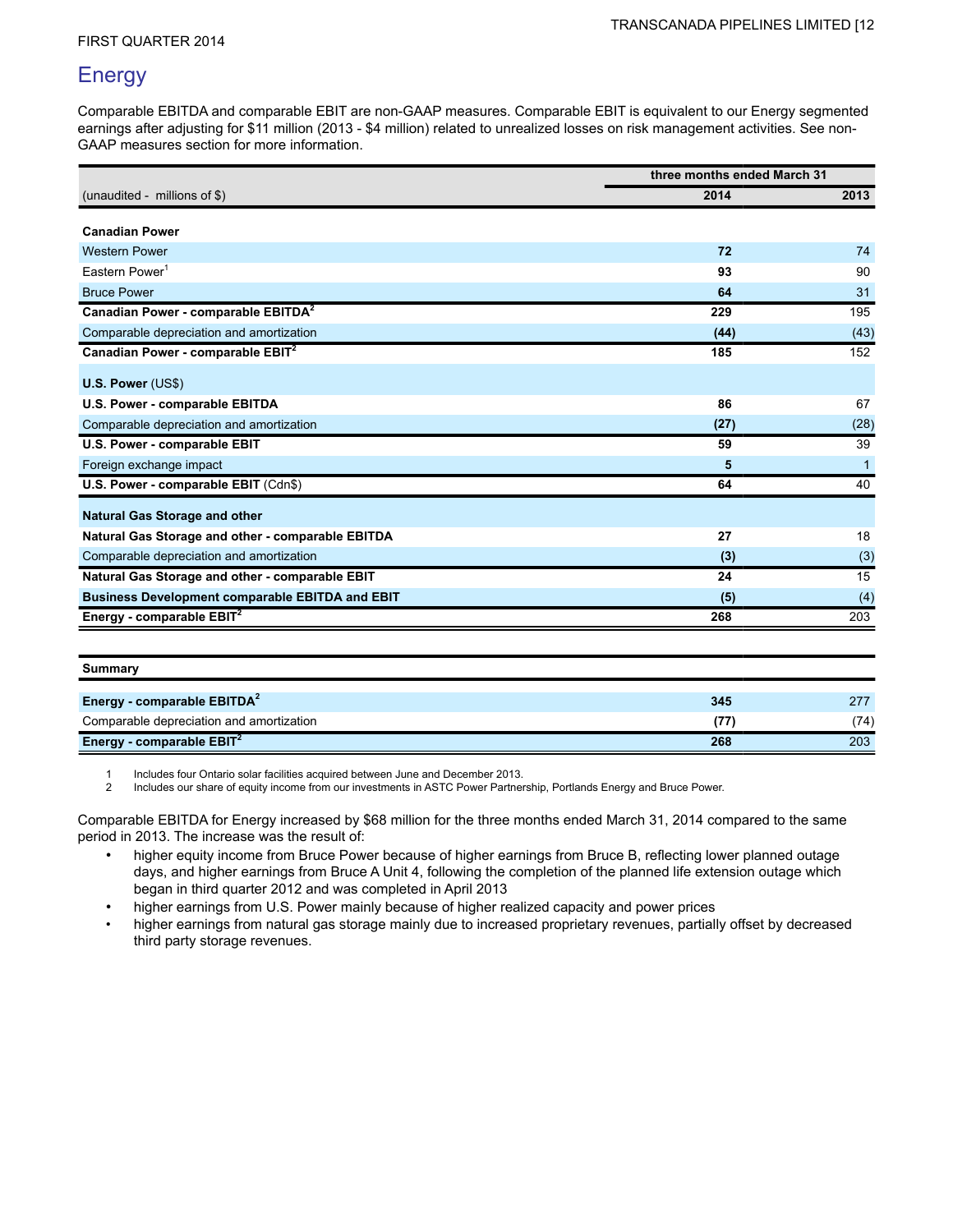### **CANADIAN POWER**

## **Western and Eastern Power**<sup>1</sup>

Comparable EBITDA and comparable EBIT are non-GAAP measures. See non-GAAP measures section for more information.

|                                             |       | three months ended March 31 |  |
|---------------------------------------------|-------|-----------------------------|--|
| (unaudited - millions of \$)                | 2014  | 2013                        |  |
| Revenue                                     |       |                             |  |
| <b>Western Power</b>                        | 181   | 142                         |  |
| Eastern Power <sup>1</sup>                  | 142   | 109                         |  |
| Other $2$                                   | 51    | 31                          |  |
|                                             | 374   | 282                         |  |
| Income from equity investments <sup>3</sup> | 20    | 22                          |  |
| Commodity purchases resold                  | (101) | (67)                        |  |
| Plant operating costs and other             | (128) | (73)                        |  |
| <b>Comparable EBITDA</b>                    | 165   | 164                         |  |
| Comparable depreciation and amortization    | (44)  | (43)                        |  |
| <b>Comparable EBIT</b>                      | 121   | 121                         |  |
|                                             |       |                             |  |
| <b>Breakdown of comparable EBITDA</b>       |       |                             |  |
| $\cdots$                                    |       | $-1$                        |  |

| <b>Western Power</b>     | $\sim$ | 74  |
|--------------------------|--------|-----|
| Eastern Power            | 93     | 90  |
| <b>Comparable EBITDA</b> | 165    | 164 |

1 Includes four Ontario solar facilities acquired between June and December 2013.

2 Includes sale of excess natural gas purchased for generation and sales of thermal carbon black.<br>3 Includes our share of equity income from our investments in ASTC Power Partnership, which hol

Includes our share of equity income from our investments in ASTC Power Partnership, which holds the Sundance B PPA, and Portlands Energy.

#### **Sales volumes and plant availability**

Includes our share of volumes from our equity investments.

|                                                |       | three months ended March 31 |  |
|------------------------------------------------|-------|-----------------------------|--|
| (unaudited)                                    | 2014  | 2013                        |  |
| Sales volumes (GWh)                            |       |                             |  |
| Supply                                         |       |                             |  |
| Generation                                     |       |                             |  |
| <b>Western Power</b>                           | 609   | 670                         |  |
| Eastern Power <sup>1</sup>                     | 1,277 | 1,346                       |  |
| Purchased                                      |       |                             |  |
| Sundance A & B and Sheerness PPAs <sup>2</sup> | 2,800 | 1,707                       |  |
| Other purchases                                | 5     |                             |  |
|                                                | 4,691 | 3,723                       |  |
| <b>Sales</b>                                   |       |                             |  |
| Contracted                                     |       |                             |  |
| <b>Western Power</b>                           | 2,461 | 1,707                       |  |
| Eastern Power <sup>1</sup>                     | 1,277 | 1,346                       |  |
| Spot                                           |       |                             |  |
| Western Power                                  | 953   | 670                         |  |
|                                                | 4,691 | 3,723                       |  |
| Plant availability <sup>3</sup>                |       |                             |  |
| Western Power <sup>4</sup>                     | 96%   | 97%                         |  |
| Eastern Power <sup>1,5</sup>                   | 98%   | 96%                         |  |

1 Includes four Ontario solar facilities acquired between June and December 2013.

2 Sundance A Unit 1 returned to service in September 2013 and Unit 2 returned to service in October 2013.

3 The percentage of time the plant was available to generate power, regardless of whether it was running.<br>4 Does not include facilities that provide power to TCPL under PPAs.

Does not include facilities that provide power to TCPL under PPAs.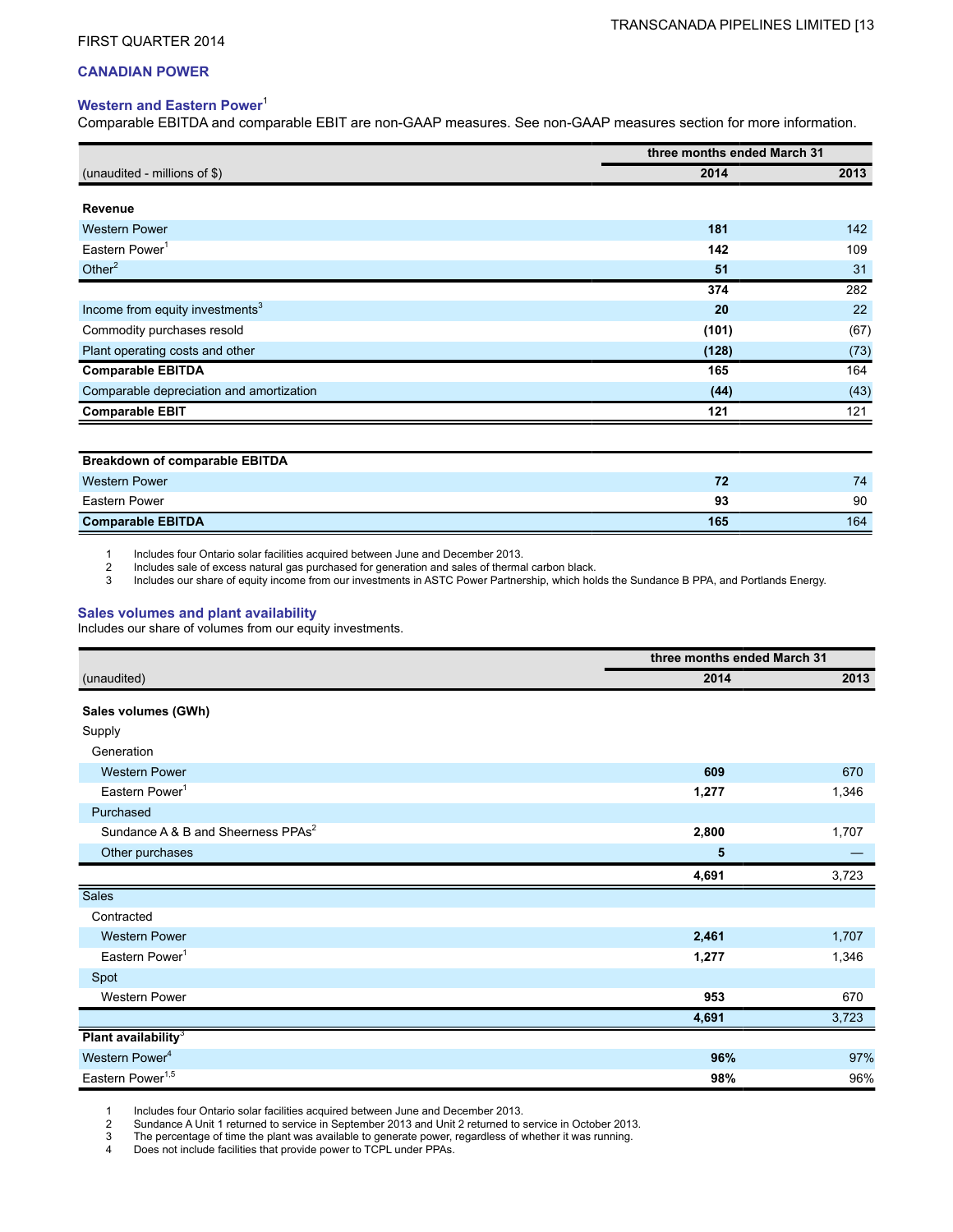5 Does not include Bécancour because power generation has been suspended since 2008.

#### **Western Power**

Western Power's comparable EBITDA decreased by \$2 million for the three months ended March 31, 2014 compared to the same period in 2013 due to the net effect of:

- lower realized power prices
- incremental earnings from the return to service of the Sundance A PPA Unit 1 in September 2013 and Unit 2 in October 2013 which also resulted in increased volume purchases and sales.

Average spot market power prices in Alberta decreased by 3 per cent to \$62/MWh for the three months ended March 31, 2014 compared to the same period in 2013. Realized power prices on power sales can be higher or lower than spot market power prices in any given period, as a result of contracting activities.

72 per cent of Western Power sales volumes were sold under contract in first quarter 2014 and 2013.

#### **Eastern Power**

Eastern Power's comparable EBITDA increased by \$3 million for the three months ended March 31, 2014 compared to the same period in 2013 mainly due to the incremental earnings from the Ontario solar facilities acquired in 2013.

#### **BRUCE POWER**

Our proportionate share

|                                                     |       | three months ended March 31 |  |
|-----------------------------------------------------|-------|-----------------------------|--|
| (unaudited - millions of \$ unless noted otherwise) | 2014  | 2013                        |  |
|                                                     |       |                             |  |
| Income/(loss) from equity investments <sup>1</sup>  |       |                             |  |
| <b>Bruce A</b>                                      | 49    | 36                          |  |
| <b>Bruce B</b>                                      | 15    | (5)                         |  |
|                                                     | 64    | 31                          |  |
| Comprised of:                                       |       |                             |  |
| Revenues                                            | 300   | 287                         |  |
| Operating expenses                                  | (157) | (173)                       |  |
| Depreciation and other                              | (79)  | (83)                        |  |
|                                                     | 64    | 31                          |  |
| <b>Bruce Power - Other information</b>              |       |                             |  |
| Plant availability <sup>2</sup>                     |       |                             |  |
| <b>Bruce A</b>                                      | 80%   | 66%                         |  |
| <b>Bruce B</b>                                      | 85%   | 78%                         |  |
| <b>Combined Bruce Power</b>                         | 83%   | 72%                         |  |
| Planned outage days                                 |       |                             |  |
| <b>Bruce A</b>                                      |       | 90                          |  |
| <b>Bruce B</b>                                      | 49    | 70                          |  |
| Unplanned outage days                               |       |                             |  |
| <b>Bruce A</b>                                      | 60    | 8                           |  |
| <b>Bruce B</b>                                      |       | 9                           |  |
| Sales volumes (GWh) <sup>1</sup>                    |       |                             |  |
| <b>Bruce A</b>                                      | 2,527 | 2,097                       |  |
| <b>Bruce B</b>                                      | 1,924 | 1,735                       |  |
|                                                     | 4,451 | 3,832                       |  |
| Realized sales price per MWh <sup>3</sup>           |       |                             |  |
| <b>Bruce A</b>                                      | \$71  | \$68                        |  |
| <b>Bruce B</b>                                      | \$56  | \$53                        |  |
| <b>Combined Bruce Power</b>                         | \$63  | \$59                        |  |

1 Represents our 48.9 per cent ownership interest in Bruce A and 31.6 per cent ownership interest in Bruce B. Sales volumes exclude deemed generation.

2 The percentage of time the plant was available to generate power, regardless of whether it was running.<br>3 Calculated based on actual and deemed generation. Bruce B realized sales prices per MWh includes rev

3 Calculated based on actual and deemed generation. Bruce B realized sales prices per MWh includes revenues under the floor price mechanism and revenues from contract settlements.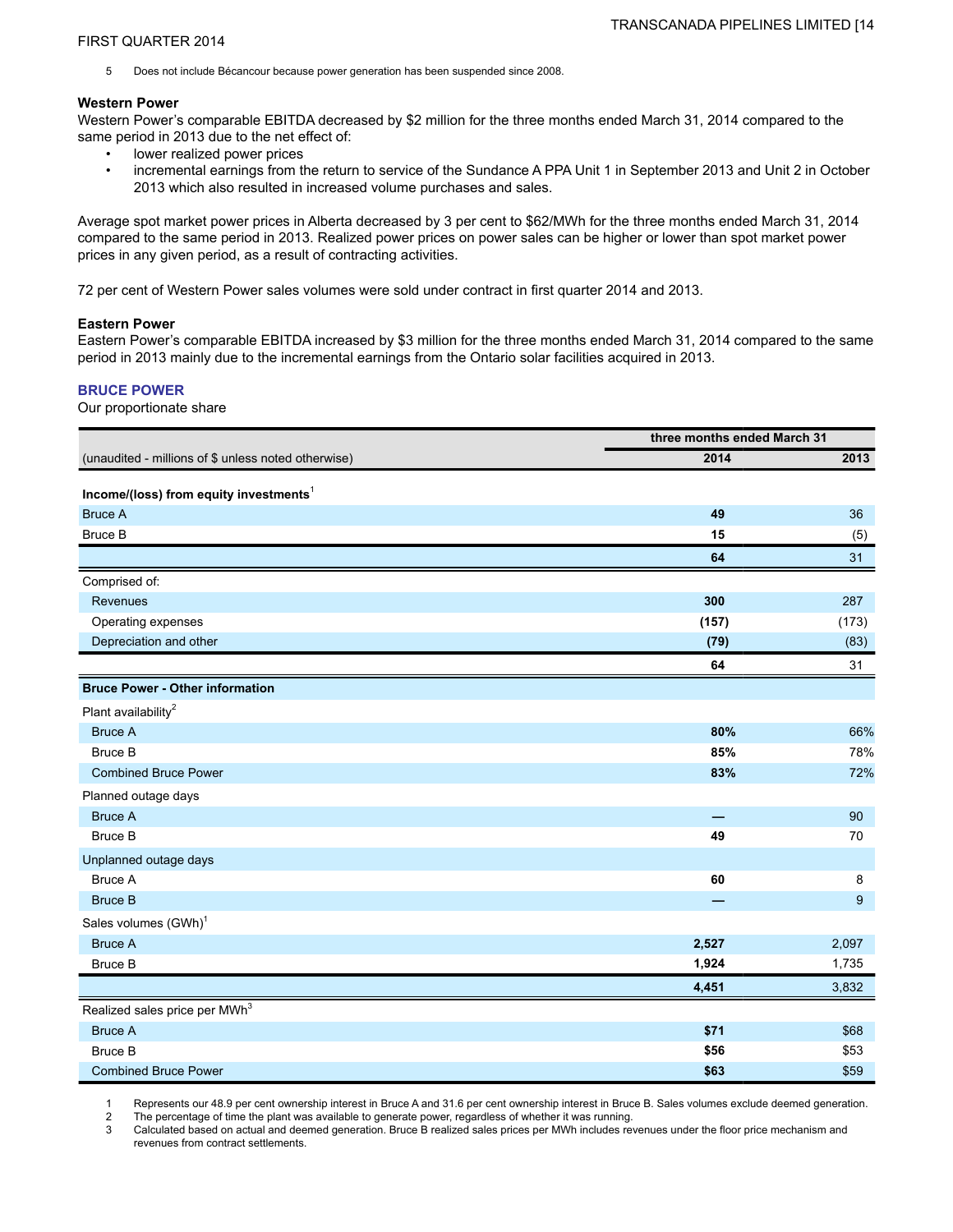Equity income from Bruce A increased by \$13 million for the three months ended March 31, 2014 compared to the same period in 2013. The increase was mainly a result of higher earnings from Unit 4, following the completion of the planned life extension outage which began in third quarter 2012 and was completed in April 2013. The increase was partially offset by:

- lower volumes from Units 1 and 2 due to higher unplanned outage days
- the impact of an insurance recovery of approximately \$40 million recognized in first quarter 2013.

Equity income from Bruce B increased by \$20 million for the three months ended March 31, 2014 compared to the same period in 2013. The increase was mainly due to higher volumes and lower operating costs resulting from lower planned and unplanned outage days.

Under the contract with the OPA, all of the output from Bruce A Units 1 to 4 is sold at a fixed price/MWh. The fixed price is adjusted annually on April 1 for inflation and other provisions under the OPA contract. Bruce A also recovers fuel costs from the OPA.

| <b>Bruce A Fixed price</b>     | <b>Per MWh</b> |
|--------------------------------|----------------|
| April 1, 2014 - March 31, 2015 | \$71.70        |
| April 1, 2013 - March 31, 2014 | \$70.99        |
| April 1, 2012 - March 31, 2013 | \$68.23        |

Under the same contract, all output from Bruce B Units 5 to 8 is subject to a floor price adjusted annually for inflation on April 1.

| <b>Bruce B Floor price</b>     | <b>Per MWh</b> |
|--------------------------------|----------------|
| April 1, 2014 - March 31, 2015 | \$52.86        |
| April 1, 2013 - March 31, 2014 | \$52.34        |
| April 1, 2012 - March 31, 2013 | \$51.62        |

Amounts received under the Bruce B floor price mechanism within a calendar year are subject to repayment if the monthly average spot price exceeds the floor price. Although the first quarter 2014 average spot price exceeded the floor price, spot prices are expected to fall below the floor price for the remainder of 2014. As a result, amounts received above the floor price in first quarter 2014 are not expected to be realized under the Bruce B floor price mechanism and therefore, have not been reflected in equity income.

Bruce B also enters into fixed-price contracts under which it receives or pays the difference between the contract price and the spot price.

The overall plant availability percentage in 2014 is expected to be in the mid 80s for Bruce A and high 80s for Bruce B. Planned maintenance on a Bruce A unit will occur in second quarter 2014. Planned maintenance on one of the Bruce B units is scheduled to occur in fourth quarter 2014.

### **U.S. POWER**

Comparable EBITDA and comparable EBIT are non-GAAP measures. See non-GAAP measures section for more information.

|                                              | three months ended March 31 |       |
|----------------------------------------------|-----------------------------|-------|
| (unaudited - millions of US \$)              | 2014                        | 2013  |
|                                              |                             |       |
| Revenue                                      |                             |       |
| Power <sup>1</sup>                           | 745                         | 462   |
| Capacity                                     | 70                          | 47    |
|                                              | 815                         | 509   |
| Commodity purchases resold                   | (549)                       | (306) |
| Plant operating costs and other <sup>2</sup> | (180)                       | (136) |
| <b>Comparable EBITDA</b>                     | 86                          | 67    |
| Comparable depreciation and amortization     | (27)                        | (28)  |
| <b>Comparable EBIT</b>                       | 59                          | 39    |

1 The realized gains and losses from financial derivatives used to buy and sell power, natural gas and fuel oil to manage U.S. Power's assets are presented on a net basis in power revenues.

2 Includes the cost of fuel consumed in generation.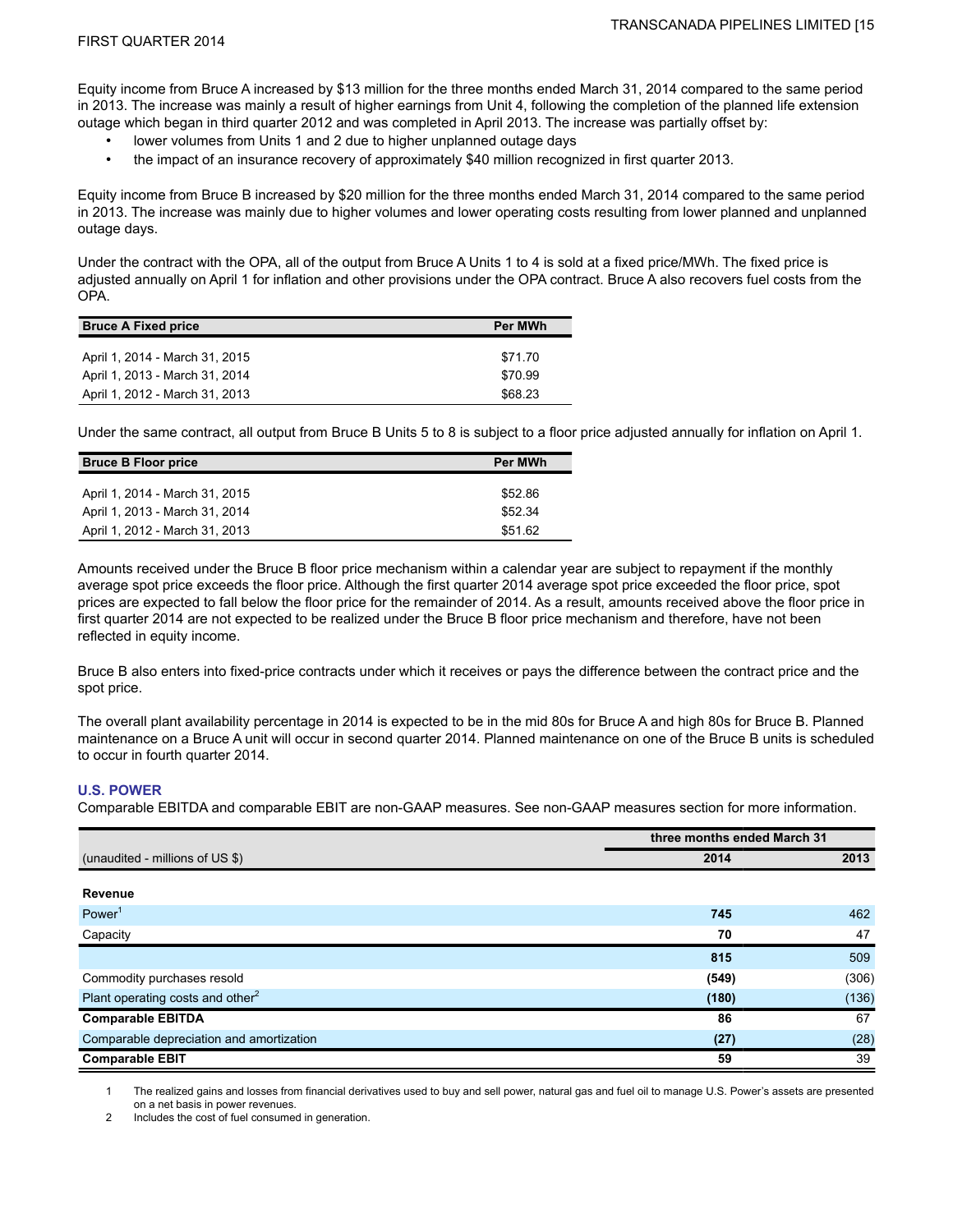#### **Sales volumes and plant availability**

|             | three months ended March 31 |      |
|-------------|-----------------------------|------|
| (unaudited) | 2014                        | 2013 |

#### **Physical sales volumes (GWh)**

| Supply                          |       |       |
|---------------------------------|-------|-------|
| Generation                      | 1,238 | 1,051 |
| Purchased                       | 2,829 | 2,479 |
|                                 | 4,067 | 3,530 |
|                                 |       |       |
| Plant availability <sup>1</sup> | 85%   | 79%   |

1 The percentage of time the plant was available to generate power, regardless of whether it was running.

U.S. Power's comparable EBITDA increased US\$19 million for the three months ended March 31, 2014 compared to the same period in 2013. The increase was the net effect of:

- higher realized capacity prices in New York
- higher realized power prices in New England
- higher realized power prices and higher generation in New York offset by higher plant operating costs due to higher fuel prices
- higher prices and related costs on volumes purchased to fulfill power sales commitments to wholesale, commercial and industrial customers
- a stronger U.S. dollar which had a positive impact on the Canadian dollar equivalent comparable earnings in our U.S. operations.

Wholesale electricity prices in New York and New England were significantly higher for the three months ended March 31, 2014 compared to the same period in 2013. Average spot power prices for the Western/Central Massachusetts load zone in New England increased 75 per cent to \$143/MWh and in New York City spot power prices increased 78 per cent to an average of \$126/MWh. Colder winter temperatures compared to the same period in 2013 and gas transmission constraints resulted in higher natural gas prices in the predominantly gas-fired New England and New York power markets for the three months ended March 31, 2014.

Spot capacity prices in New York City were 102 per cent higher in first quarter 2014 compared to the same period in 2013. This increase in spot capacity prices and the impact of hedging activities resulted in higher realized capacity prices in New York.

Physical sales volumes for the three months ended March 31, 2014 were higher than the same period in 2013 due to higher purchased volumes sold to wholesale, commercial and industrial customers in our PJM markets and higher generation at our Ravenswood facility in New York.

As at March 31, 2014, approximately 5,300 GWh or 63 per cent of U.S. Power's planned generation is contracted for the remainder of 2014, and 3,200 GWh or 38 per cent for 2015. Planned generation fluctuates depending on hydrology, wind conditions, commodity prices and the resulting dispatch of the assets. Power sales fluctuate based on customer usage.

### **NATURAL GAS STORAGE AND OTHER**

Comparable EBITDA increased \$9 million for the three months ended March 31, 2014 compared to the same period in 2013 primarily due to increased proprietary revenues as a result of higher realized natural gas storage spreads, partially offset by decreased third party storage revenues. The seasonal nature of natural gas storage generally results in higher revenues in the winter season.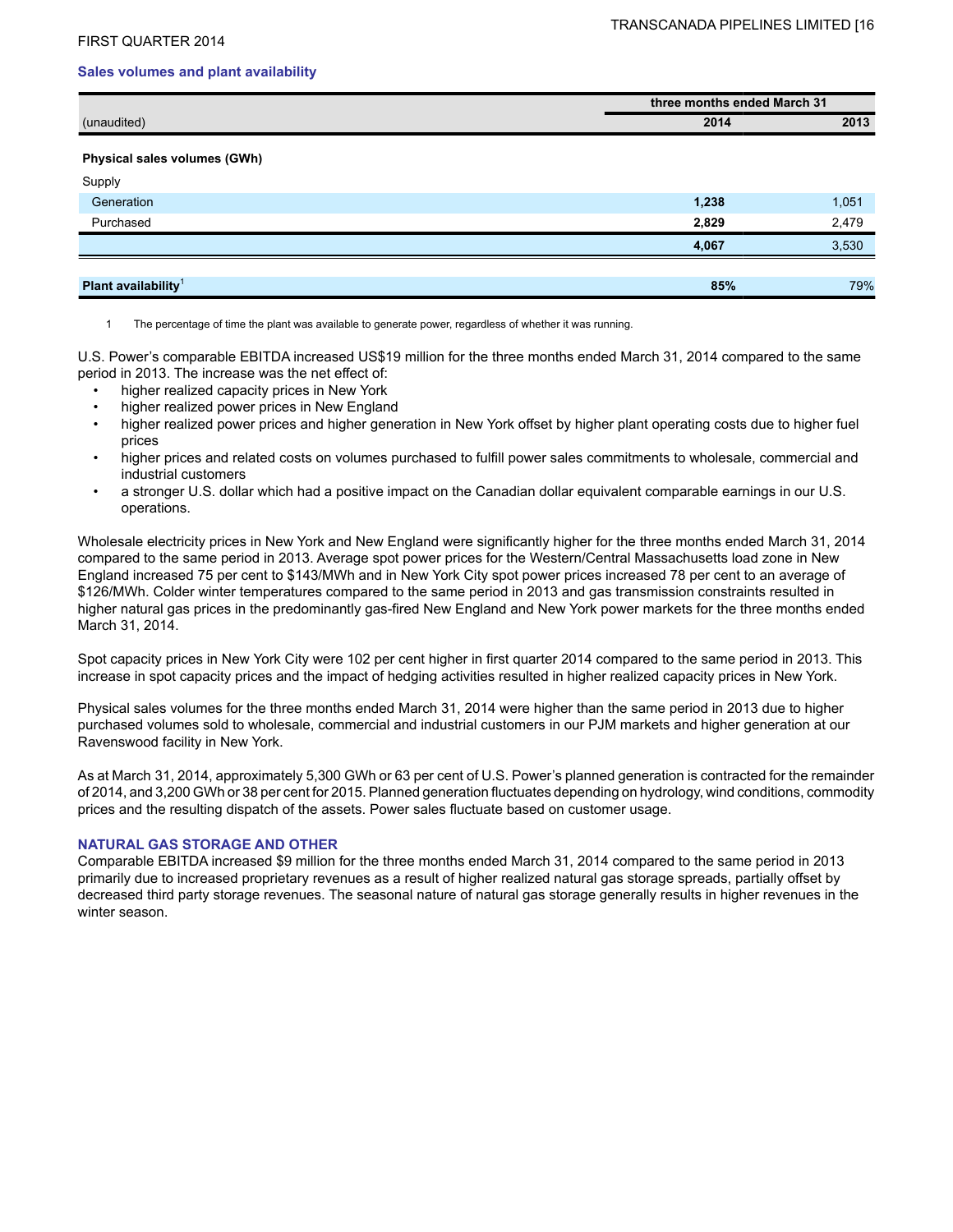## Recent developments

## **NATURAL GAS PIPELINES**

## **Canadian Pipelines**

## **NGTL System**

The NEB has approved \$400 million in NGTL facility expansions that were in various stages of development or construction at March 31, 2014. In addition, we have approximately \$1.8 billion in projects that have been applied for but are not yet approved by the NEB, mainly comprised of the \$1.7 billion North Montney project.

On February 5, 2014, we received a Hearing Order for the North Montney project, which is an extension and expansion of the NGTL System to receive and transport natural gas from the North Montney area of B.C. The hearing will begin August 19, 2014 with a second portion beginning September 8, 2014. The proposed project consists of approximately 300 km (186 miles) of pipeline.

On March 5, 2014, we received an NEB Safety Order in response to the recent pipeline releases on the NGTL system. The order required us to reduce the maximum operating pressure on three per cent of NGTL's pipeline segments. On March 28, 2014, we filed a request for a review and variance of the Order that would minimize gas disruptions while still maintaining a high level of safety. On April 14, 2014 the NEB granted the review and variance request with certain conditions. We are accelerating components of our integrity management program to address the NEB order as reviewed and varied.

### **Canadian Mainline**

### **LDC Settlement**

On March 31, 2014, the NEB responded to the LDC Settlement application we filed on December 20, 2013. The NEB did not approve the application but provided direction that we can continue with the application as a contested tolls application, amend the application or terminate the processing of the application. We will be amending the application with additional information in second quarter 2014. On April 22, 2014, the NEB issued a notice advising that it will hold a public hearing on the amended application and setting the list of issues. A further letter from the NEB setting out the hearing process and schedule is expected in the next few weeks.

#### **U.S. Pipelines**

### **ANR Pipeline**

We have secured almost 2.0 Bcf/d of firm natural gas transportation commitments on the ANR Pipeline's Southeast Main Line at maximum rates for an average term of 23 years. Approximately 1.25 Bcf/d of new contracts will commence in late 2014 including volume commitments from the ANR Lebanon Lateral Reversal project, with the remaining volume commencing in 2015. These contracts will enable growing Utica and Marcellus shale gas supply to move to both northern delivery points and southbound to the U.S. Gulf Coast. As a result, approximately US\$100 million of capital investment will be required to bring this additional supply to market. We are also assessing further demand which could result in incremental opportunities to enhance and expand the ANR Pipeline system.

### **Mexican Pipelines**

### **Tamazunchale Pipeline Extension Project**

Construction activity on the US\$600 million extension continues. The extension is currently expected to be in service at the end of July 2014.

#### **LNG Pipeline Projects**

### **Coastal GasLink**

In January 2014, we filed the Application for an Environmental Assessment Certificate with the B.C. Environmental Assessment Office. The 180-day Environmental Assessment Office public review period began in March 2014 and includes a 45-day public comment period. In addition, the B.C. Oil and Gas Commission application was filed in March 2014, together with an addendum to the B.C. Environmental Assessment application to capture recent route refinements.

### **Prince Rupert Gas Transmission**

The project completed two key milestones in April 2014. The Environmental Assessment application was submitted to the B.C. Environmental Assessment Office for a completeness review and the application was filed with the B.C. Oil and Gas Commission.

#### **Alaska**

In April 2014, the State of Alaska passed new legislation that will transition from the *Alaska Gasline Inducement Act* and enable a new commercial arrangement to be established with us, the three major Alaska North Slope producers, and the Alaska Gasline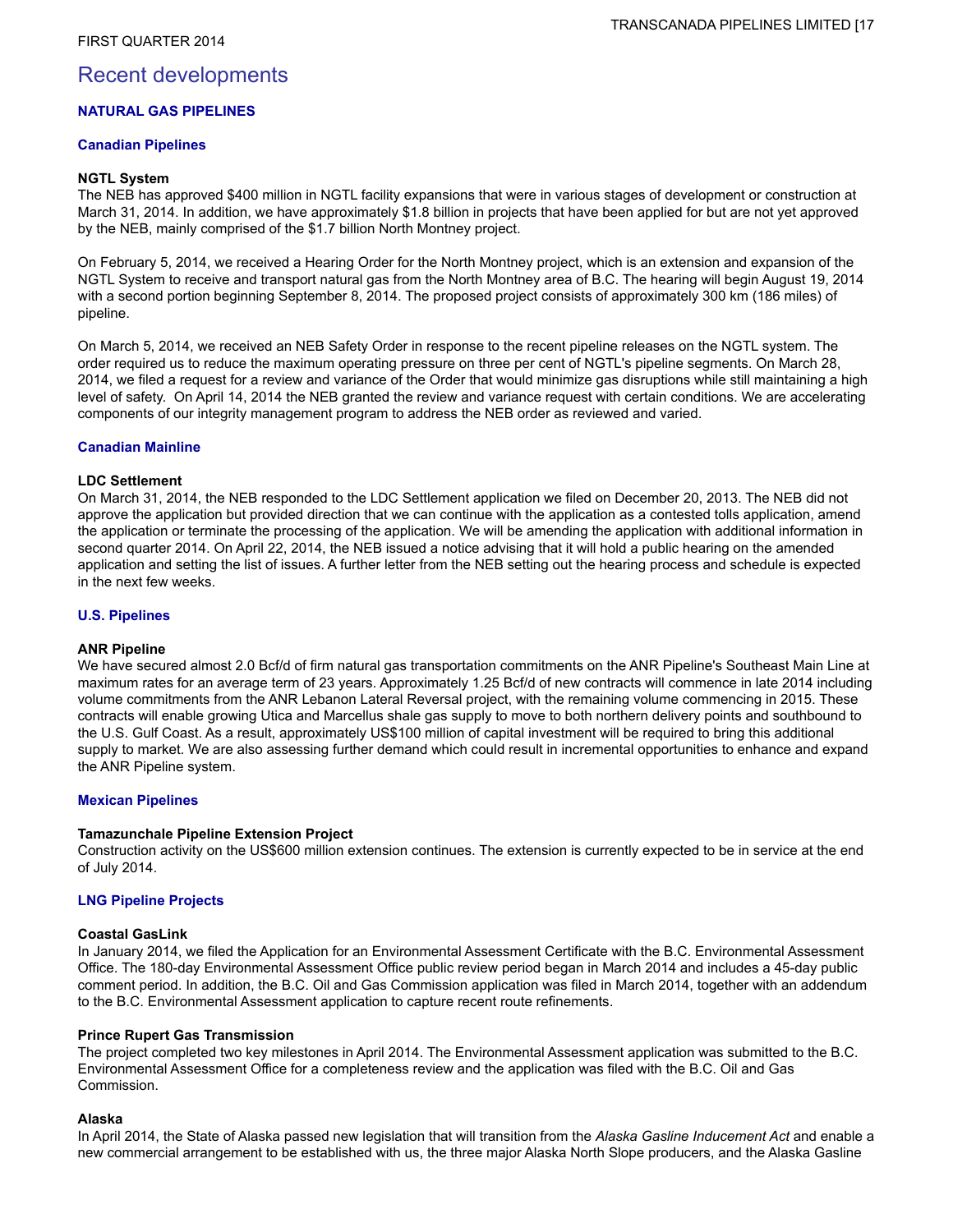Development Corp. It was also agreed that an LNG export project, rather than a pipeline to Alberta, is currently the best opportunity to commercialize Alaska North Slope gas resources in current market conditions. It is anticipated that two years of pre-front end engineering will be completed before further decisions to commercialize the project will be made.

## **LIQUIDS PIPELINES**

#### **Keystone Pipeline System**

We finished constructing the 780 km (485 mile) 36-inch pipeline of the Gulf Coast extension of the Keystone Pipeline System, from Cushing, Oklahoma to the U.S. Gulf Coast. Crude oil transportation service on the project began January 22, 2014. We are projecting an average pipeline capacity of 520,000 Bbl/d for the first year of operation.

### **Keystone XL**

On January 31, 2014, the DOS released its Final Supplemental Environmental Impact Statement (FSEIS) for the Keystone XL project. The results included in the report were consistent with previous environmental reviews of Keystone XL. The FSEIS concluded Keystone XL is "unlikely to significantly impact the rate of extraction in the oil sands" and that all other alternatives to Keystone XL are less efficient methods of transporting crude oil, and would result in significantly more greenhouse gas emissions, oil spills and risks to public safety. The report initiated the National Interest Determination period that was to last up to 90 days which involves consultation with other governmental agencies and provides an opportunity for public comment. The 30 day public comment period has concluded. On April 18, 2014, the DOS announced the National Interest Determination period has been extended indefinitely. The DOS has said only that the permit process will conclude once factors that have a significant impact on determining national interest of the proposed project have been evaluated.

In February 2014, a Nebraska district court ruled that the state Public Service Commission, rather than Governor Dave Heineman, has the authority to approve an alternative route through Nebraska for the Keystone XL project. We disagree with the decision of the Nebraska district court and are continuing to analyze the judgment and decide what next steps may be taken. Nebraska's Attorney General has filed an appeal and the Nebraska Supreme Court is expected to hear the appeal in third quarter 2014. As of March 31, 2014, we have invested US\$2.3 billion in the Keystone XL project.

### **Energy East Pipeline**

On March 4, 2014, we filed the project description with the NEB. This is the first formal step in the regulatory process to receive the necessary approvals to build and operate the pipeline. The project is estimated to cost approximately \$12 billion, excluding the transfer value of Canadian Mainline natural gas assets.

Subject to regulatory approvals, the pipeline is anticipated to commence deliveries to Québec in 2018, with service to New Brunswick to follow in late 2018. We continue to participate in Aboriginal and stakeholder engagement and associated field work as part of our initial design and planning. We intend to file the necessary regulatory applications in mid-2014 for approvals to construct and operate the pipeline project and terminal facilities.

#### **Heartland Pipeline and TC Terminals**

The Heartland Pipeline and TC Terminals will include a 200 km (125 mile) crude oil pipeline connecting the Edmonton/Heartland, Alberta market region to facilities in Hardisty, Alberta, and a terminal facility in the Heartland industrial area north of Edmonton, Alberta. In February 2014, the application for the terminal facility was approved by the Alberta Energy Regulator.

### **ENERGY**

#### **Ontario Solar**

We expect the acquisition of four additional Ontario solar generation facilities to close in fourth quarter 2014, with the acquisition of the ninth and final facility now expected to close in mid-2015, subject to satisfactory completion of the related construction activities, regulatory approvals, and purchase agreement conditions for each facility. All power produced by the solar facilities is currently or will be sold under 20-year PPAs with the OPA.

#### **Cancarb Limited and Cancarb Waste Heat Facility**

On January 20, 2014, we announced we had reached an agreement for the sale of Cancarb Limited, our thermal carbon black business, and its related power generation facility. The sale closed on April 15, 2014 for proceeds of \$190 million, subject to closing adjustments. We expect to realize a gain on the sale of approximately \$95 million, net of tax, in second quarter 2014.

#### **Natural Gas Storage**

Effective April 30, 2014, we terminated a 38 Bcf long-term natural gas storage contract in Alberta, with Niska Gas Storage. The contract contained provisions allowing for possible early termination. In consideration for this termination, we expect to record an after-tax charge of approximately \$33 million in second quarter 2014. We have re-contracted for new natural gas storage services in Alberta with Niska Gas Storage starting May 1, 2014 for a six year period and a reduced average volume.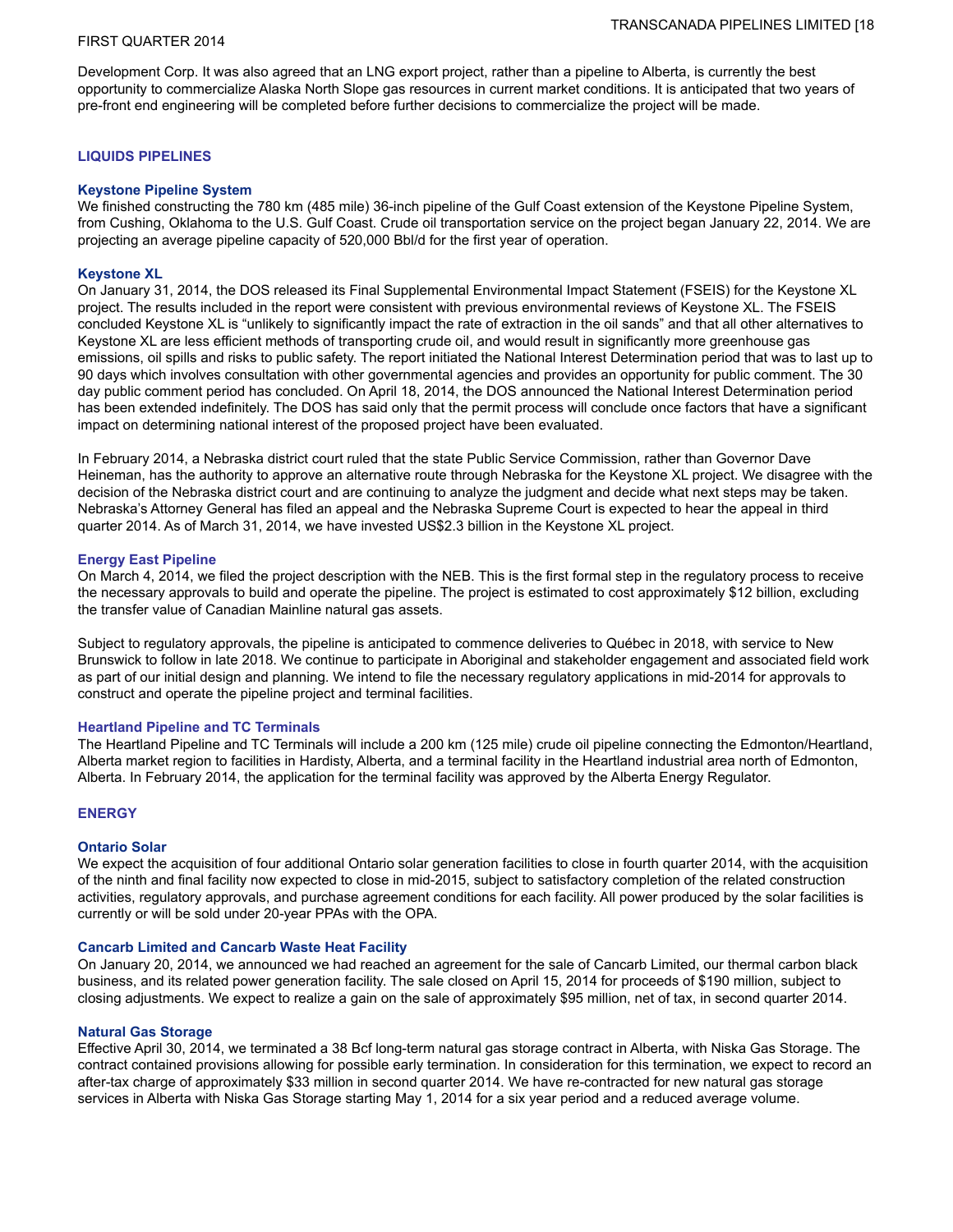## Other income statement items

|                                                      | three months ended March 31 |      |
|------------------------------------------------------|-----------------------------|------|
| (unaudited - millions of \$)                         | 2014                        | 2013 |
|                                                      |                             |      |
| Comparable interest expense                          | 286                         | 271  |
| Comparable interest income and other                 | (2)                         | (28) |
| Comparable income tax expense                        | 223                         | 158  |
| Net income attributable to non-controlling interests | 52                          | 25   |
| Preferred share dividends                            | 2                           | 6    |

|                                 | three months ended March 31 |      |
|---------------------------------|-----------------------------|------|
| millions of \$)<br>(unaudited - | 2014                        | 2013 |

#### **Comparable interest on long-term debt** (including interest on junior subordinated notes)

| Comparable interest expense             | 286  | 271  |
|-----------------------------------------|------|------|
| Capitalized interest                    | (79) | (55) |
| Other interest and amortization expense | 22   | 15   |
|                                         | 343  | 311  |
| Foreign exchange impact                 | 22   |      |
| U.S. dollar-denominated (US\$)          | 207  | 188  |
| Canadian dollar-denominated             | 114  | 122  |
|                                         |      |      |

Comparable interest expense increased \$15 million for the three months ended March 31, 2014 compared to the same period in 2013 because of the net effect of the following:

- higher interest expense due to debt issues of:
	- US\$1.25 billion in February 2014  $\alpha$
	- $\circ$ US\$1.25 billion in October 2013
	- US\$500 million in July 2013  $\circ$
	- \$750 million in July 2013
	- US\$750 million in January 2013
	- US\$500 million in July 2013 by TC PipeLines, LP
- higher capitalized interest primarily for the Keystone XL project, Mexican projects and other liquids and LNG pipeline projects partially offset by the Gulf Coast extension of the Keystone Pipeline System, which was placed in service in first quarter 2014
- higher foreign exchange on interest expense related to U.S. denominated debt, partially offset by Canadian and U.S. dollar-denominated debt maturities.

Comparable interest income and other decreased \$26 million for the three months ended March 31, 2014 compared to the same period in 2013 reflecting higher realized losses in 2014 compared to 2013 on derivatives used to manage our net exposure to foreign exchange rate fluctuations on U.S. dollar-denominated income.

Comparable income tax expense increased \$65 million for the three months ended March 31, 2014 compared to the same period in 2013. The increase was mainly the result of higher pre-tax earnings in 2014, compared to 2013, combined with changes in the proportion of income earned between Canadian and foreign jurisdictions as well as higher flow-through taxes in 2014 on Canadian regulated pipelines.

Net income attributable to non-controlling interests increased \$27 million for the three months ended March 31, 2014 compared to the same period in 2013 primarily due to the sale of a 45 per cent interest in each of GTN LLC and Bison to TC PipeLines, LP in July 2013.

Preferred share dividends decreased \$4 million for the three months ended March 31, 2014, compared to the same period in 2013 following the redemption of Series Y preferred shares in March 2014.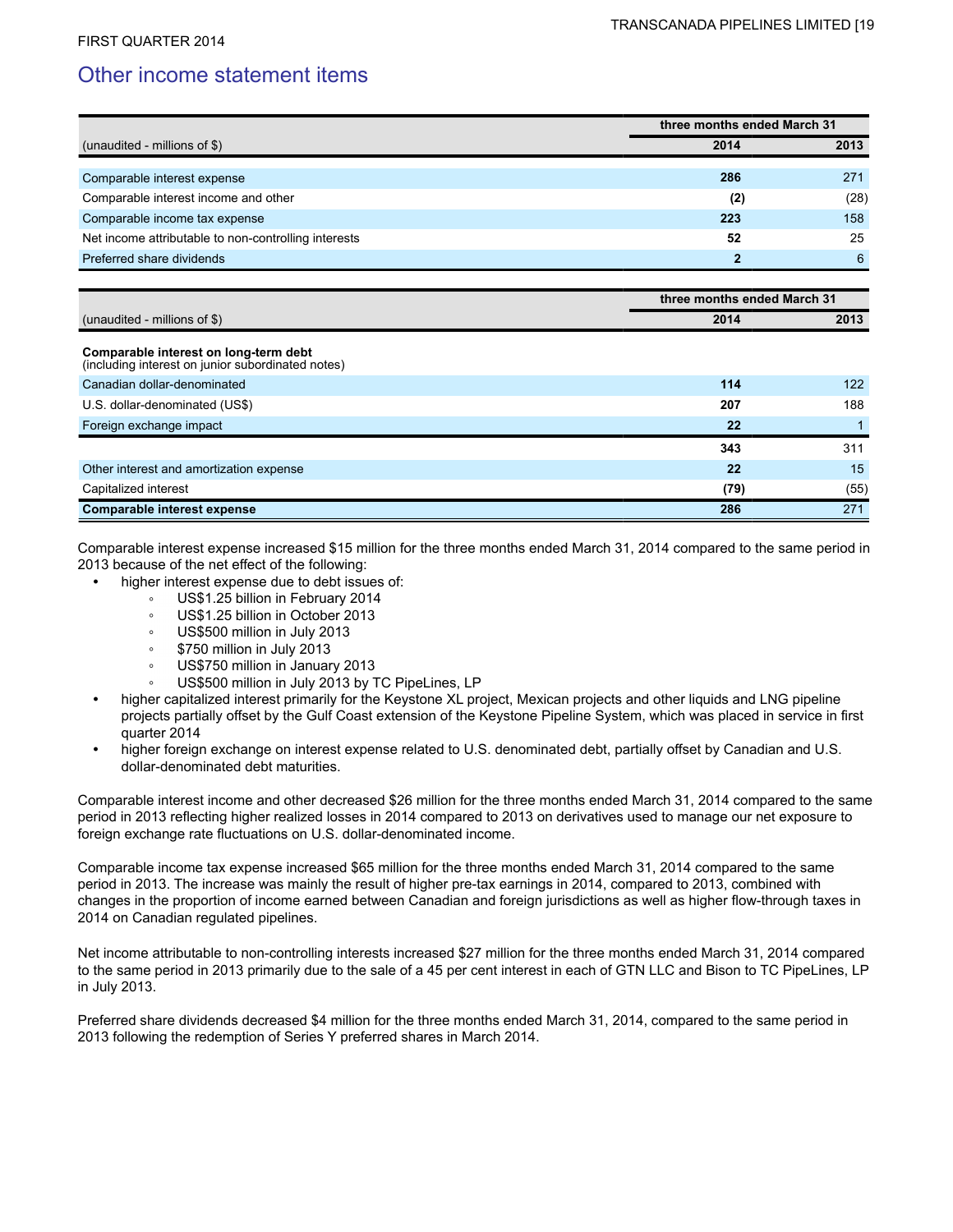### FIRST QUARTER 2014

## Financial condition

We strive to maintain strong financial capacity and flexibility in all parts of an economic cycle, and rely on our cash flow from operations to sustain our business, pay dividends and fund a portion of our growth.

We believe we have the capacity to fund our existing capital program through predictable cash flow from operations, access to capital markets, cash on hand and substantial committed credit facilities.

We access capital markets to meet our financing needs, manage our capital structure and to preserve our credit ratings.

## **CASH PROVIDED BY OPERATING ACTIVITIES**

|                                              | three months ended March 31 |       |
|----------------------------------------------|-----------------------------|-------|
| (unaudited - millions of $\$\$ )             | 2014                        | 2013  |
|                                              |                             |       |
| Funds generated from operations <sup>1</sup> | 1,098                       | 912   |
| Increase in operating working capital        | (126)                       | (208) |
| Net cash provided by operations              | 972                         | 704   |

1 See the non-GAAP measures section in this MD&A for further discussion of funds generated from operations.

Net cash provided by operations was \$972 million for the three months ended March 31, 2014 compared to \$704 million for the same period in 2013 mainly due to higher earnings in each of our operating segments and higher distributions from equity investments.

At March 31, 2014, our current assets were \$6.1 billion and current liabilities were \$6.4 billion, leaving us with a working capital deficit of \$0.3 billion compared to \$0.9 billion at December 31, 2013. This working capital deficiency is considered to be in the normal course of business and is managed through our ability to generate cash flow from operations and our ongoing access to the capital markets.

## **CASH USED IN INVESTING ACTIVITIES**

|                                  | three months ended March 31 |      |
|----------------------------------|-----------------------------|------|
| (unaudited - millions of $\$\$ ) | 2014                        | 2013 |
|                                  |                             |      |
| Capital expenditures             | 778                         | 929  |
| Equity investments               | 89                          | 32   |

Our capital expenditures this quarter were primarily related to the Gulf Coast extension of the Keystone Pipeline System, expansion of the NGTL System and construction of the Mexican pipelines.

Our cash used in equity investments increased this quarter due to our investment in the Grand Rapids Pipeline.

## **CASH PROVIDED BY/(USED IN) FINANCING ACTIVITIES**

|                                           | three months ended March 31 |       |
|-------------------------------------------|-----------------------------|-------|
| (unaudited - millions of $\$\$ )          | 2014                        | 2013  |
| Long-term debt issued, net of issue costs | 1,364                       | 734   |
|                                           |                             |       |
| Long-term debt repaid                     | (777)                       | (14)  |
| Notes payable repaid, net                 | (747)                       | (829) |
| Dividends and distributions paid          | (370)                       | (345) |
| Common shares issued, net of issue costs  | 440                         | 499   |
| Preferred shares redeemed                 | (200)                       |       |
| Advances (to)/from affiliates, net        |                             | 75    |

## **LONG-TERM DEBT ISSUED**

| Amount<br>(unaudited - millions of \$) | $_{\text{Type}}$       | <b>Maturity date</b> | Interest rate | Date issued   |
|----------------------------------------|------------------------|----------------------|---------------|---------------|
| <b>US\$1,250</b>                       | Senior unsecured notes | March 1, 2034        | 4.625%        | February 2014 |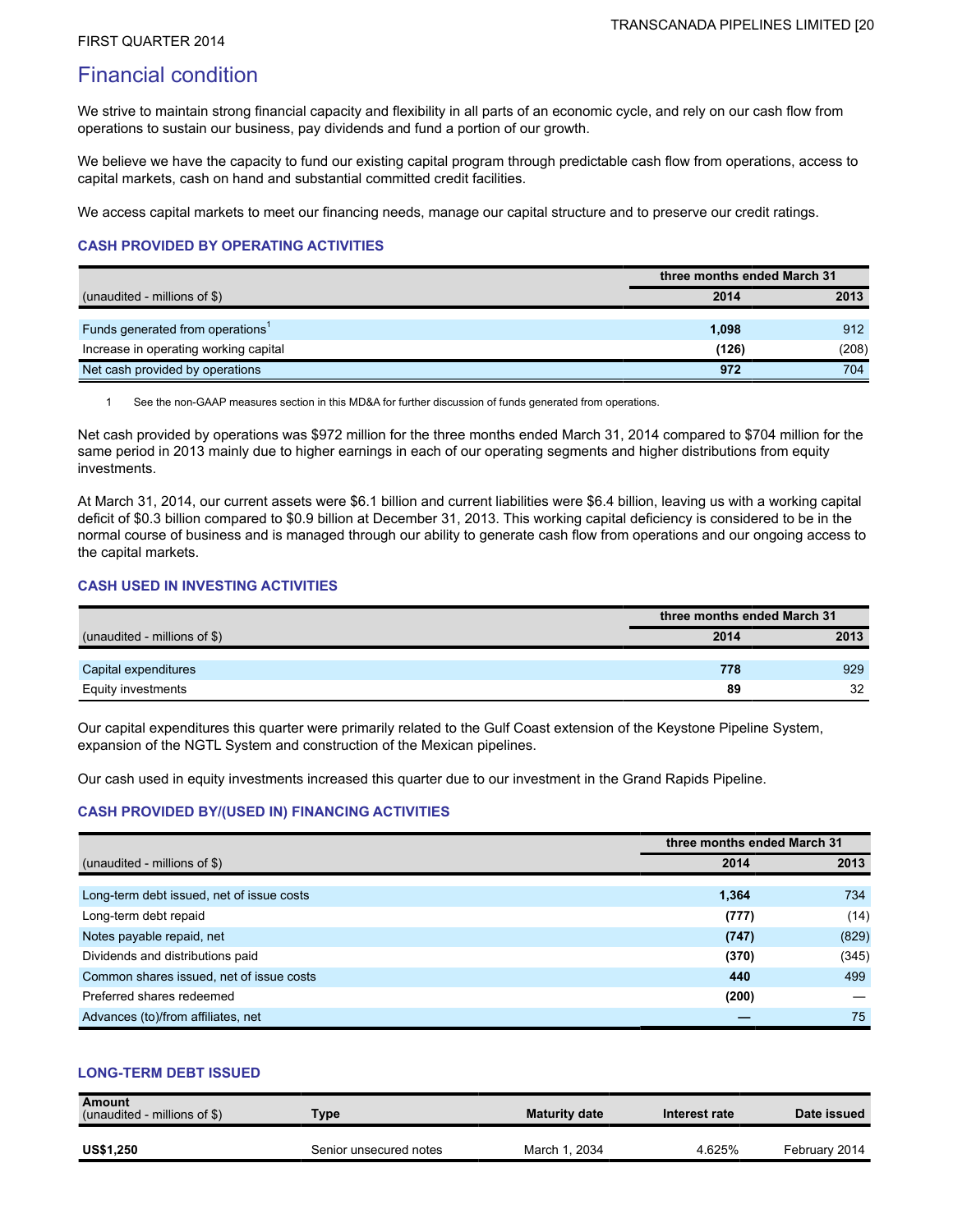## **LONG-TERM DEBT RETIRED**

| Amount<br>(unaudited - millions of \$) | <b>Type</b>       | <b>Retirement date</b> | Interest rate |
|----------------------------------------|-------------------|------------------------|---------------|
| \$450                                  | Medium term notes | January 2014           | 5.65%         |
| \$300                                  | Medium term notes | February 2014          | 5.05%         |

#### **COMMON SHARE ISSUANCE**

In January 2014, we issued 9.1 million common shares to TransCanada Corporation (TransCanada) resulting in proceeds of \$440 million.

In April 2014, we issued 13.3 million common shares to TransCanada resulting in proceeds of \$675 million.

#### **PREFERRED SHARE REDEMPTION**

In March 2014, we redeemed all four million Series Y preferred shares of TCPL at a price of \$50 per share plus \$0.2455 representing accrued and unpaid dividends. The total face value of the outstanding Series Y Shares was \$200 million and carried an aggregate of \$11 million in annualized dividends.

The net proceeds of the above debt and equity offerings were used for general corporate purposes and to reduce short-term indebtedness.

#### **DIVIDENDS**

On May 1, 2014, we declared quarterly dividends as follows:

#### **Quarterly dividend on our common shares**

The dividend declared for the quarter ending June 30, 2014 is equal to the quarterly dividend to be paid on TransCanada's issued and outstanding common shares at the close of business on June 30, 2014.

## **SHARE INFORMATION**

#### **April 28, 2014**

**Common shares Issued and outstanding**

779 million

#### **CREDIT FACILITIES**

We use committed, revolving credit facilities to support our commercial paper programs along with additional demand facilities for general corporate purposes including issuing letters of credit and providing additional liquidity.

|  | At March 31, 2014, we had \$6 billion in unsecured credit facilities, including: |  |  |  |
|--|----------------------------------------------------------------------------------|--|--|--|
|--|----------------------------------------------------------------------------------|--|--|--|

| Amount          | Unused<br>capacity        | <b>Borrower</b>                                    | <b>For</b>                                                                                                                                                                           | <b>Matures</b> |
|-----------------|---------------------------|----------------------------------------------------|--------------------------------------------------------------------------------------------------------------------------------------------------------------------------------------|----------------|
| \$3.0 billion   | \$3.0 billion             | <b>TCPL</b>                                        | Committed, syndicated, revolving, extendible credit facility that<br>supports TCPL's Canadian commercial paper program                                                               | December 2018  |
| US\$1.0 billion | <b>US\$1.0</b><br>billion | <b>TCPL USA</b>                                    | Committed, syndicated, revolving, extendible credit facility that is<br>used for TCPL USA general corporate purposes                                                                 | November 2014  |
| US\$1.0 billion | <b>US\$1.0</b><br>billion | TransCanada<br>American Investments<br>Ltd. (TAIL) | Committed, syndicated, revolving, extendible credit facility that<br>supports the TAIL U.S. dollar commercial paper program in the<br>U.S.                                           | November 2014  |
| \$1.1 billion   | \$0.3 billion             | TCPL.<br><b>TCPL USA</b>                           | Demand lines for issuing letters of credit and as a source of<br>additional liquidity. At March 31, 2014, we had \$0.7 billion<br>outstanding in letters of credit under these lines | Demand         |

See Financial risks and financial instruments for more information about liquidity, market and other risks.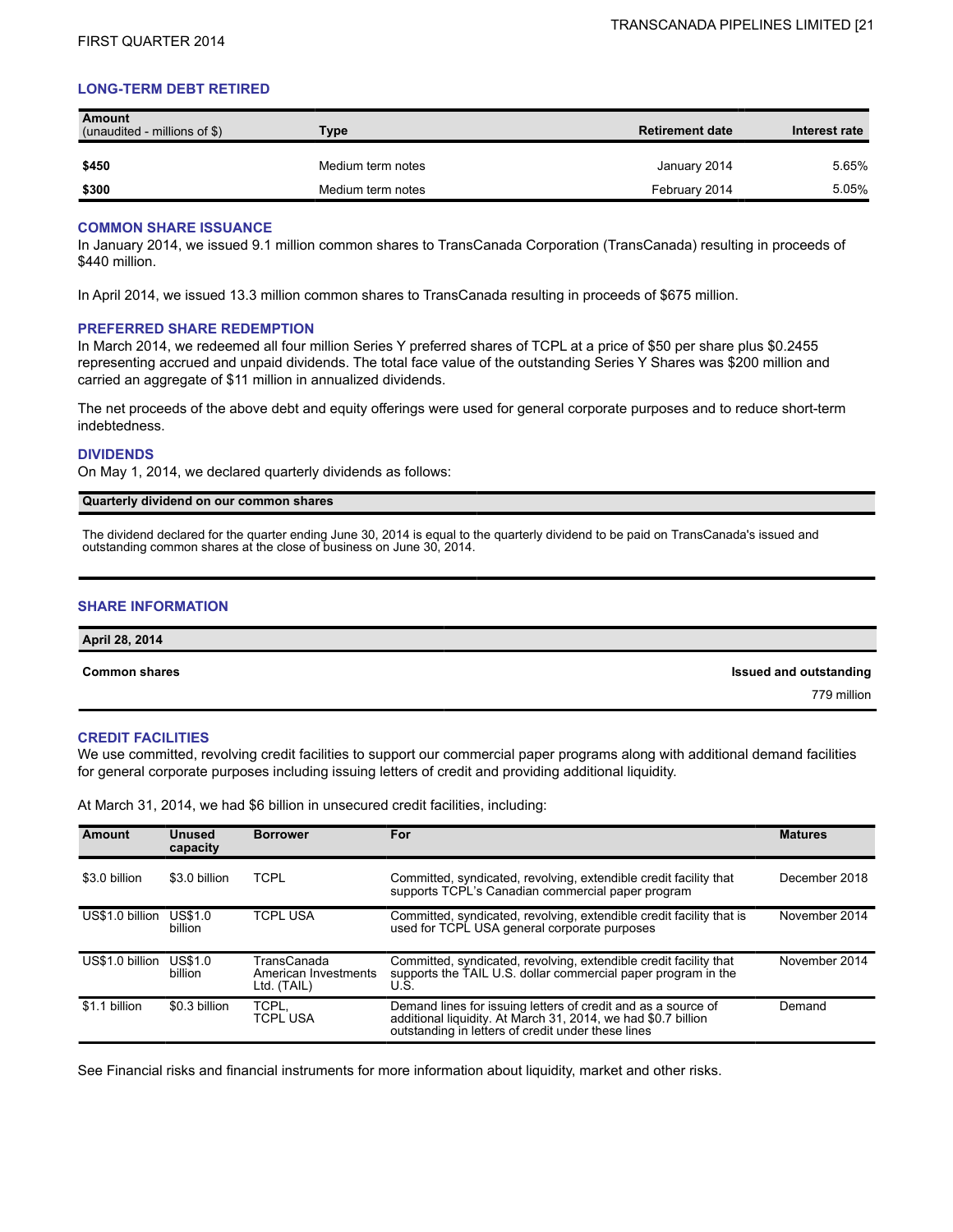#### **RELATED PARTY DEBT FINANCING**

Related party debt consists of amounts due/to from affiliates.

|                        | <b>Amoun</b>  | For                                                                                                                                                                                                          | <b>Matures</b> |
|------------------------|---------------|--------------------------------------------------------------------------------------------------------------------------------------------------------------------------------------------------------------|----------------|
| Discount Notes         | \$2.7 billion | Discount notes issued to TransCanada; used for<br>general corporate purposes.                                                                                                                                | 2014           |
| <b>Credit Facility</b> | \$0.6 billion | Demand revolving credit facility arrangement with<br>TransCanada; used for general corporate purposes.                                                                                                       | n/a            |
| Credit Facility        | \$0.8 billion | TransCanada Energy Investments Ltd. unsecured<br>credit facility agreement; used to repay indebtedness,<br>make partner contributions to Bruce A, and for<br>working capital and general corporate purposes. | 2014           |

## **CONTRACTUAL OBLIGATIONS**

Our capital commitments have decreased by \$522 million since December 31, 2013, primarily due to the completion or advancement of capital projects. There were no other material changes to our contractual obligations in first quarter 2014 or to payments due in the next five years or after. See the MD&A in our 2013 Annual Report for more information about our contractual obligations.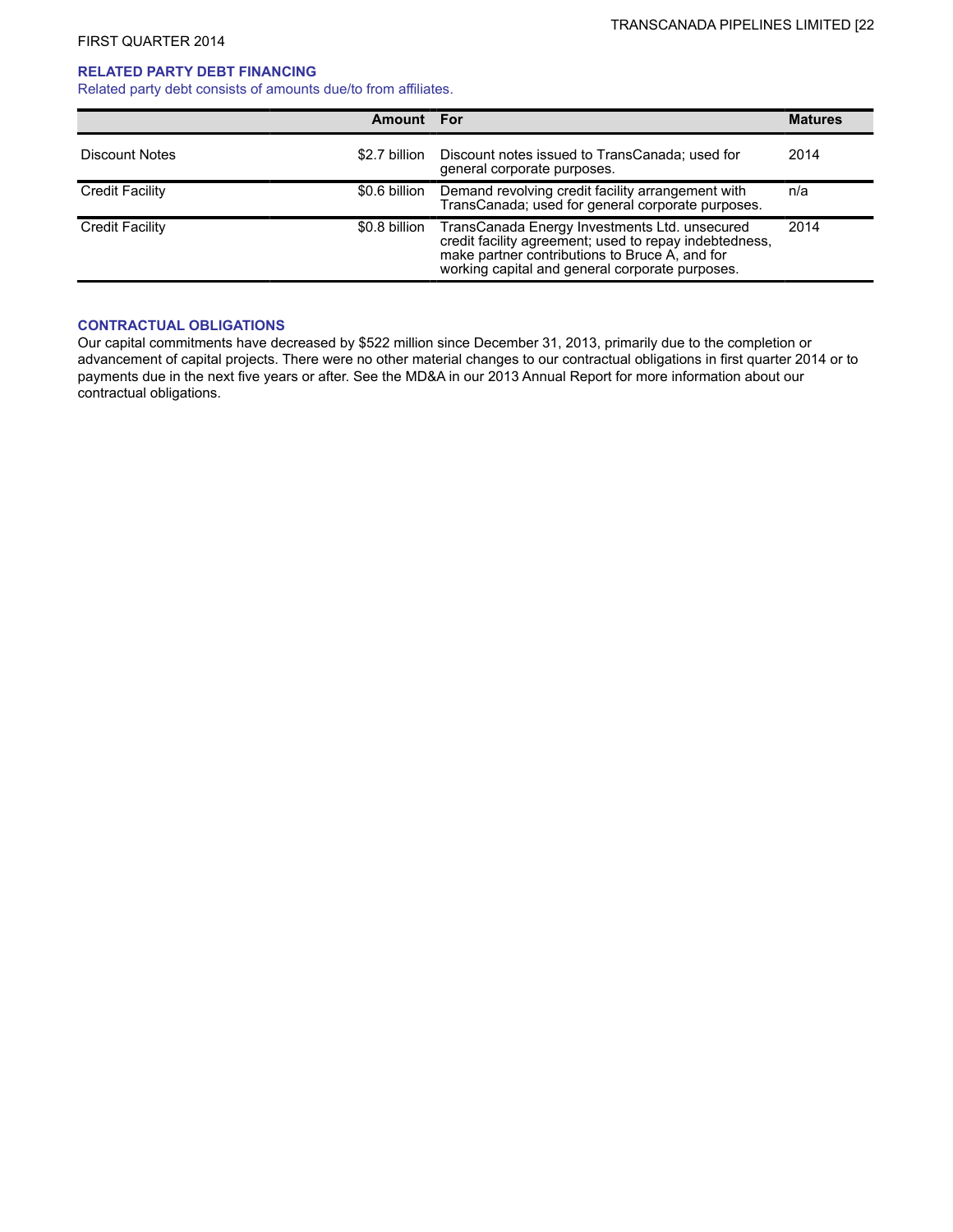## Financial risks and financial instruments

We are exposed to liquidity risk, counterparty credit risk and market risk, and have strategies, policies and limits in place to mitigate their impact on our earnings, cash flow and, ultimately, shareholder value. These are designed to ensure our risks and related exposures are in line with our business objectives and risk tolerance.

See our 2013 Annual Report for more information about the risks we face in our business. Our risks have not changed substantially since December 31, 2013.

### **LIQUIDITY RISK**

We manage our liquidity risk by continuously forecasting our cash requirements for a rolling twelve month period and making sure we have adequate cash balances, cash flow from operations, committed and demand credit facilities and access to capital markets to meet our operating, financing and capital expenditure obligations under both normal and stressed economic conditions.

### **COUNTERPARTY CREDIT RISK**

We have exposure to counterparty credit risk in the following areas:

- accounts receivable
- the fair value of derivative assets
- notes receivable.

We review our accounts receivable regularly and record allowances for doubtful accounts using the specific identification method. At March 31, 2014, we had not incurred any significant credit losses and had no significant amounts past due or impaired. We had a credit risk concentration of \$220 million with one counterparty at March 31, 2014 (December 31, 2013 - \$240 million). This amount is secured by a guarantee from the counterparty's parent company and we anticipate collecting the full amount.

We have significant credit and performance exposure to financial institutions because they hold cash deposits and provide committed credit lines and letters of credit that help manage our exposure to counterparties and provide liquidity in commodity, foreign exchange and interest rate derivative markets.

#### **FOREIGN EXCHANGE AND INTEREST RATE RISK**

Certain of our businesses generate income in U.S. dollars, but since we report in Canadian dollars, changes in the value of the U.S. dollar against the Canadian dollar can affect our net income. As our U.S. dollar-denominated operations continue to grow, our exposure to changes in currency rates increases. Some of this risk is offset by interest expense on U.S. dollar-denominated debt and by using foreign exchange derivatives.

We have floating interest rate debt which subjects us to interest rate cash flow risk. We manage this using a combination of interest rate swaps and options.

#### **Average exchange rate - U.S. to Canadian dollars**

| First quarter 2014 | 1 1 1 |
|--------------------|-------|
| First quarter 2013 | 1 01  |

The impact of changes in the value of the U.S. dollar on our U.S. dollar-denominated operations is significantly offset by other U.S. dollar-denominated items, as set out in the table below. Comparable EBIT is a non-GAAP measure.

#### **Significant U.S. dollar-denominated amounts**

|                                                              | three months ended March 31 |       |
|--------------------------------------------------------------|-----------------------------|-------|
| (unaudited - millions of US\$)                               | 2014                        | 2013  |
| U.S. and International Natural Gas Pipelines comparable EBIT | 211                         | 200   |
| U.S. Liquids Pipelines comparable EBIT                       | 129                         | 94    |
| U.S. Power comparable EBIT                                   | 59                          | 39    |
| Interest expense on U.S. dollar-denominated long-term debt   | (207)                       | (188) |
| Capitalized interest on U.S. capital expenditures            | 52                          | 44    |
| U.S. non-controlling interests and other                     | (79)                        | (48)  |
|                                                              | 165                         | 141   |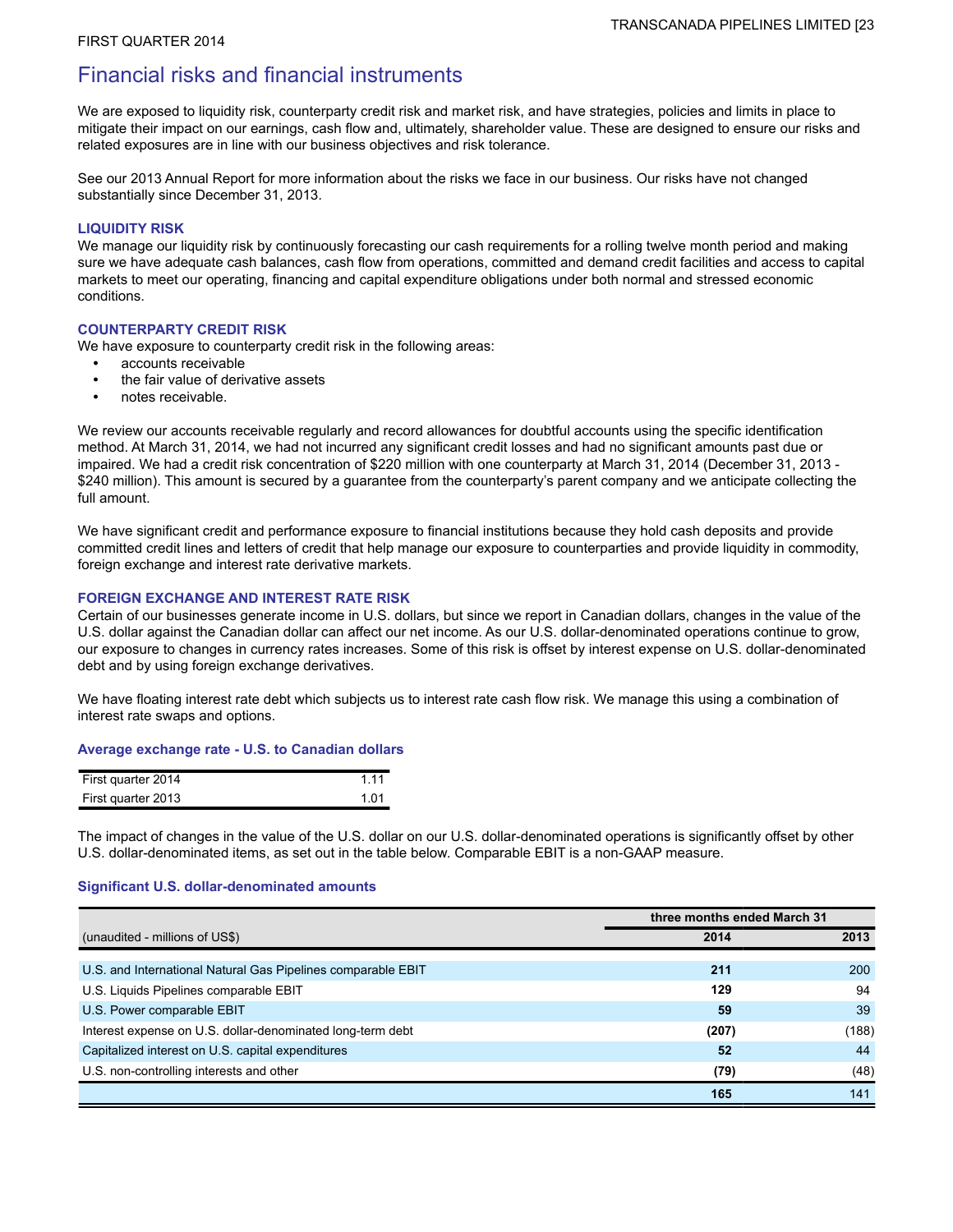## FIRST QUARTER 2014

#### **NET INVESTMENT IN FOREIGN OPERATIONS**

We hedge our net investment in foreign operations (on an after-tax basis) with U.S. dollar-denominated debt, cross-currency interest rate swaps, foreign exchange forward contracts and foreign exchange options. The fair values and notional amounts for the derivatives designated as a net investment hedge were as follows:

|                                                | March 31, 2014          |                                        |                         |                                 | December 31, 2013 |  |
|------------------------------------------------|-------------------------|----------------------------------------|-------------------------|---------------------------------|-------------------|--|
| (unaudited - millions of $\$\$ )               | Fair value <sup>1</sup> | <b>Notional or</b><br>principal amount | Fair value <sup>1</sup> | Notional or<br>principal amount |                   |  |
| Asset/(liability)                              |                         |                                        |                         |                                 |                   |  |
| U.S. dollar cross-currency swaps               |                         |                                        |                         |                                 |                   |  |
| (maturing 2014 to 2019) <sup>2</sup>           | (326)                   | <b>US 3,550</b>                        | (201)                   | <b>US 3,800</b>                 |                   |  |
| U.S. dollar foreign exchange forward contracts |                         |                                        |                         |                                 |                   |  |
| (maturity 2014)                                | (17)                    | <b>US 1,000</b>                        | (11)                    | <b>US 850</b>                   |                   |  |
|                                                | (343)                   | <b>US 4,550</b>                        | (212)                   | US 4,650                        |                   |  |

Fair values equal carrying values.

2 Net Income in the three months ended March 31, 2014 included net realized gains of \$6 million (2013 - gains of \$7 million) related to the interest component of cross-currency swap settlements.

#### **U.S. dollar-denominated debt designated as a net investment hedge**

| (unaudited - millions of $$)$ ) | <b>March 31, 2014</b>     | December 31, 2013  |
|---------------------------------|---------------------------|--------------------|
| Carrying value                  | <b>16,200 (US 14,600)</b> | 14,200 (US 13,400) |
| Fair value                      | 18,500 (US 16,700)        | 16,000 (US 15,000) |

The balance sheet classification of the fair value of derivatives used to hedge our net investment in foreign operations is as follows:

| (unaudited - millions of $$$ ) | <b>March 31, 2014</b> | <b>December 31, 2013</b> |
|--------------------------------|-----------------------|--------------------------|
|                                |                       |                          |
| Other current assets           | Ð                     | 5                        |
| Intangible and other assets    |                       |                          |
| Accounts payable and other     | (93)                  | (50)                     |
| Other long-term liabilities    | (256)                 | (167)                    |
|                                | (343)                 | (212)                    |

#### **FINANCIAL INSTRUMENTS**

All financial instruments, including both derivative and non-derivative instruments, are recorded on the balance sheet at fair value unless they were entered into and continue to be held for the purpose of receipt or delivery in accordance with our normal purchases and normal sales exemptions and are documented as such. In addition, fair value accounting is not required for other financial instruments that qualify for certain accounting exemptions.

#### **Non-derivative financial instruments**

#### **Fair value of non-derivative financial instruments**

The fair value of our notes receivable is calculated by discounting future payments of interest and principal using forward interest rates. The fair value of long-term debt has been estimated using an income approach based on quoted market prices for the same or similar debt instruments from external data providers. The fair value of available for sale assets has been calculated using quoted market prices where available. Credit risk has been taken into consideration when calculating the fair value of nonderivative financial instruments.

Certain non-derivative financial instruments including cash and cash equivalents, accounts receivable, due from affiliates, intangibles and other assets, notes payable, accounts payable and other, due to affiliates, accrued interest and other long-term liabilities have carrying amounts that equal their fair value due to the nature of the item or the short time to maturity.

#### **Derivative instruments**

We use derivative instruments to reduce volatility associated with fluctuations in commodity prices, interest rates and foreign exchange rates. We apply hedge accounting to derivative instruments that qualify. The effective portion of the change in the fair value of hedging derivatives for cash flow hedges and hedges of our net investment in foreign operations are recorded in Other comprehensive income (OCI) in the period of change. Any ineffective portion is recognized in net income in the same financial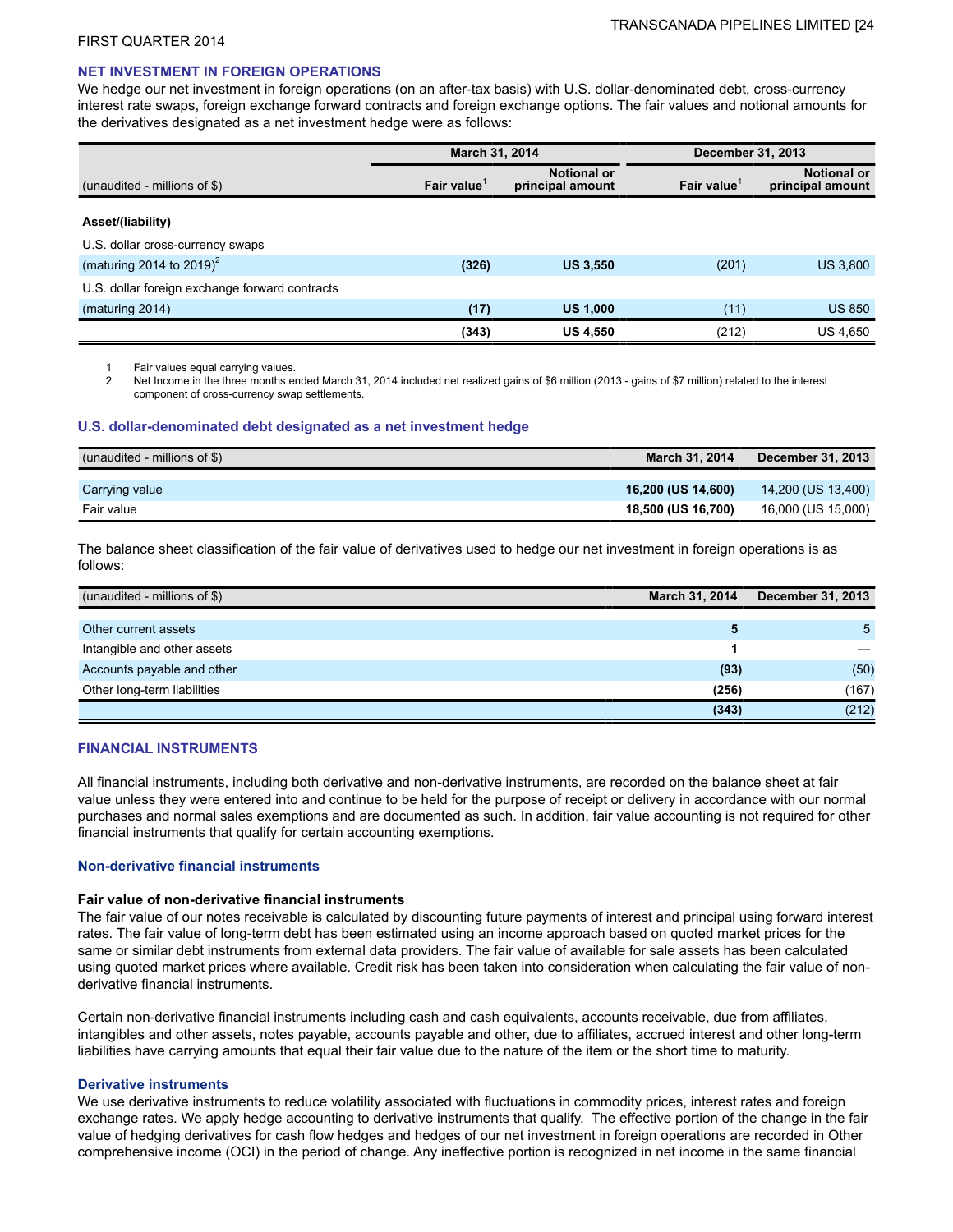#### FIRST QUARTER 2014

category as the underlying transaction. The change in the fair value of derivative instruments that have been designated as fair value hedges are recorded in net income in interest income and other and interest expense.

Derivative instruments that are not designated or do not qualify for hedge accounting treatment have been entered into as economic hedges to manage our exposure to market risk (held for trading). Changes in the fair value of held for trading derivative instruments are recorded in net income in the period of change. This may expose us to increased variability in reported operating results since the fair value of the held for trading derivative instruments can fluctuate significantly from period to period.

The recognition of gains and losses on the derivatives for Canadian natural gas regulated pipelines exposures is determined through the regulatory process. Gains and losses arising from changes in the fair value of derivatives accounted for as part of RRA, including those that qualify for hedge accounting treatment, can be recovered through the tolls charged by us. As a result, these gains and losses are deferred as regulatory assets or regulatory liabilities and are refunded to or collected from the ratepayers in subsequent years when the derivative settles.

#### **Fair value of derivative instruments**

The fair value of foreign exchange and interest rate derivatives has been calculated using the income approach which uses current market rates and applies a discounted cash flow valuation model. The fair value of power and natural gas derivatives have been calculated using quoted market prices where available. In the absence of quoted market prices, third-party broker quotes or other valuation techniques have been used. Credit risk has been taken into consideration when calculating the fair value of derivative instruments.

#### **Balance sheet presentation of derivative instruments**

The balance sheet classification of the fair value of the derivative instruments is as follows:

| (unaudited - millions of $\$\$ ) | March 31, 2014 | December 31, 2013 |
|----------------------------------|----------------|-------------------|
|                                  |                |                   |
| Other current assets             | 364            | 395               |
| Intangible and other assets      | 100            | 112               |
| Accounts payable and other       | (434)          | (357)             |
| Other long-term liabilities      | (341)          | (255)             |
|                                  | (311)          | (105)             |

#### **The effect of derivative instruments on the consolidated statement of income**

The following summary does not include hedges of our net investment in foreign operations.

|                                                                | three months ended March 31 |      |
|----------------------------------------------------------------|-----------------------------|------|
| (unaudited - millions of \$, pre-tax)                          | 2014                        | 2013 |
| Derivative instruments held for trading <sup>1</sup>           |                             |      |
| Amount of unrealized gains/(losses) in the period              |                             |      |
| Power                                                          | 9                           | (8)  |
| Natural gas                                                    | (7)                         | 9    |
| Foreign exchange                                               | (2)                         | (6)  |
| Amount of realized (losses)/gains in the period                |                             |      |
| Power                                                          | (28)                        | (7)  |
| Natural gas                                                    | 50                          | (2)  |
| Foreign exchange                                               | (17)                        | (1)  |
| Derivative instruments in hedging relationships <sup>2,3</sup> |                             |      |
| Amount of realized gains in the period                         |                             |      |
| Power                                                          | 192                         | 73   |
| Interest                                                       | 1                           | 2    |

1 Realized and unrealized gains and losses on held for trading derivative instruments used to purchase and sell power and natural gas are included net in energy revenues. Realized and unrealized gains and losses on interest rate and foreign exchange held for trading derivative instruments are included net in interest expense and interest income and other, respectively.

<sup>2</sup> At March 31, 2014, all hedging relationships were designated as cash flow hedges except for interest rate derivative financial instruments designated as fair value hedges with a fair value of \$6 million (2013 - \$10 million) and a notional amount of US\$300 million (2013 - US\$350 million). For the three months ended March 31, 2014, net realized gains on fair value hedges were \$1 million (2013 - \$2 million) and were included in interest expense. For the three months ended March 31, 2014 and 2013, we did not record any amounts in net income related to ineffectiveness for fair value hedges.

<sup>3</sup> The effective portion of the change in fair value of derivative instruments in hedging relationships is initially recognized in OCI and reclassified to energy revenues, interest expense and interest income and other, as appropriate, as the original hedged item settles. For the three months ended March 31, 2014 and 2013, there were no gains or losses included in net income relating to discontinued cash flow hedges where it was probable that the anticipated transaction would not occur.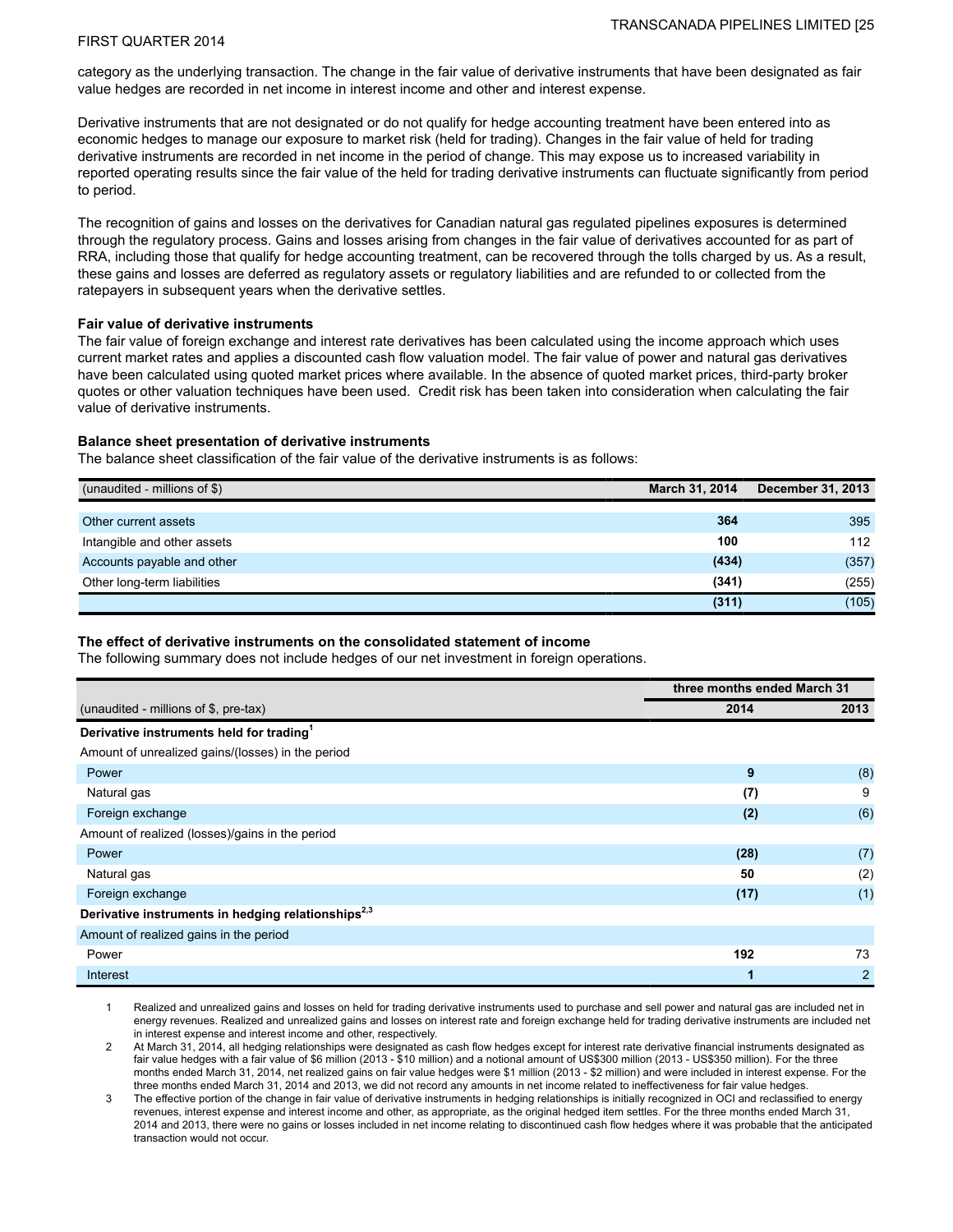### **Derivatives in cash flow hedging relationships**

The components of the Condensed Consolidated Statement of OCI related to derivatives in cash flow hedging relationships is as follows:

|                                                                                                          | three months ended March 31 |      |
|----------------------------------------------------------------------------------------------------------|-----------------------------|------|
| (unaudited - millions of \$, pre-tax)                                                                    | 2014                        | 2013 |
| Change in fair value of derivative instruments recognized in OCI (effective portion)                     |                             |      |
| Power                                                                                                    | 41                          | 36   |
| Foreign Exchange                                                                                         | 10                          | 2    |
|                                                                                                          | 51                          | 38   |
| Reclassification of (losses)/gains on derivative instruments from AOCI to net income (effective portion) |                             |      |
| Power                                                                                                    | (108)                       | (11) |
| Interest                                                                                                 | 5                           | 4    |
|                                                                                                          | (103)                       | (7)  |
| Losses on derivative instruments recognized in earnings (ineffective portion)                            |                             |      |
| Power                                                                                                    | (13)                        | (5)  |
|                                                                                                          | (13)                        | (5)  |

### **Credit risk related contingent features of derivative instruments**

Derivatives contracts often contain financial assurance provisions that may require us to provide collateral if a credit risk related contingent event occurs (for example, if our credit rating is downgraded to non-investment grade).

Based on contracts in place and market prices at March 31, 2014, the aggregate fair value of all derivative contracts with credit risk related contingent features that were in a net liability position was \$19 million (December 31, 2013 - \$16 million), with collateral provided in the normal course of business of nil (December 31, 2013 – nil). If the credit risk related contingent features in these agreements had been triggered on March 31, 2014, we would have been required to provide collateral of \$19 million (December 31, 2013 - \$16 million) to our counterparties. Collateral may also need to be provided should the fair value of derivative instruments exceed pre-defined contractual exposure limit thresholds.

We feel we have sufficient liquidity in the form of cash and undrawn committed revolving bank lines to meet these contingent obligations should they arise.

## Other information

### **CONTROLS AND PROCEDURES**

Management, including our President and CEO and our CFO, evaluated the effectiveness of our disclosure controls and procedures as at March 31, 2014, as required by the Canadian securities regulatory authorities and by the SEC, and concluded that our disclosure controls and procedures are effective at a reasonable assurance level.

There were no changes in first quarter 2014 that had or are likely to have a material impact on our internal control over financial reporting, other than noted below.

Effective January 1, 2014, management implemented an ERP system. As a result of the ERP system, certain processes supporting our internal control over financial reporting have changed. Management will continue to monitor the effectiveness of these processes going forward.

### **CRITICAL ACCOUNTING ESTIMATES AND ACCOUNTING POLICY CHANGES**

When we prepare financial statements that conform with U.S. GAAP, we are required to make estimates and assumptions that affect the timing and amount we record for our assets, liabilities, revenues and expenses because these items may be affected by future events. We base the estimates and assumptions on the most current information available, using our best judgement. We also regularly assess the assets and liabilities themselves. You can find a summary of our critical accounting estimates in our 2013 Annual Report.

Our significant accounting policies have remained unchanged since December 31, 2013 other than described below. You can find a summary of our significant accounting policies in our 2013 Annual Report.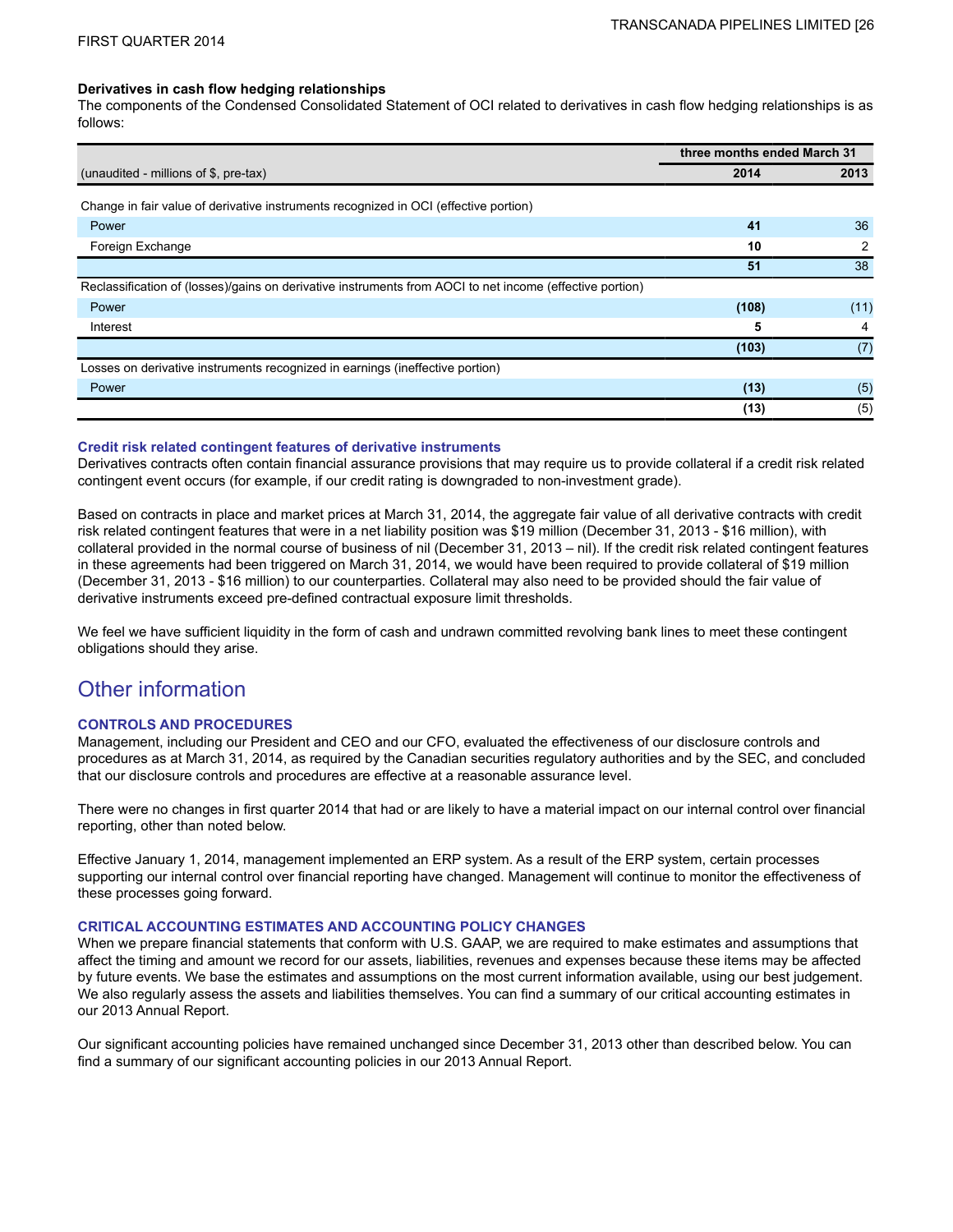## **Changes in accounting policies for 2014**

## **Obligations resulting from joint and several liability arrangements**

In February 2013, the FASB issued guidance for recognizing, measuring, and disclosing obligations resulting from joint and several liability arrangements when the total amount of the obligation is fixed at the reporting date. Debt arrangements, other contractual obligations, and settled litigation and judicial rulings are examples of these obligations. This new guidance was effective January 1, 2014. There was no material impact on our consolidated financial statements as a result of applying this new standard.

## **Foreign currency matters - cumulative translation adjustment**

In March 2013, the FASB issued amended guidance related to the release of the cumulative translation adjustment into net income when a parent either sells a part or all of its investment in a foreign entity or no longer holds a controlling financial interest in a subsidiary or group of assets that is a business. This new guidance was effective prospectively from January 1, 2014 and will be applied for all applicable transactions after that date.

## **Unrecognized tax benefit**

In July 2013, the FASB issued amended guidance on the financial statement presentation of an unrecognized tax benefit when a net operating loss carryforward, a similar tax loss, or a tax credit carryforward exists. This new guidance was effective January 1, 2014. There was no material impact on our consolidated financial statements as a result of applying this new standard.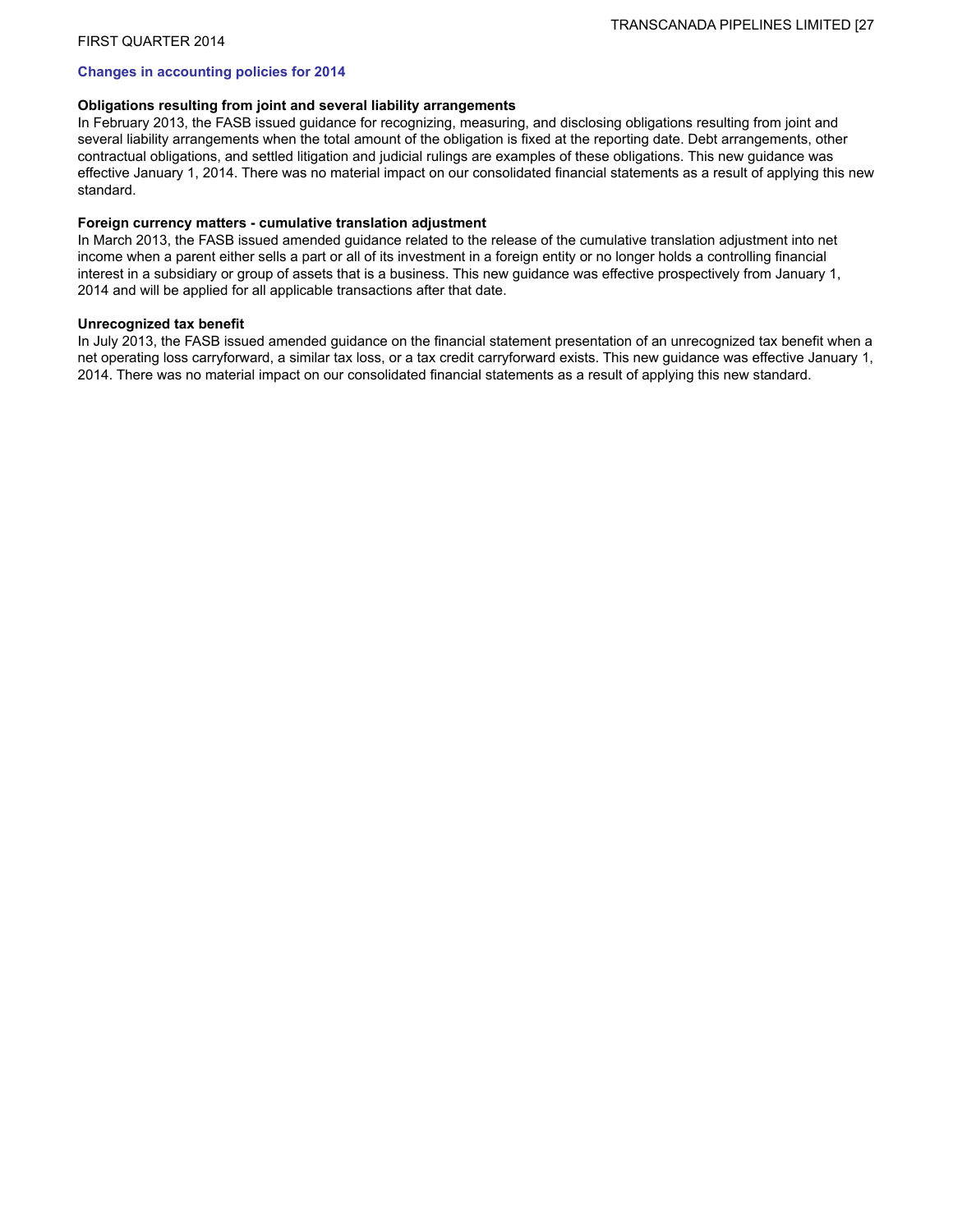## QUARTERLY RESULTS

## **SELECTED QUARTERLY CONSOLIDATED FINANCIAL DATA**

|                                                        | 2014         | 2013          |        |        |        | 2012          |        |        |
|--------------------------------------------------------|--------------|---------------|--------|--------|--------|---------------|--------|--------|
| (unaudited - millions of \$, except per share amounts) | <b>First</b> | <b>Fourth</b> | Third  | Second | First  | <b>Fourth</b> | Third  | Second |
| <b>Revenues</b>                                        | 2.884        | 2.332         | 2.204  | 2.009  | 2.252  | 2.089         | 2.126  | 1,847  |
| Net income attributable to common shares               | 432          | 436           | 494    | 381    | 458    | 315           | 379    | 282    |
| Comparable earnings                                    | 442          | 426           | 460    | 373    | 382    | 327           | 359    | 310    |
| Share statistics                                       |              |               |        |        |        |               |        |        |
| Net Income per common share - basic and diluted        | \$0.57       | \$0.58        | \$0.66 | \$0.51 | \$0.62 | \$0.43        | \$0.51 | \$0.38 |

## **FACTORS AFFECTING QUARTERLY FINANCIAL INFORMATION BY BUSINESS SEGMENT**

Quarter-over-quarter revenues and net income sometimes fluctuate. The causes of these fluctuations vary across our business segments.

In Natural Gas Pipelines, quarter-over-quarter revenues and net income from the Canadian regulated pipelines, generally remain relatively stable during any fiscal year. Our U.S. natural gas pipelines are generally seasonal in nature with higher earnings in the winter months as a result of increased customer demands. Over the long term, however, results from both our Canadian and U.S. natural gas pipelines fluctuate because of:

- regulatory decisions
- negotiated settlements with shippers
- acquisitions and divestitures
- developments outside of the normal course of operations
- newly constructed assets being placed in service.

In Liquids Pipelines, annual revenues and net income are based on contracted crude oil transportation and uncommitted spot transportation. Quarter-over-quarter revenues and net income during any particular fiscal year remain relatively stable.

In Energy, quarter-over-quarter revenues and net income are affected by:

- weather
- customer demand
- market prices
- capacity prices and payments
- planned and unplanned plant outages
- acquisitions and divestitures
- certain fair value adjustments
- developments outside of the normal course of operations
- newly constructed assets being placed in service
- regulatory decisions.

### **FACTORS AFFECTING FINANCIAL INFORMATION BY QUARTER**

We calculate comparable measures by adjusting certain GAAP and non-GAAP measures for specific items we believe are significant but not reflective of our underlying operations in the period.

Comparable earnings exclude the unrealized gains and losses from changes in the fair value of certain derivatives used to reduce our exposure to certain financial and commodity price risks. These derivatives provide effective economic hedges, but do not meet the criteria for hedge accounting. As a result, the changes in fair value are recorded in net income. As these amounts do not accurately reflect the gains and losses that will be realized at settlement, we do not consider them part of our underlying operations.

In second quarter 2013, comparable earnings excluded a \$25 million favourable income tax adjustment due to the enactment of Canadian Federal tax legislation relating to Part VI.I tax in June 2013.

In first quarter 2013, comparable earnings excluded \$84 million of net income in 2013 related to 2012 from the NEB decision (RH-003-2011).

In second quarter 2012, comparable earnings excluded a \$15 million after-tax charge (\$20 million pre-tax) from the Sundance A PPA arbitration decision.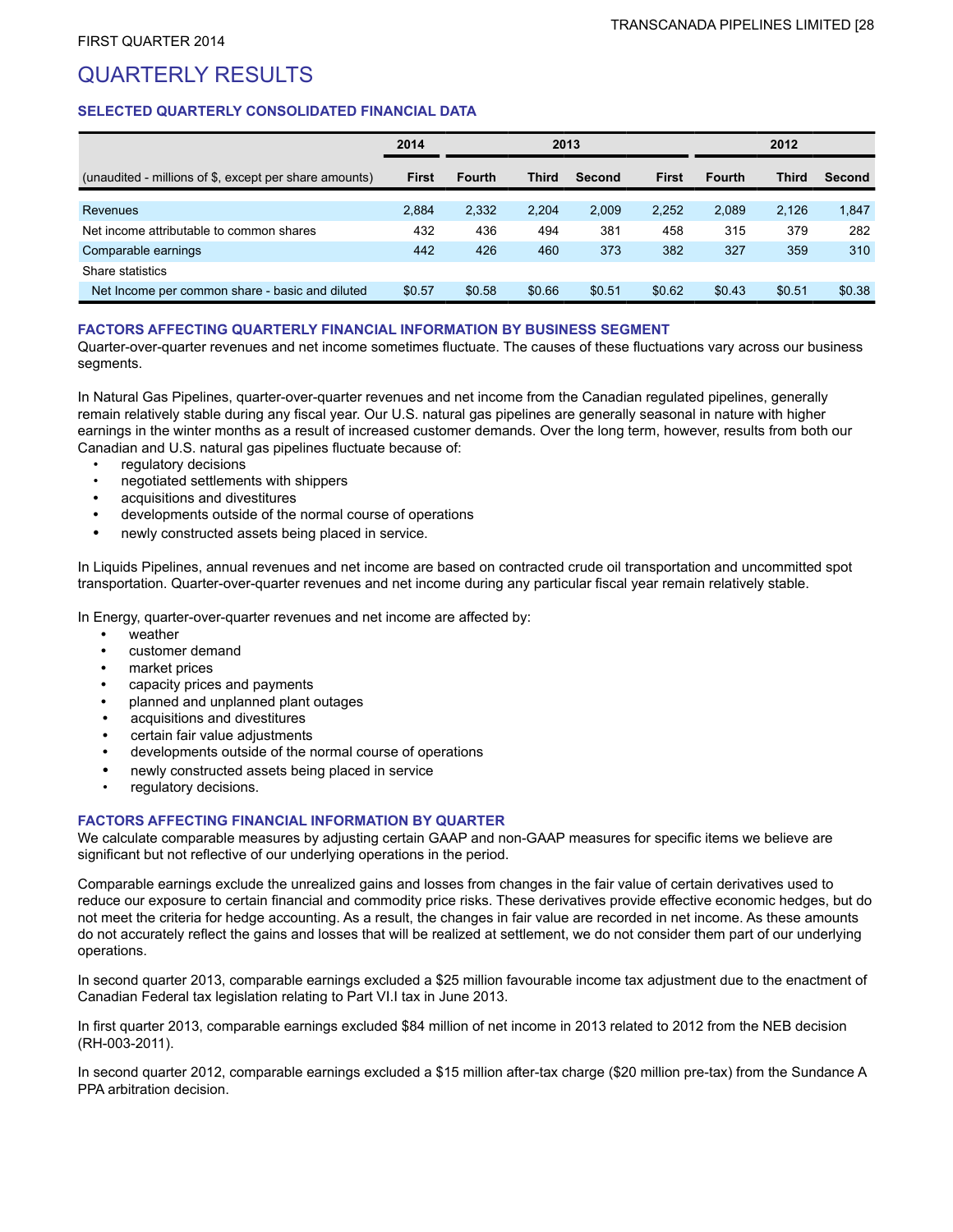## Condensed consolidated statement of income

|                                                      |       | three months ended<br>March 31 |
|------------------------------------------------------|-------|--------------------------------|
| (unaudited - millions of Canadian \$)                | 2014  | 2013                           |
| <b>Revenues</b>                                      |       |                                |
| Natural gas pipelines                                | 1,215 | 1,157                          |
| Liquids pipelines                                    | 359   | 271                            |
| Energy                                               | 1,310 | 824                            |
|                                                      | 2,884 | 2,252                          |
| <b>Income from Equity Investments</b>                | 135   | 93                             |
| <b>Operating and Other Expenses</b>                  |       |                                |
| Plant operating costs and other                      | 805   | 641                            |
| Commodity purchases resold                           | 706   | 376                            |
| Property taxes                                       | 123   | 109                            |
| Depreciation and amortization                        | 393   | 367                            |
|                                                      | 2,027 | 1,493                          |
| <b>Financial Charges/(Income)</b>                    |       |                                |
| Interest expense                                     | 286   | 272                            |
| Interest income and other                            |       | (23)                           |
|                                                      | 286   | 249                            |
| Income before Income Taxes                           | 706   | 603                            |
| <b>Income Tax Expense</b>                            |       |                                |
| Current                                              | 59    | 79                             |
| Deferred                                             | 161   | 35                             |
|                                                      | 220   | 114                            |
| <b>Net Income</b>                                    | 486   | 489                            |
| Net income attributable to non-controlling interests | 52    | 25                             |
| Net Income Attributable to Controlling Interests     | 434   | 464                            |
| Preferred share dividends                            | 2     | 6                              |
| <b>Net Income Attributable to Common Shares</b>      | 432   | 458                            |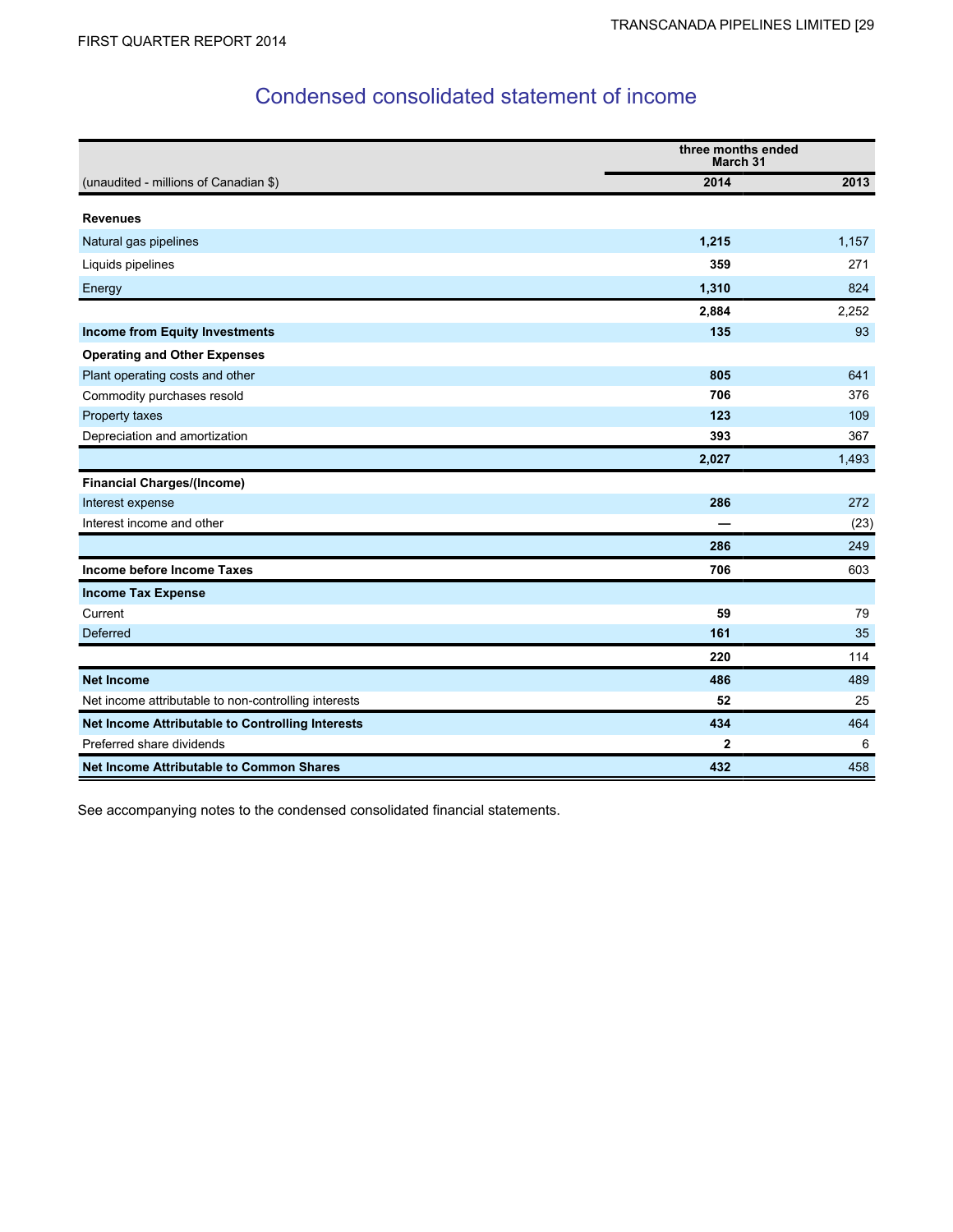## Condensed consolidated statement of comprehensive income

|                                                                                                                                            | three months ended<br>March 31 |      |
|--------------------------------------------------------------------------------------------------------------------------------------------|--------------------------------|------|
| (unaudited - millions of Canadian \$)                                                                                                      | 2014                           | 2013 |
| <b>Net Income</b>                                                                                                                          | 486                            | 489  |
| Other Comprehensive Income, Net of Income Taxes                                                                                            |                                |      |
| Foreign currency translation gains and losses on net investment in foreign operations                                                      | 240                            | 111  |
| Change in fair value of net investment hedges                                                                                              | (127)                          | (49) |
| Change in fair value of cash flow hedges                                                                                                   | 31                             | 21   |
| Reclassification to Net Income of gains and losses on cash flow hedges                                                                     | (62)                           | (4)  |
| Reclassification to Net Income of actuarial gains and losses and prior service costs on<br>pension and other post-retirement benefit plans | 4                              | 6    |
| Other comprehensive loss on equity investments                                                                                             |                                | (1)  |
| Other comprehensive income (Note 7)                                                                                                        | 86                             | 84   |
| <b>Comprehensive Income</b>                                                                                                                | 572                            | 573  |
| Comprehensive income attributable to non-controlling interests                                                                             | 96                             | 45   |
| <b>Comprehensive Income Attributable to Controlling Interests</b>                                                                          | 476                            | 528  |
| Preferred share dividends                                                                                                                  | $\mathbf{2}$                   | 6    |
| <b>Comprehensive Income Attributable to Common Shares</b>                                                                                  | 474                            | 522  |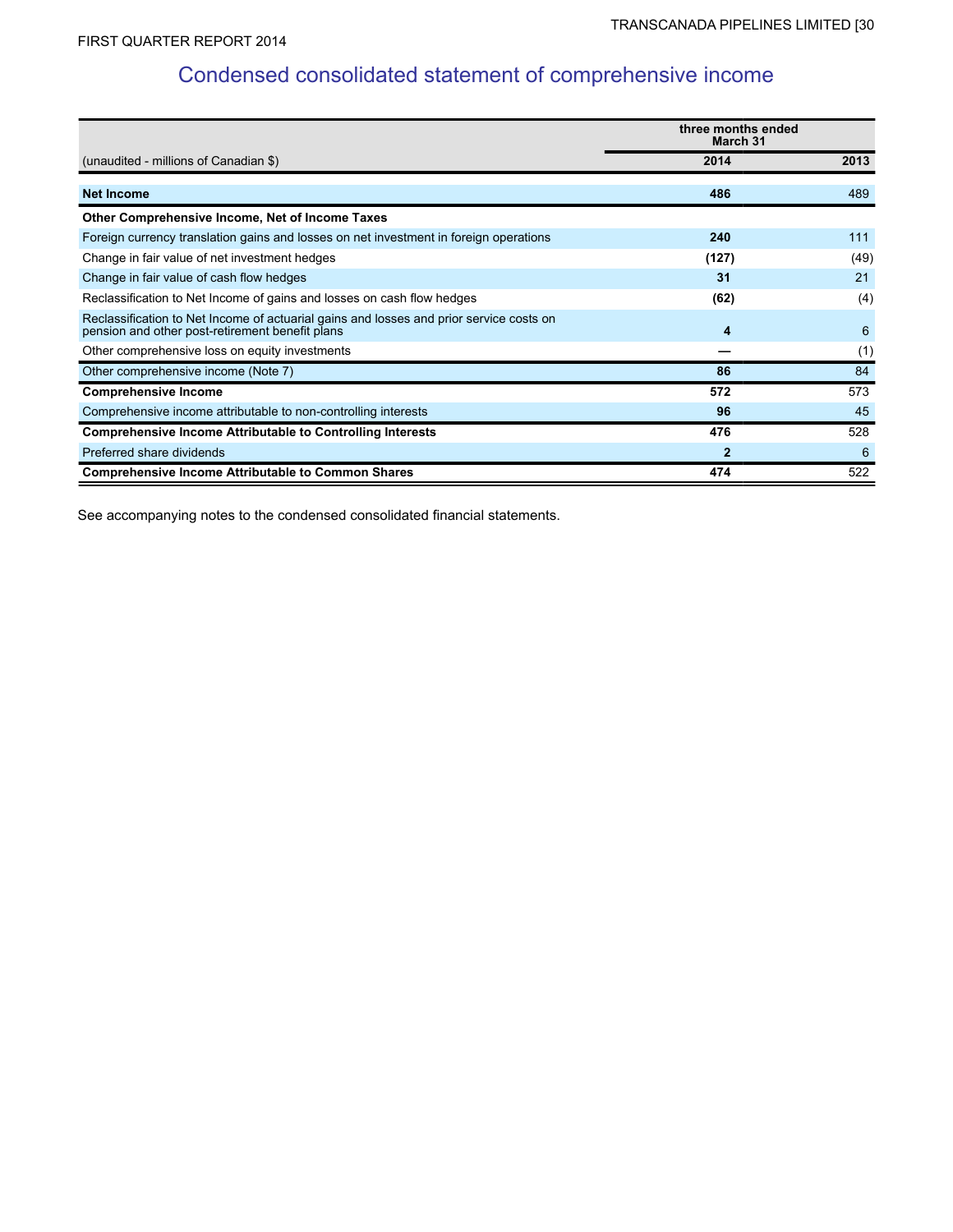## Condensed consolidated statement of cash flows

|                                                                      | three months ended<br>March 31 |       |
|----------------------------------------------------------------------|--------------------------------|-------|
| (unaudited - millions of Canadian \$)                                | 2014                           | 2013  |
| <b>Cash Generated from Operations</b>                                |                                |       |
| Net income                                                           | 486                            | 489   |
| Depreciation and amortization                                        | 393                            | 367   |
| Deferred income taxes                                                | 161                            | 35    |
| Income from equity investments                                       | (135)                          | (93)  |
| Distributed earnings received from equity investments                | 170                            | 84    |
| Employee post-retirement benefits funding lower than expense         | 10                             | 15    |
| Other                                                                | 13                             | 15    |
| Increase in operating working capital                                | (126)                          | (208) |
| Net cash provided by operations                                      | 972                            | 704   |
| <b>Investing Activities</b>                                          |                                |       |
| Capital expenditures                                                 | (778)                          | (929) |
| <b>Equity investments</b>                                            | (89)                           | (32)  |
| Deferred amounts and other                                           | (23)                           | (20)  |
| Net cash used in investing activities                                | (890)                          | (981) |
| <b>Financing Activities</b>                                          |                                |       |
| Dividends on common and preferred shares                             | (329)                          | (316) |
| Distributions paid to non-controlling interests                      | (41)                           | (29)  |
| Advances (to)/from parent, net                                       |                                | 75    |
| Notes payable repaid, net                                            | (747)                          | (829) |
| Long-term debt issued, net of issue costs                            | 1,364                          | 734   |
| Repayment of long-term debt                                          | (777)                          | (14)  |
| Common shares issued, net of issue costs                             | 440                            | 499   |
| Preferred shares redeemed                                            | (200)                          |       |
| Net cash (used in)/provided by financing activities                  | (290)                          | 120   |
| Effect of Foreign Exchange Rate Changes on Cash and Cash Equivalents | 33                             | 8     |
| Decrease in Cash and Cash Equivalents                                | (175)                          | (149) |
| <b>Cash and Cash Equivalents</b>                                     |                                |       |
| Beginning of period                                                  | 895                            | 537   |
| <b>Cash and Cash Equivalents</b>                                     |                                |       |
| End of period                                                        | 720                            | 388   |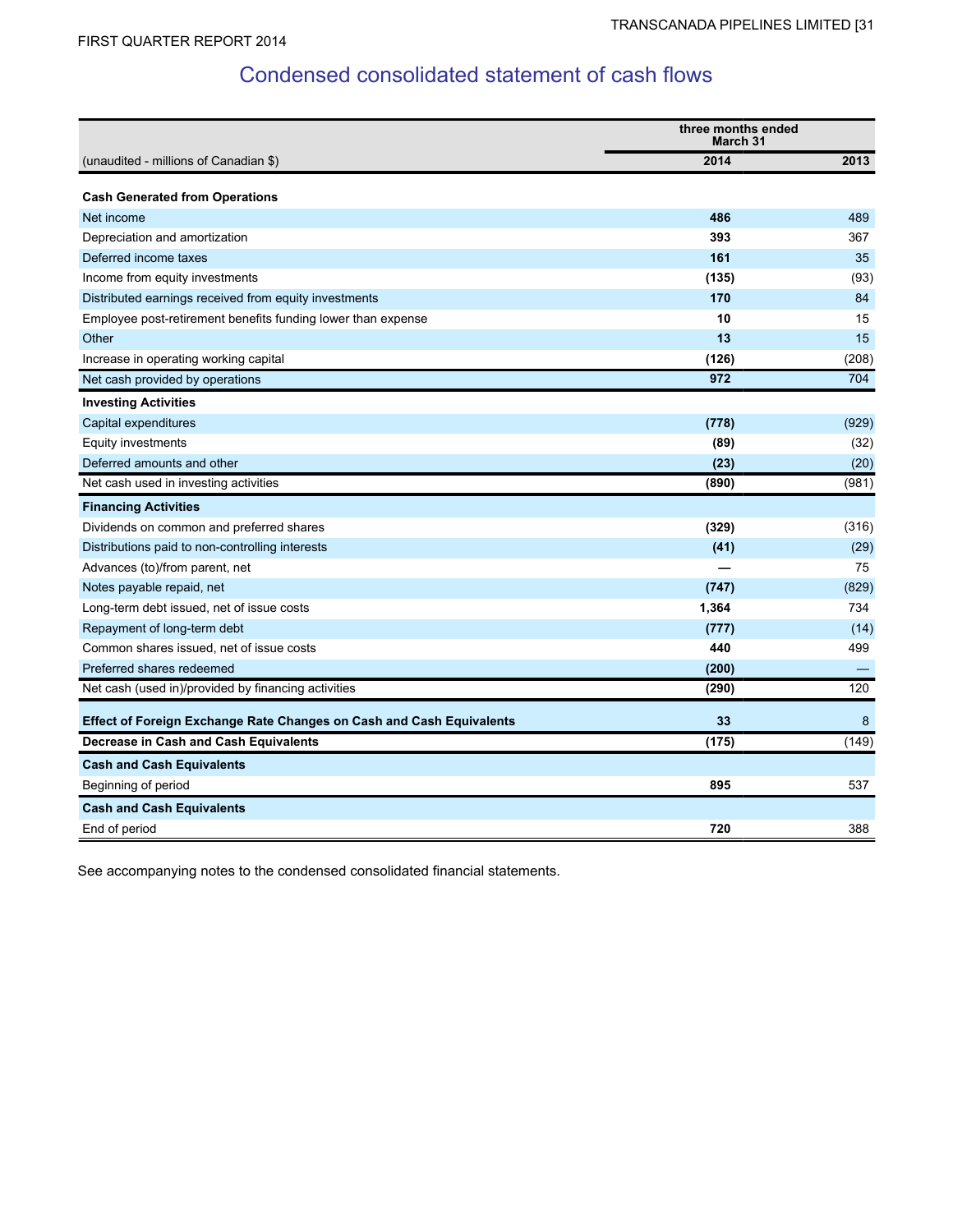## Condensed consolidated balance sheet

|                                               |                                                                                                       | March 31 | December 31 |
|-----------------------------------------------|-------------------------------------------------------------------------------------------------------|----------|-------------|
| (unaudited - millions of Canadian \$)         |                                                                                                       | 2014     | 2013        |
| <b>ASSETS</b>                                 |                                                                                                       |          |             |
| <b>Current Assets</b>                         |                                                                                                       |          |             |
| Cash and cash equivalents                     |                                                                                                       | 720      | 895         |
| Accounts receivable                           |                                                                                                       | 1,557    | 1,165       |
| Due from affiliates                           |                                                                                                       | 2,673    | 2,721       |
| Inventories                                   |                                                                                                       | 236      | 251         |
| Other                                         |                                                                                                       | 961      | 845         |
|                                               |                                                                                                       | 6,147    | 5,877       |
|                                               | Plant, Property and Equipment, net of accumulated depreciation of \$18,349 and \$17,851, respectively | 38,625   | 37,606      |
| <b>Equity Investments</b>                     |                                                                                                       | 5,800    | 5,759       |
| <b>Regulatory Assets</b>                      |                                                                                                       | 1,705    | 1,735       |
| <b>Goodwill</b>                               |                                                                                                       | 3,842    | 3,696       |
| <b>Intangible and Other Assets</b>            |                                                                                                       | 2,054    | 1,953       |
|                                               |                                                                                                       | 58,173   | 56,626      |
| <b>LIABILITIES</b>                            |                                                                                                       |          |             |
| <b>Current Liabilities</b>                    |                                                                                                       |          |             |
| Notes payable                                 |                                                                                                       | 1,137    | 1,842       |
| Accounts payable and other                    |                                                                                                       | 2,407    | 2,141       |
| Due to affiliates                             |                                                                                                       | 1,391    | 1,439       |
| Accrued interest                              |                                                                                                       | 380      | 389         |
| Current portion of long-term debt             |                                                                                                       | 1,109    | 973         |
|                                               |                                                                                                       | 6,424    | 6,784       |
| <b>Regulatory Liabilities</b>                 |                                                                                                       | 221      | 229         |
| <b>Other Long-Term Liabilities</b>            |                                                                                                       | 746      | 656         |
| <b>Deferred Income Tax Liabilities</b>        |                                                                                                       | 4,808    | 4,564       |
| Long-Term Debt                                |                                                                                                       | 22,997   | 21,892      |
| <b>Junior Subordinated Notes</b>              |                                                                                                       | 1,105    | 1,063       |
|                                               |                                                                                                       | 36,301   | 35,188      |
| <b>EQUITY</b>                                 |                                                                                                       |          |             |
| Common shares, no par value                   |                                                                                                       | 15,645   | 15,205      |
| Issued and outstanding:                       | March 31, 2014 - 766 million shares                                                                   |          |             |
|                                               | December 31, 2013 - 757 million shares                                                                |          |             |
| <b>Preferred shares</b>                       |                                                                                                       |          | 194         |
| Additional paid-in capital                    |                                                                                                       | 427      | 431         |
| Retained earnings                             |                                                                                                       | 5,218    | 5,125       |
| Accumulated other comprehensive loss (Note 7) |                                                                                                       | (892)    | (934)       |
| <b>Controlling Interests</b>                  |                                                                                                       | 20,398   | 20,021      |
| Non-controlling interests                     |                                                                                                       | 1,474    | 1,417       |
|                                               |                                                                                                       | 21,872   | 21,438      |
|                                               |                                                                                                       | 58,173   | 56,626      |
|                                               |                                                                                                       |          |             |

**Contingencies and Guarantees** (Note 10)

**Subsequent Events** (Note 12)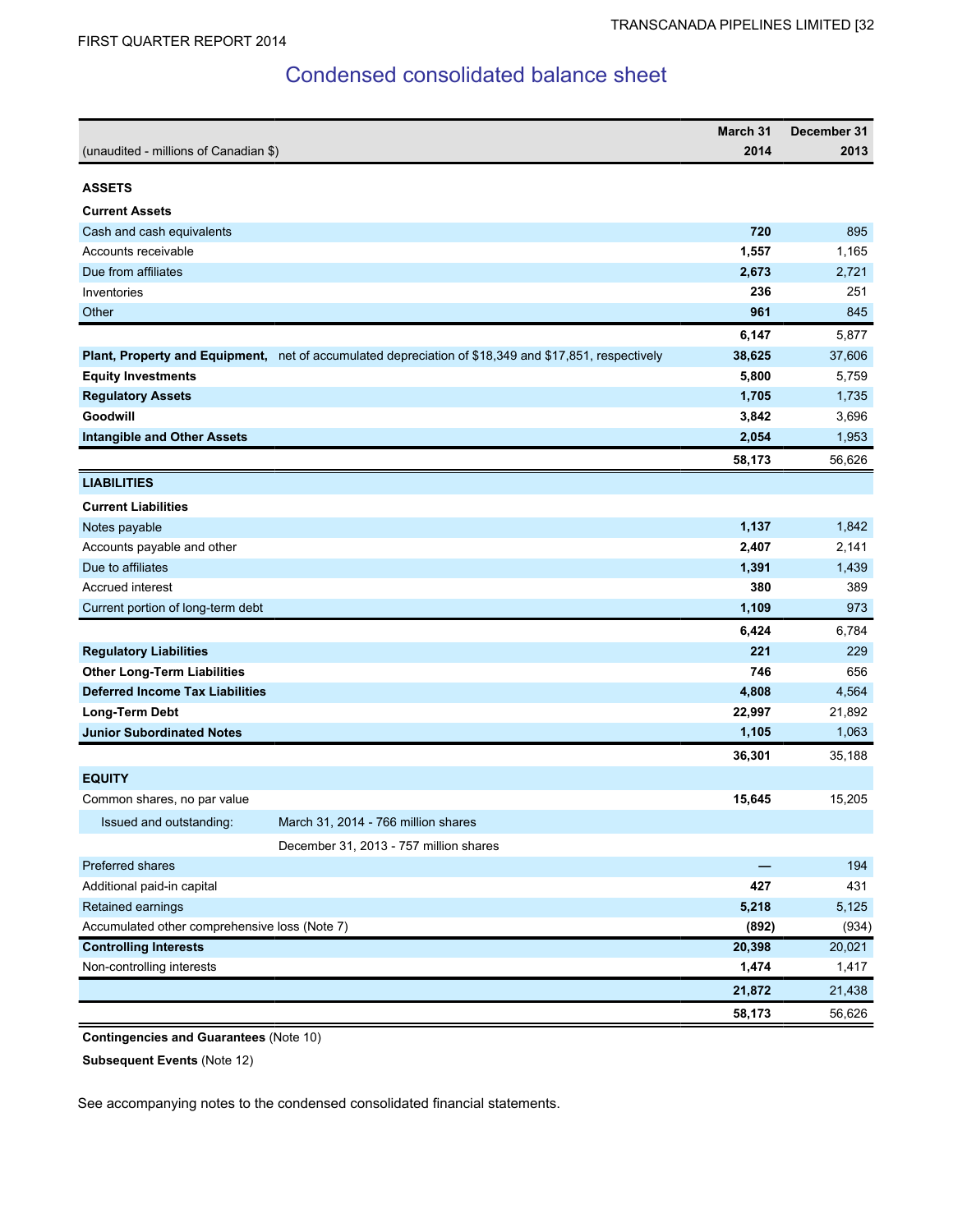## Condensed consolidated statement of equity

|                                                                      | three months ended<br>March 31 |                |
|----------------------------------------------------------------------|--------------------------------|----------------|
| (unaudited - millions of Canadian \$)                                | 2014                           | 2013           |
| <b>Common Shares</b>                                                 |                                |                |
| Balance at beginning of period                                       | 15,205                         | 14,306         |
| Proceeds from shares issued                                          | 440                            | 499            |
| Balance at end of period                                             | 15,645                         | 14,805         |
| <b>Preferred Shares</b>                                              |                                |                |
| Balance at beginning of period                                       | 194                            | 389            |
| Redemption of preferred shares                                       | (194)                          |                |
| Balance at end of period                                             |                                | 389            |
| <b>Additional Paid-In Capital</b>                                    |                                |                |
| Balance at beginning of period                                       | 431                            | 400            |
| Redemption of preferred shares                                       | (6)                            |                |
| Other                                                                | $\overline{2}$                 | $\overline{1}$ |
| Balance at end of period                                             | 427                            | 401            |
| <b>Retained Earnings</b>                                             |                                |                |
| Balance at beginning of period                                       | 5,125                          | 4,657          |
| Net income attributable to controlling interests                     | 434                            | 464            |
| Common share dividends                                               | (339)                          | (324)          |
| Preferred share dividends                                            | (2)                            | (6)            |
| Balance at end of period                                             | 5,218                          | 4,791          |
| <b>Accumulated Other Comprehensive Loss</b>                          |                                |                |
| Balance at beginning of period                                       | (934)                          | (1, 448)       |
| Other comprehensive income                                           | 42                             | 64             |
| Balance at end of period                                             | (892)                          | (1, 384)       |
| <b>Equity Attributable to Controlling Interests</b>                  | 20,398                         | 19,002         |
| <b>Equity Attributable to Non-Controlling Interests</b>              |                                |                |
| Balance at beginning of period                                       | 1,417                          | 1,036          |
| Net income attributable to non-controlling interests                 |                                |                |
| TC PipeLines, LP                                                     | 45                             | 19             |
| Portland                                                             | 7                              | 6              |
| Other comprehensive income attributable to non-controlling interests | 44                             | 20             |
| Distributions to non-controlling interests                           | (49)                           | (29)           |
| Foreign exchange and other                                           | 10                             | 3              |
| Balance at end of period                                             | 1,474                          | 1,055          |
| <b>Total Equity</b>                                                  | 21,872                         | 20,057         |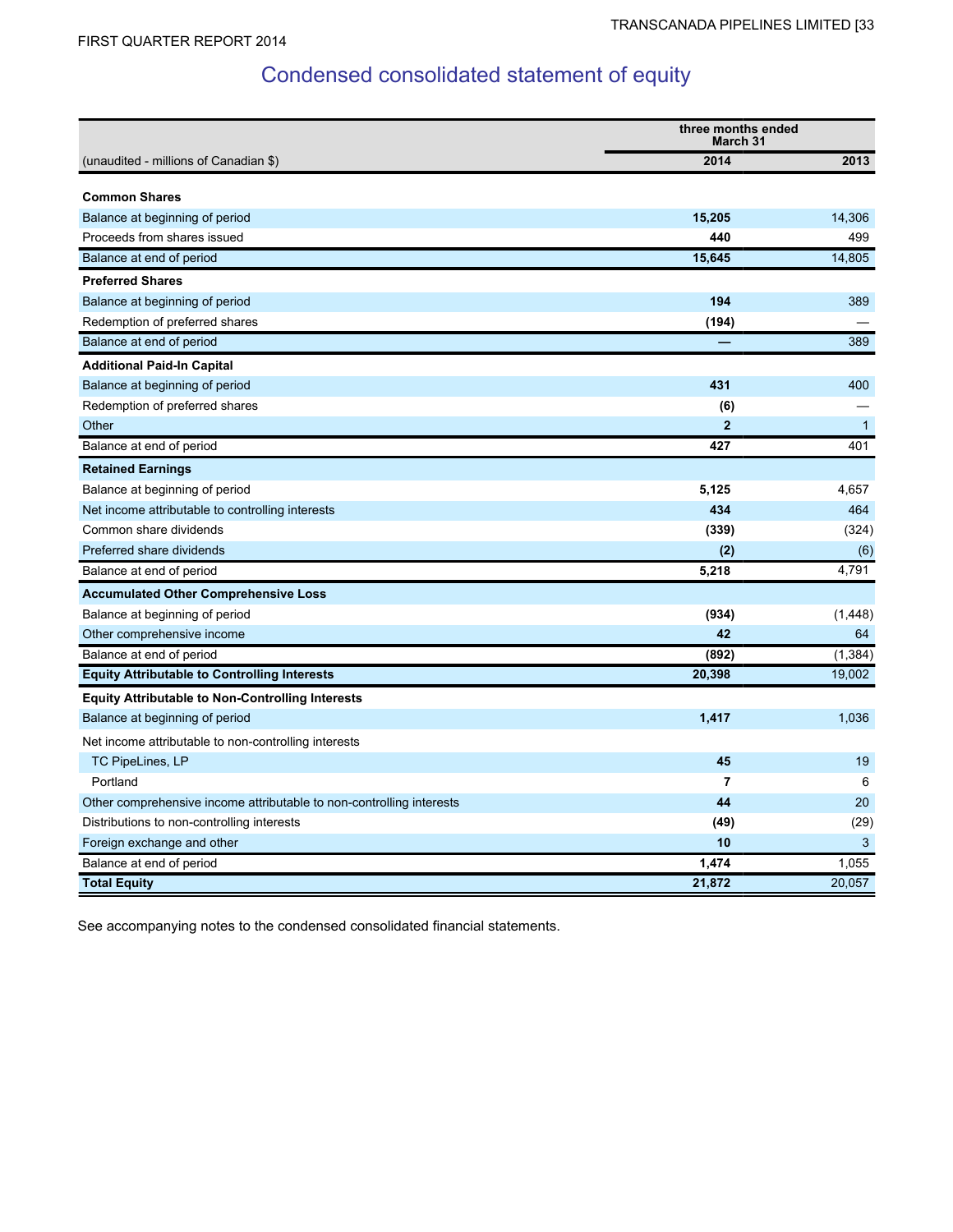## Notes to condensed consolidated financial statements (unaudited)

## 1. Basis of presentation

These condensed consolidated financial statements of TransCanada PipeLines Limited (TCPL or the Company) have been prepared by management in accordance with U.S. GAAP. The accounting policies applied are consistent with those outlined in TCPL's annual audited consolidated financial statements for the year ended December 31, 2013. Capitalized and abbreviated terms that are used but not otherwise defined herein are identified in TCPL's 2013 Annual Report.

These condensed consolidated financial statements reflect adjustments, all of which are normal recurring adjustments that are, in the opinion of management, necessary to reflect the financial position and results of operations for the respective periods. These condensed consolidated financial statements do not include all disclosures required in the annual financial statements and should be read in conjunction with the 2013 audited consolidated financial statements included in TCPL's 2013 Annual Report. Certain comparative figures have been reclassified to conform with the current period's presentation.

Earnings for interim periods may not be indicative of results for the fiscal year in the Company's Natural Gas Pipelines segment due to the timing of regulatory decisions and seasonal fluctuations in short-term throughput volumes on U.S. pipelines. Earnings for interim periods may also not be indicative of results for the fiscal year in the Company's Energy segment due to the impact of seasonal weather conditions on customer demand and market pricing in certain of the Company's investments in electrical power generation plants and non-regulated gas storage facilities.

## **USE OF ESTIMATES AND JUDGEMENTS**

In preparing these financial statements, TCPL is required to make estimates and assumptions that affect both the amount and timing of recording assets, liabilities, revenues and expenses since the determination of these items may be dependent on future events. The Company uses the most current information available and exercises careful judgement in making these estimates and assumptions. In the opinion of management, these condensed consolidated financial statements have been properly prepared within reasonable limits of materiality and within the framework of the Company's significant accounting policies included in the consolidated financial statements for the year ended December 31, 2013, except as described in Note 2, Changes in accounting policies.

## 2. Changes in accounting policies

## **CHANGES IN ACCOUNTING POLICIES FOR 2014**

## **Obligations resulting from joint and several liability arrangements**

In February 2013, the FASB issued guidance for recognizing, measuring, and disclosing obligations resulting from joint and several liability arrangements when the total amount of the obligation is fixed at the reporting date. Debt arrangements, other contractual obligations, and settled litigation and judicial rulings are examples of these obligations. This new guidance was effective January 1, 2014. There was no material impact on the Company's consolidated financial statements as a result of applying this new standard.

### **Foreign currency matters - cumulative translation adjustment**

In March 2013, the FASB issued amended guidance related to the release of the cumulative translation adjustment into net income when a parent either sells a part or all of its investment in a foreign entity or no longer holds a controlling financial interest in a subsidiary or group of assets that is a business. This new guidance was effective prospectively from January 1, 2014 and will be applied for all applicable transactions after that date.

### **Unrecognized tax benefit**

In July 2013, the FASB issued amended guidance on the financial statement presentation of an unrecognized tax benefit when a net operating loss carryforward, a similar tax loss, or a tax credit carryforward exists. This new guidance was effective January 1, 2014. There was no material impact on the Company's consolidated financial statements as a result of applying this new standard.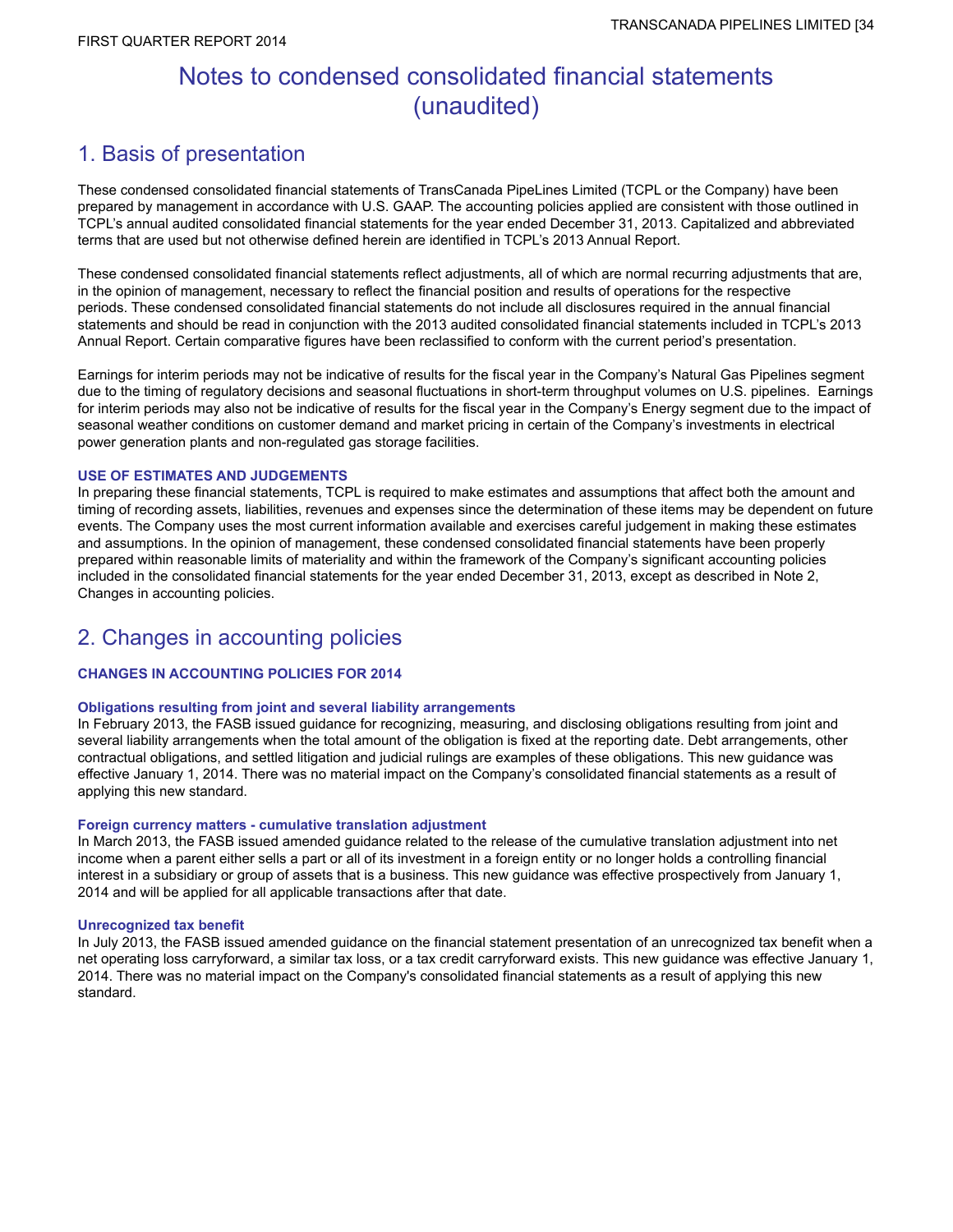## 3. Segmented information

| three months ended March 31                          | <b>Natural Gas</b><br><b>Pipelines</b> |       | Liquids<br>Pipelines <sup>1</sup> |      | Energy |       | Corporate |      | <b>Total</b> |       |
|------------------------------------------------------|----------------------------------------|-------|-----------------------------------|------|--------|-------|-----------|------|--------------|-------|
| (unaudited - millions of Canadian \$)                | 2014                                   | 2013  | 2014                              | 2013 | 2014   | 2013  | 2014      | 2013 | 2014         | 2013  |
|                                                      |                                        |       | 359                               | 271  |        | 824   |           |      |              |       |
| Revenues                                             | 1,215                                  | 1,157 |                                   |      | 1,310  |       |           |      | 2,884        | 2,252 |
| Income from equity investments                       | 52                                     | 40    | –                                 |      | 83     | 53    |           |      | 135          | 93    |
| Plant operating costs and other                      | (333)                                  | (318) | (101)                             | (79) | (333)  | (210) | (38)      | (34) | (805)        | (641) |
| Commodity purchases resold                           |                                        |       |                                   |      | (706)  | (376) | –         | —    | (706)        | (376) |
| Property taxes                                       | (86)                                   | (78)  | (17)                              | (13) | (20)   | (18)  |           | —    | (123)        | (109) |
| Depreciation and amortization                        | (262)                                  | (253) | (49)                              | (37) | (77)   | (74)  | (5)       | (3)  | (393)        | (367) |
| Segmented earnings                                   | 586                                    | 548   | 192                               | 142  | 257    | 199   | (43)      | (37) | 992          | 852   |
| Interest expense                                     |                                        |       |                                   |      |        |       |           |      | (286)        | (272) |
| Interest income and other                            |                                        |       |                                   |      |        |       |           |      |              | 23    |
| Income before income taxes                           |                                        |       |                                   |      |        |       |           |      | 706          | 603   |
| Income tax expense                                   |                                        |       |                                   |      |        |       |           |      | (220)        | (114) |
| Net income                                           |                                        |       |                                   |      |        |       |           |      | 486          | 489   |
| Net income attributable to non-controlling interests |                                        |       |                                   |      |        |       |           |      | (52)         | (25)  |
| Net income attributable to controlling interests     |                                        |       |                                   |      |        |       |           |      | 434          | 464   |
| Preferred share dividends                            |                                        |       |                                   |      |        |       |           |      | (2)          | (6)   |
| Net income attributable to common shares             |                                        |       |                                   |      |        |       |           |      | 432          | 458   |

1 Previously Oil Pipelines.

## **TOTAL ASSETS**

| (unaudited - millions of Canadian \$) | March 31, 2014 | <b>December 31, 2013</b> |
|---------------------------------------|----------------|--------------------------|
|                                       |                |                          |
| <b>Natural Gas Pipelines</b>          | 25,765         | 25,165                   |
| Liquids Pipelines <sup>1</sup>        | 14.047         | 13,253                   |
| Energy                                | 13,954         | 13,747                   |
| Corporate                             | 4,407          | 4,461                    |
|                                       | 58,173         | 56,626                   |

1 Previously Oil Pipelines.

## 4. Income taxes

At March 31, 2014, the total unrecognized tax benefit of uncertain tax positions was approximately \$20 million (December 31, 2013 - \$19 million). TCPL recognizes interest and penalties related to income tax uncertainties in income tax expense. There is \$1 million of interest expense and nil for penalties included in net tax expense for the three months ended March 31, 2014 (March 31, 2013 - \$1 million and nil for penalties). At March 31, 2014, the Company had \$6 million accrued for interest expense and nil accrued for penalties (December 31, 2013 - \$5 million accrued for interest expense and nil for penalties).

The effective tax rates for the three-month periods ended March 31, 2014 and 2013 were 31 per cent and 19 per cent, respectively. The higher effective tax rate in 2014 compared to 2013 was primarily the result of the impact of the 2013 NEB decision (RH-003-2011) and changes in the proportion of income earned between Canadian and foreign jurisdictions in 2014 as well as higher flow-through taxes in 2014 on Canadian regulated pipelines.

## 5. Long-term debt

In the three months ended March 31, 2014, TCPL capitalized interest related to capital projects of \$79 million (March 31, 2013 - \$55 million).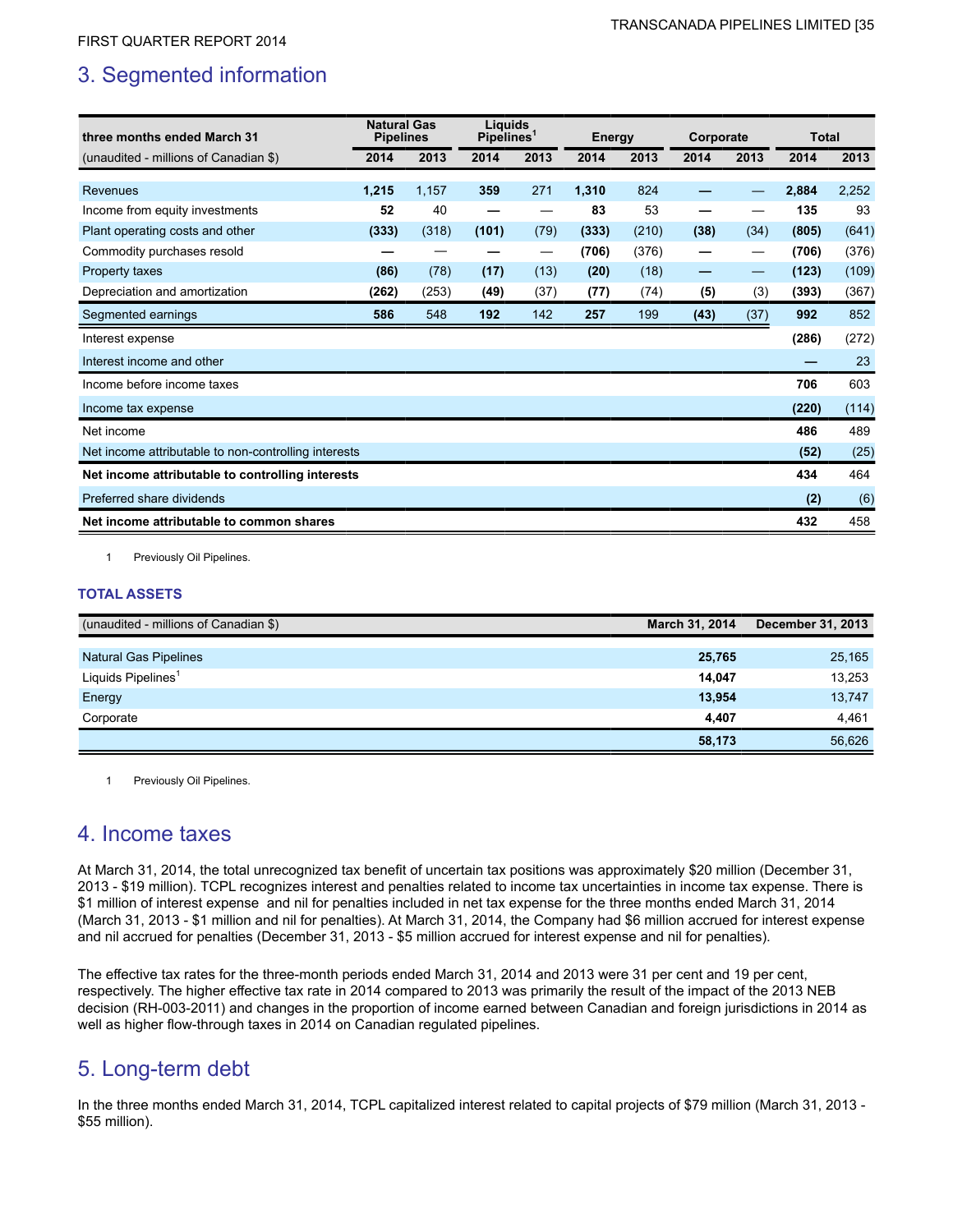#### **LONG-TERM DEBT ISSUED**

| <b>Amount</b><br>(unaudited - millions of \$) | Type                   | <b>Maturity date</b> | Interest rate | Date issued   |
|-----------------------------------------------|------------------------|----------------------|---------------|---------------|
| <b>US\$1,250</b>                              | Senior unsecured notes | March 1, 2034        | 4.63%         | February 2014 |

#### **LONG-TERM DEBT RETIRED**

| Amount<br>(unaudited - millions of Canadian \$) | <b>Type</b>       | <b>Retirement date</b> | Interest rate |
|-------------------------------------------------|-------------------|------------------------|---------------|
| \$450                                           | Medium term notes | January 2014           | 5.65%         |
| \$300                                           | Medium term notes | February 2014          | 5.05%         |

## 6. Equity and share capital

#### **COMMON SHARE ISSUANCE**

In January 2014, we issued 9.1 million common shares to TransCanada Corporation (TransCanada) resulting in proceeds of \$440 million.

#### **PREFERRED SHARE REDEMPTION**

On March 5, 2014, TCPL redeemed all of the four million outstanding 5.60 per cent cumulative redeemable first preferred shares Series Y at a price of \$50 per share plus \$0.2455 representing accrued and unpaid dividends to the redemption date.

## 7. Other comprehensive income/(loss) and accumulated other comprehensive loss

Components of other comprehensive income including non-controlling interests and the related tax effects are as follows:

| three months ended March 31, 2014                                                                                                          | <b>Before tax</b> | Income tax<br>recovery/ | Net of tax |
|--------------------------------------------------------------------------------------------------------------------------------------------|-------------------|-------------------------|------------|
| (unaudited - millions of Canadian \$)                                                                                                      | amount            | (expense)               | amount     |
|                                                                                                                                            |                   |                         |            |
| Foreign currency translation gains and losses on net investment in foreign<br>operations                                                   | 191               | 49                      | 240        |
| Change in fair value of net investment hedges                                                                                              | (171)             | 44                      | (127)      |
| Change in fair value of cash flow hedges                                                                                                   | 51                | (20)                    | 31         |
| Reclassification to net income of gains and losses on cash flow hedges                                                                     | (103)             | 41                      | (62)       |
| Reclassification to net income of actuarial gains and losses and prior service costs<br>on pension and other post-retirement benefit plans | 6                 | (2)                     |            |
| Other comprehensive (loss)/income                                                                                                          | (26)              | 112                     | 86         |
|                                                                                                                                            |                   |                         |            |
|                                                                                                                                            |                   |                         |            |
|                                                                                                                                            |                   | Income tax              |            |
| three months ended March 31, 2013                                                                                                          | <b>Before tax</b> | recovery/               | Net of tax |
| (unaudited - millions of Canadian \$)                                                                                                      | amount            | (expense)               | amount     |
| Foreign currency translation gains and losses on net investment in foreign<br>operations                                                   | 77                | 34                      | 111        |
| Change in fair value of net investment hedges                                                                                              | (66)              | 17                      | (49)       |
| Change in fair value of cash flow hedges                                                                                                   | 38                | (17)                    | 21         |
| Reclassification to net income of gains and losses on cash flow hedges                                                                     | (7)               | 3                       | (4)        |
| Reclassification to net income of actuarial gains and losses and prior service costs<br>on pension and other post-retirement benefit plans | 10                | (4)                     | 6          |
| Other comprehensive loss on equity investments                                                                                             | (1)               |                         | (1)        |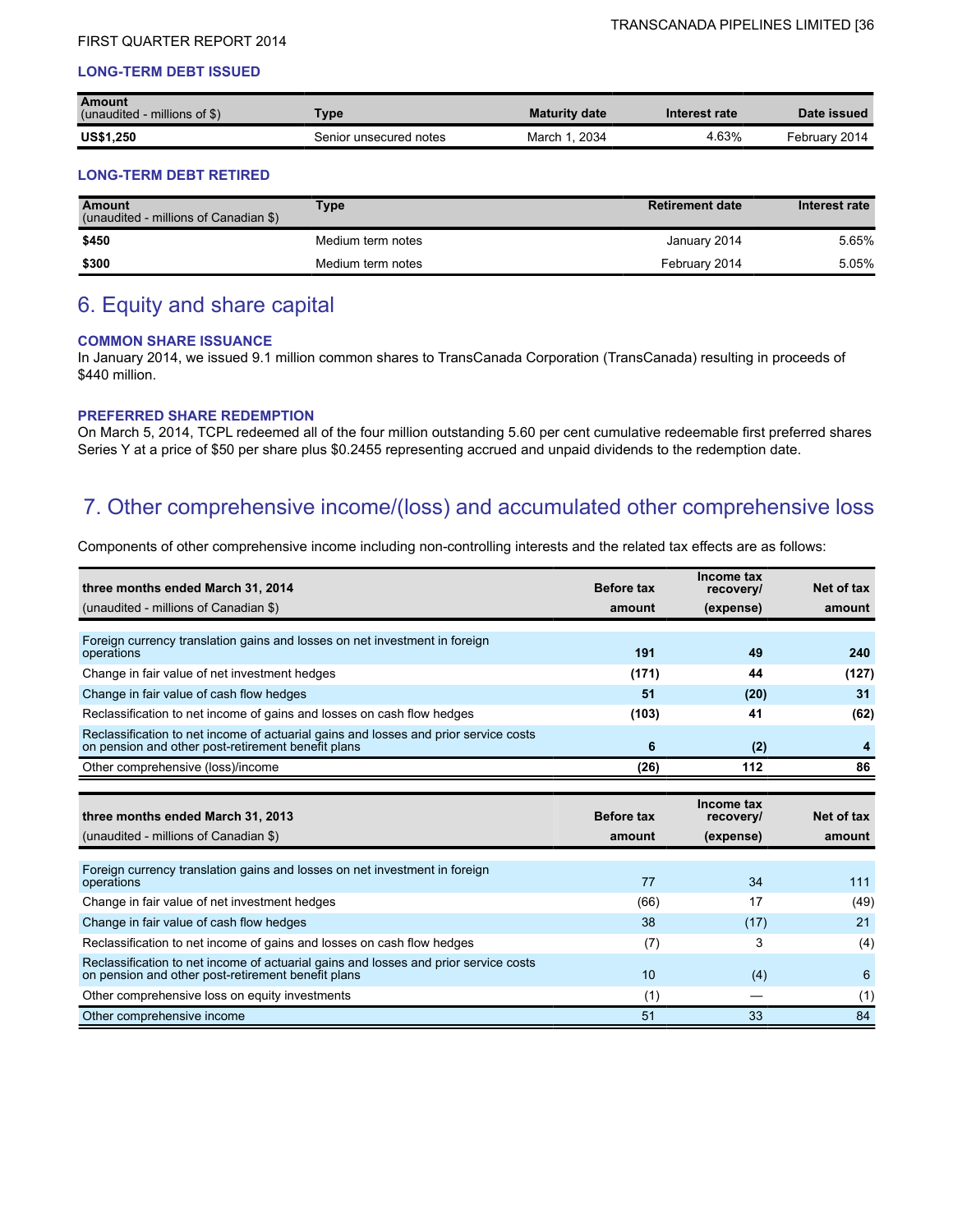The changes in accumulated other comprehensive loss by component are as follows:

| three months ended March 31, 2014<br>(unaudited - millions of Canadian \$)     | Currency<br>translation<br>adjustments | <b>Cash flow</b><br>hedges | Pension and<br>OPEB plan<br>adjustments | <b>Equity</b><br><b>Investments</b> | Total <sup>1</sup> |
|--------------------------------------------------------------------------------|----------------------------------------|----------------------------|-----------------------------------------|-------------------------------------|--------------------|
| AOCI balance at January 1, 2014                                                | (629)                                  | (4)                        | (197)                                   | (104)                               | (934)              |
| Other comprehensive income before reclassifications <sup>2</sup>               | 69                                     | 31                         |                                         |                                     | 100                |
| Amounts reclassified from accumulated other<br>comprehensive loss <sup>3</sup> |                                        | (62)                       | 4                                       |                                     | (58)               |
| Net current period other comprehensive income/(loss)                           | 69                                     | (31)                       | 4                                       |                                     | 42                 |
| AOCI balance at March 31, 2014                                                 | (560)                                  | (35)                       | (193)                                   | (104)                               | (892)              |

1 All amounts are net of tax. Amounts in parentheses indicate losses recorded to OCI.

2 Other comprehensive income before reclassifications on currency translation adjustments is net of non-controlling interest gains of \$44 million.

3 Losses related to cash flow hedges reported in AOCI and expected to be reclassified to net income in the next 12 months are estimated to be \$34 million (\$21 million, net of tax) at March 31, 2014. These estimates assume constant commodity prices, interest rates and foreign exchange rates over time, however, the amounts reclassified will vary based on the actual value of these factors at the date of settlement.

Details about reclassifications out of accumulated other comprehensive loss are as follows:

| three months ended March 31, 2014                                 | <b>Amounts reclassified</b><br>from<br>accumulated other | <b>Affected line item</b><br>in the condensed<br>consolidated |
|-------------------------------------------------------------------|----------------------------------------------------------|---------------------------------------------------------------|
| (unaudited - millions of Canadian \$)                             | comprehensive loss <sup>1</sup>                          | statement of income                                           |
| Cash flow hedges                                                  |                                                          |                                                               |
| Power                                                             | 108                                                      | Revenue (Energy)                                              |
| Interest                                                          | (5)                                                      | Interest expense                                              |
|                                                                   | 103                                                      | Total before tax                                              |
|                                                                   | (41)                                                     | Income tax expense                                            |
|                                                                   | 62                                                       | Net of tax                                                    |
| Pension and other post-retirement plan adjustments                |                                                          |                                                               |
| Amortization of actuarial loss and past service cost <sup>2</sup> | (6)                                                      | Total before tax                                              |
|                                                                   | 2                                                        | Income tax expense                                            |
|                                                                   | (4)                                                      | Net of tax                                                    |

1 All amounts in parentheses indicate expenses to the condensed consolidated statement of income.<br>2 These accumulated other comprehensive loss components are included in the computation of net b

2 These accumulated other comprehensive loss components are included in the computation of net benefit cost. Refer to Note 8 for additional detail.

## 8. Employee post-retirement benefits

The net benefit cost recognized for the Company's defined benefit pension plans and other post-retirement benefit plans is as follows:

|                                       | three months ended March 31  |      |                                        |      |  |
|---------------------------------------|------------------------------|------|----------------------------------------|------|--|
|                                       | <b>Pension benefit plans</b> |      | Other post-retirement<br>benefit plans |      |  |
| (unaudited - millions of Canadian \$) | 2014                         | 2013 | 2014                                   | 2013 |  |
| Service cost                          | 22                           | 19   |                                        |      |  |
| Interest cost                         | 28                           | 24   | $\mathbf{2}$                           | 2    |  |
| Expected return on plan assets        | (35)                         | (29) |                                        |      |  |
| Amortization of actuarial loss        | 5                            | 9    |                                        |      |  |
| Amortization of regulatory asset      | 5                            | 7    |                                        |      |  |
| Net benefit cost recognized           | 25                           | 30   |                                        | 4    |  |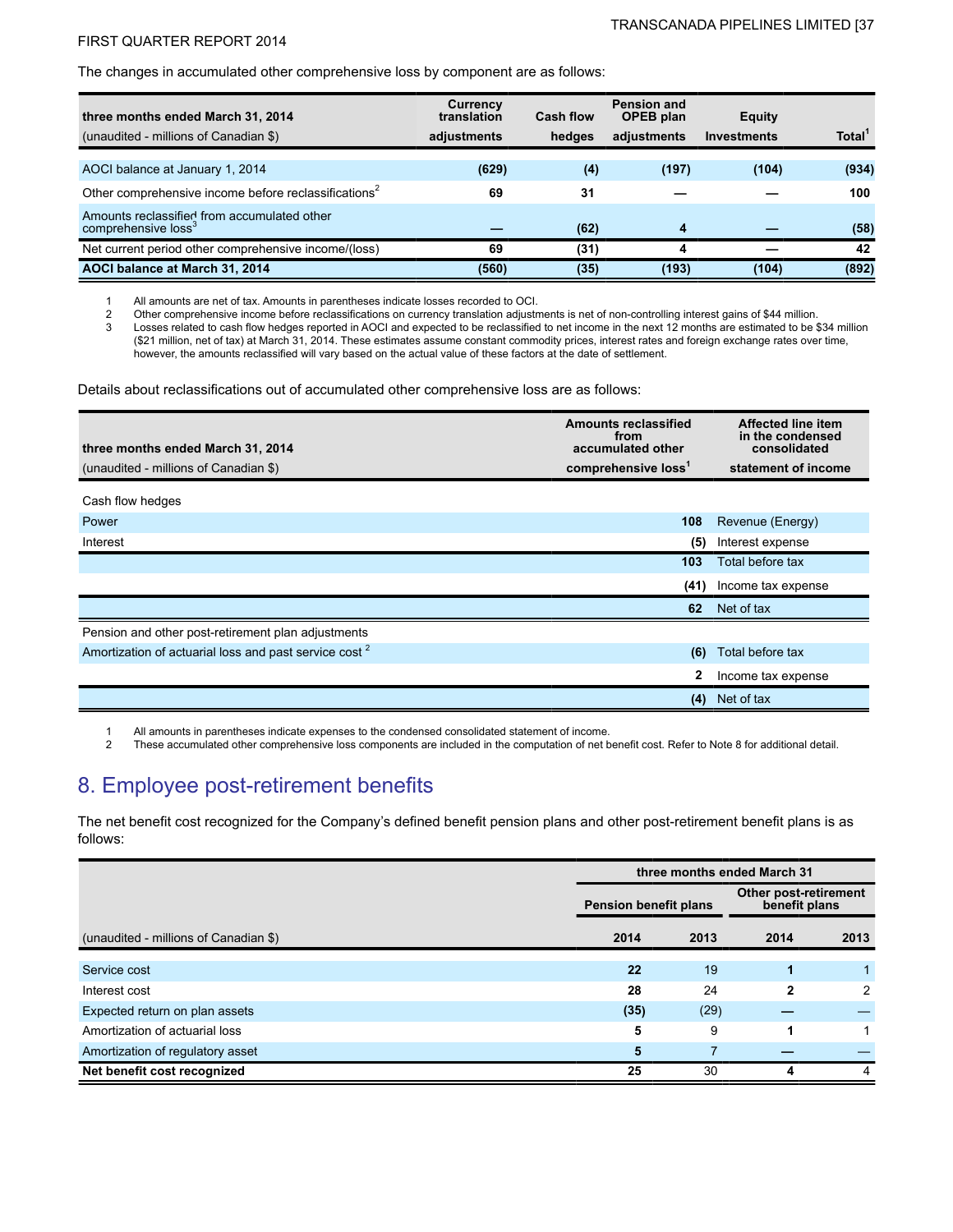## 9. Risk Management and Financial Instruments

### **RISK MANAGEMENT OVERVIEW**

TCPL has exposure to counterparty credit risk and market risk, and has strategies, policies and limits in place to manage the impact of these risks on earnings, cash flow and, ultimately, shareholder value.

## **COUNTERPARTY CREDIT RISK**

TCPL's maximum counterparty credit exposure with respect to financial instruments at the balance sheet date, without taking into account security held, consisted of accounts receivable, portfolio investments recorded at fair value, the fair value of derivative assets and notes, and loans and advances receivable. The majority of counterparty credit exposure is with counterparties that are investment grade or the exposure is supported by financial assurances provided by investment grade parties. The Company regularly reviews its accounts receivable and records an allowance for doubtful accounts as necessary using the specific identification method. At March 31, 2014, there were no significant amounts past due or impaired, and there were no significant credit losses during the period.

At March 31, 2014, the Company had a credit risk concentration of \$220 million (December 31, 2013 - \$240 million) due from one counterparty. This amount is expected to be fully collectible and is secured by a guarantee from the counterparty's investment grade parent company.

### **NET INVESTMENT IN FOREIGN OPERATIONS**

The Company hedges its net investment in foreign operations (on an after-tax basis) with U.S. dollar-denominated debt, crosscurrency interest rate swaps, foreign exchange forward contracts and foreign exchange options.

#### **U.S. dollar-denominated debt designated as a net investment hedge**

| (unaudited - millions of Canadian \$) | March 31, 2014     | December 31, 2013  |
|---------------------------------------|--------------------|--------------------|
|                                       |                    |                    |
| Carrying value                        | 16,200 (US 14,600) | 14,200 (US 13,400) |
| Fair value                            | 18,500 (US 16,700) | 16,000 (US 15,000) |

#### **Derivatives designated as a net investment hedge**

|                                                | March 31, 2014          |                                        |                         | December 31, 2013               |  |
|------------------------------------------------|-------------------------|----------------------------------------|-------------------------|---------------------------------|--|
| (unaudited - millions of Canadian \$)          | Fair Value <sup>1</sup> | <b>Notional or</b><br>principal amount | Fair value <sup>1</sup> | Notional or<br>principal amount |  |
| Asset/(liability)                              |                         |                                        |                         |                                 |  |
| U.S. dollar cross-currency interest rate swaps |                         |                                        |                         |                                 |  |
| (maturing 2014 to 2019) <sup>2</sup>           | (326)                   | <b>US 3,550</b>                        | (201)                   | <b>US 3,800</b>                 |  |
| U.S. dollar foreign exchange forward contracts |                         |                                        |                         |                                 |  |
| (maturing 2014)                                | (17)                    | <b>US 1,000</b>                        | (11)                    | <b>US 850</b>                   |  |
|                                                | (343)                   | <b>US 4,550</b>                        | (212)                   | US 4,650                        |  |

1 Fair values equal carrying values.

2 Net income in the three months ended March 31, 2014 included net realized gains of \$6 million (2013 - gains of \$7 million) related to the interest component of cross-currency swap settlements and are included in interest expense.

The balance sheet classification of the fair value of derivatives used to hedge the Company's net investment in foreign operations is as follows:

| (unaudited - millions of Canadian \$) | <b>March 31, 2014</b> | December 31, 2013 |
|---------------------------------------|-----------------------|-------------------|
|                                       |                       |                   |
| Other current assets                  |                       | 5.                |
| Intangible and other assets           |                       |                   |
| Accounts payable and other            | (93)                  | (50)              |
| Other long-term liabilities           | (256)                 | (167)             |
|                                       | (343)                 | (212)             |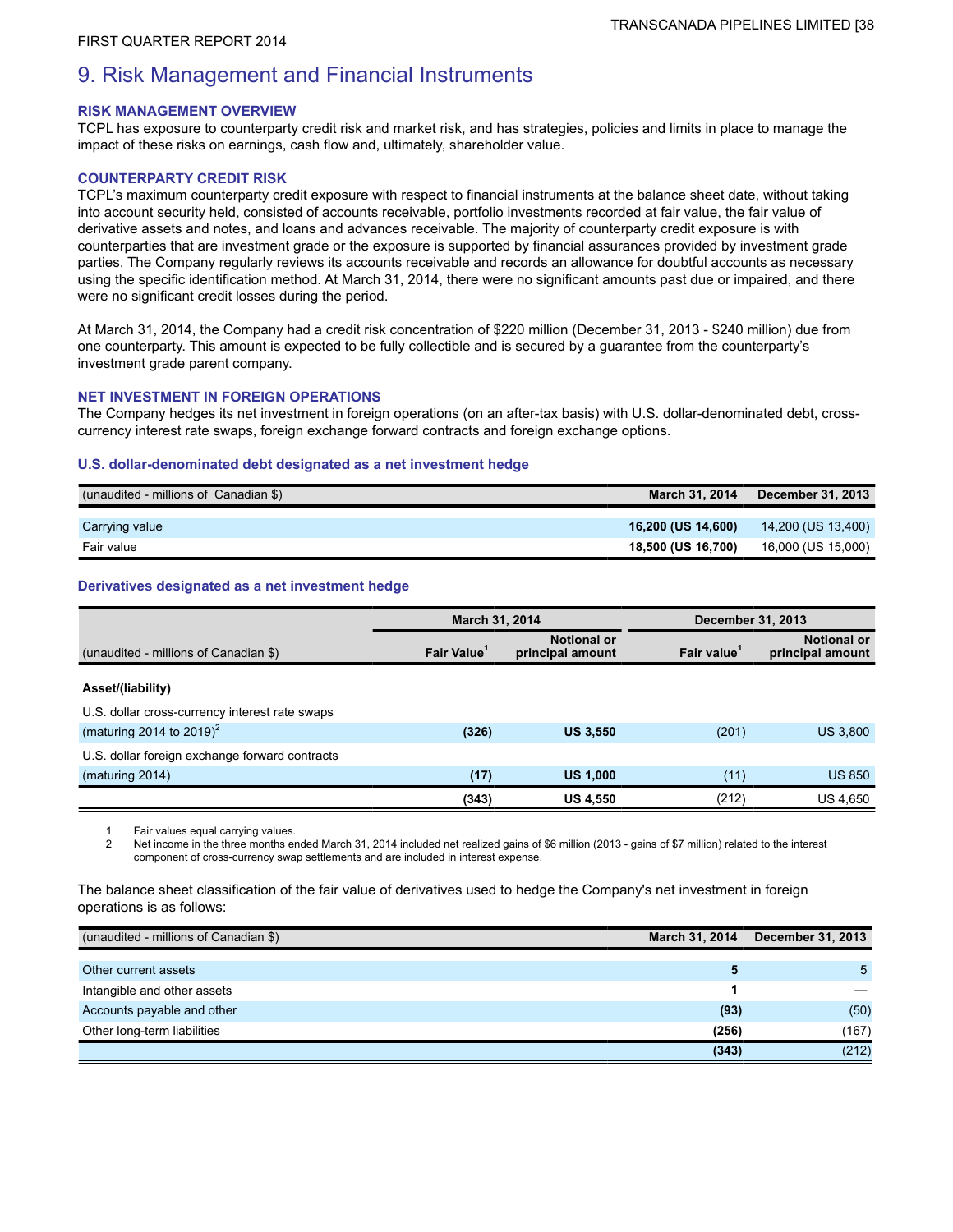### **FINANCIAL INSTRUMENTS**

### **Non-derivative financial instruments**

#### **Fair value of non-derivative financial instruments**

The fair value of the Company's notes receivables is calculated by discounting future payments of interest and principal using forward interest rates. The fair value of long-term debt is estimated using an income approach based on quoted market prices for the same or similar debt instruments from external data service providers. The fair value of available for sale assets has been calculated using quoted market prices where available. Credit risk has been taken into consideration when calculating the fair value of non-derivative instruments.

Certain non-derivative financial instruments included in cash and cash equivalents, accounts receivable, due from affiliates, intangible and other assets, notes payable, accounts payable and other, due to affiliates, accrued interest and other long-term liabilities have carrying amounts that equal their fair value due to the nature of the item or the short time to maturity and would be classified in Level II of the fair value hierarchy.

#### **Balance sheet presentation of non-derivative financial instruments**

The following table details the fair value of the non-derivative financial instruments, excluding those where carrying amounts equal fair value, and would be classified in Level II of the fair value hierarchy:

|                                           | March 31, 2014     |               | <b>December 31, 2013</b> |               |  |
|-------------------------------------------|--------------------|---------------|--------------------------|---------------|--|
| (unaudited - millions of Canadian \$)     | Carrying<br>amount | Fair<br>value | Carrying<br>amount       | Fair<br>value |  |
|                                           |                    |               |                          |               |  |
| Notes receivable and other                | 199                | 246           | 226                      | 269           |  |
| Available for sale assets <sup>2</sup>    | 45                 | 45            | 47                       | 47            |  |
| Current and long-term debt <sup>3,4</sup> | (24, 106)          | (28, 239)     | (22, 865)                | (26, 134)     |  |
| Junior subordinated notes                 | (1, 105)           | (1, 144)      | (1,063)                  | (1,093)       |  |
|                                           | (24, 967)          | (29,092)      | (23, 655)                | (26, 911)     |  |

1 Notes receivable are included in other current assets and intangible and other assets on the condensed consolidated balance sheet.

2 Available for sale assets are included in intangible and other assets on the condensed consolidated balance sheet.

3 Long-term debt is recorded at amortized cost, except for US\$300 million (December 31, 2013 - US\$200 million) that is attributed to hedged risk and recorded at fair value.

4 Consolidated net income for the three months ended March 31, 2014 included losses of \$6 million (2013 - losses of \$10 million) for fair value adjustments attributable to the hedged interest rate risk associated with interest rate swap fair value hedging relationships on US\$300 million of long-term debt at March 31, 2014 (December 31, 2013 - US\$200 million). There were no other unrealized gains or losses from fair value adjustments to the non-derivative financial instruments.

## **Derivative instruments**

### **Fair value of derivative instruments**

The fair value of foreign exchange and interest rate derivatives has been calculated using the income approach which uses current market rates and applies a discounted cash flow valuation model. The fair value of power and natural gas derivatives and available for sale assets has been calculated using quoted market prices where available. In the absence of quoted market prices, third-party broker quotes or other valuation techniques have been used. Credit risk has been taken into consideration when calculating the fair value of derivative instruments.

Where possible, derivative instruments are designated as hedges, but in some cases, even though the derivatives are considered to be effective economic hedges, they do not meet the specific criteria for hedge accounting treatment and are accounted for at fair value with changes in fair value recorded in net income in the period of change. This may expose the Company to increased variability in reported earnings because the fair value of the derivative instruments can fluctuate significantly from period to period.

### **Balance sheet presentation of derivative instruments**

The balance sheet classification of the fair value of the derivative instruments is as follows:

| (unaudited - millions of Canadian \$) | <b>March 31, 2014</b> | December 31, 2013 |
|---------------------------------------|-----------------------|-------------------|
|                                       |                       |                   |
| Other current assets                  | 364                   | 395               |
| Intangible and other assets           | 100                   | 112               |
| Accounts payable and other            | (434)                 | (357)             |
| Other long-term liabilities           | (341)                 | (255)             |
|                                       | (311)                 | (105)             |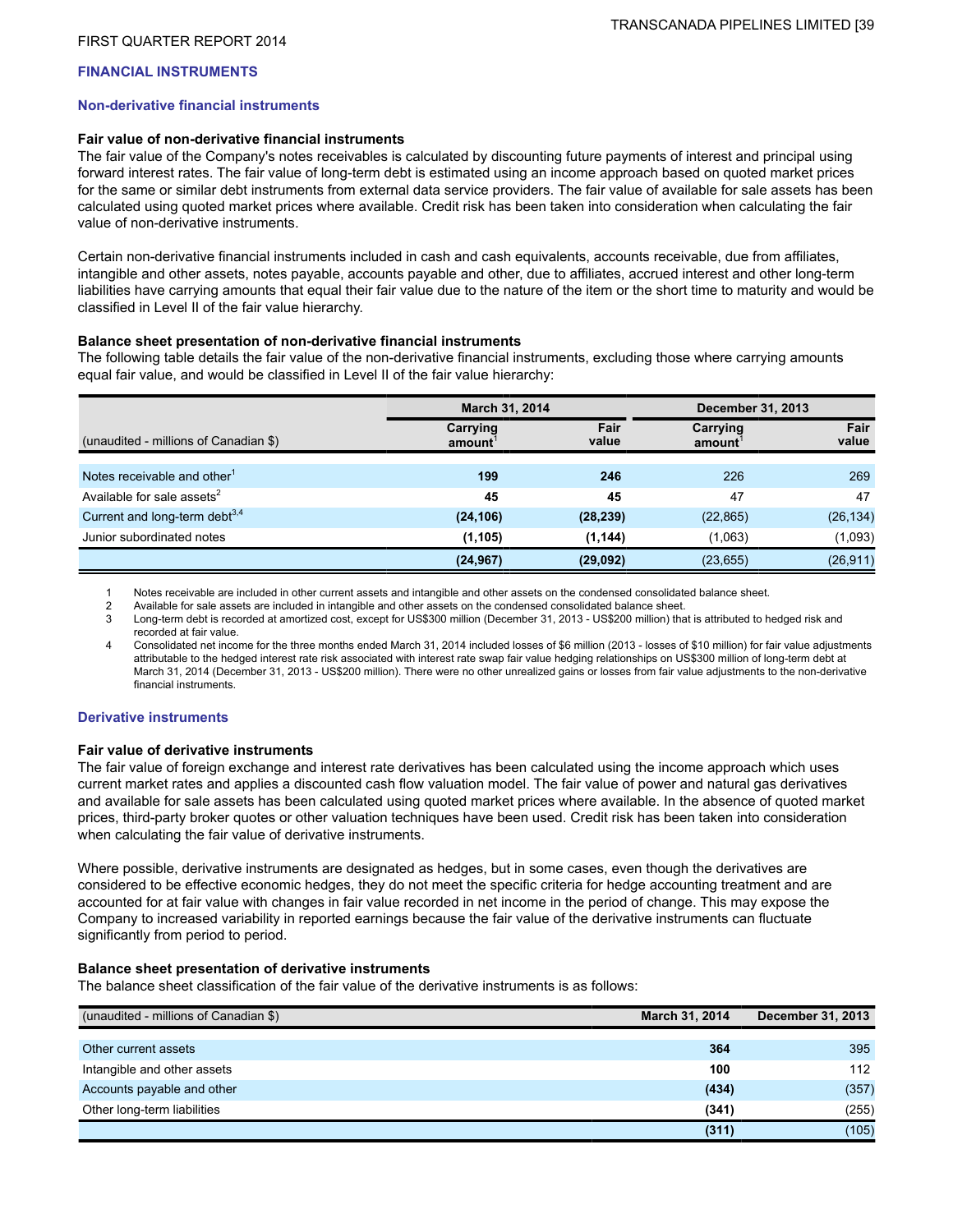#### **2014 derivative instruments summary**

The following summary does not include hedges of our net investment in foreign operations.

| (unaudited - millions of Canadian \$ unless noted otherwise)   | <b>Power</b> | <b>Natural</b><br>gas | Foreign<br>exchange | <b>Interest</b> |
|----------------------------------------------------------------|--------------|-----------------------|---------------------|-----------------|
| Derivative instruments held for trading <sup>1</sup>           |              |                       |                     |                 |
| Fair values <sup>2,3</sup>                                     |              |                       |                     |                 |
| <b>Assets</b>                                                  | \$288        | \$67                  | $s-$                | \$7             |
| Liabilities                                                    | (\$303)      | (\$73)                | (\$12)              | (\$7)           |
| Notional values <sup>3</sup>                                   |              |                       |                     |                 |
| Volumes <sup>4</sup>                                           |              |                       |                     |                 |
| Purchases                                                      | 39,687       | 110                   |                     |                 |
| Sales                                                          | 38,719       | 60                    |                     |                 |
| Canadian dollars                                               |              | -                     |                     |                 |
| U.S. dollars                                                   |              |                       | <b>US 985</b>       | <b>US 100</b>   |
| Net unrealized gains/(losses) in the period <sup>5</sup>       |              |                       |                     |                 |
| three months ended March 31, 2014                              | \$9          | (\$7)                 | (\$2)               | \$—             |
| Net realized (losses)/gains in the period <sup>5</sup>         |              |                       |                     |                 |
| three months ended March 31, 2014                              | (\$28)       | \$50                  | ( \$17)             | \$—             |
| Maturity dates <sup>3</sup>                                    | 2014-2018    | 2014-2016             | 2014                | 2016            |
| Derivative instruments in hedging relationships <sup>6,7</sup> |              |                       |                     |                 |
| Fair values <sup>2,3</sup>                                     |              |                       |                     |                 |
| Assets                                                         | \$90         | $s-$                  | $s-$                | \$6             |
| Liabilities                                                    | (\$30)       | $s-$                  | $s-$                | ( \$1)          |
| Notional values <sup>3</sup>                                   |              |                       |                     |                 |
| Volumes <sup>4</sup>                                           |              |                       |                     |                 |
| Purchases                                                      | 8,887        |                       |                     |                 |
| <b>Sales</b>                                                   | 6,299        |                       |                     |                 |
| U.S. dollars                                                   |              |                       |                     | <b>US 450</b>   |
| Net realized gains in the period <sup>5</sup>                  |              |                       |                     |                 |
| three months ended March 31, 2014                              | \$192        | \$—                   | s—                  | \$1             |
| Maturity dates <sup>3</sup>                                    | 2014-2018    |                       |                     | 2015-2018       |

1 All derivative instruments held for trading have been entered into for risk management purposes and are subject to the Company's risk management strategies, policies and limits. These include derivatives that have not been designated as hedges or do not qualify for hedge accounting treatment but have been entered into as economic hedges to manage the Company's exposures to market risk.

2 Fair values equal carrying values.

3 As at March 31, 2014.

4 Volumes for power and natural gas derivatives are in GWh and Bcf, respectively.

5 Realized and unrealized gains and losses on held for trading derivative instruments used to purchase and sell power and natural gas are included net in revenues. Realized and unrealized gains and losses on interest rate and foreign exchange derivative financial instruments held for trading are included in interest expense and interest income and other, respectively. The effective portion of the change in fair value of derivative instruments in hedging relationships is initially recognized in OCI and reclassified to revenues, interest expense and interest income and other, as appropriate, as the original hedged item settles.

6 All hedging relationships are designated as cash flow hedges except for interest rate derivative financial instruments designated as fair value hedges with a fair value of \$6 million and a notional amount of US\$300 million as at March 31, 2014. For the three months ended March 31, 2014, net realized gains on fair value hedges were \$1 million and were included in interest expense. For the three months ended March 31, 2014, the Company did not record any amounts in net income related to ineffectiveness for fair value hedges.

7 For the three months ended March 31, 2014, there were no gains or losses included in net income for discontinued cash flow hedges where it was probable that the anticipated transaction would not occur.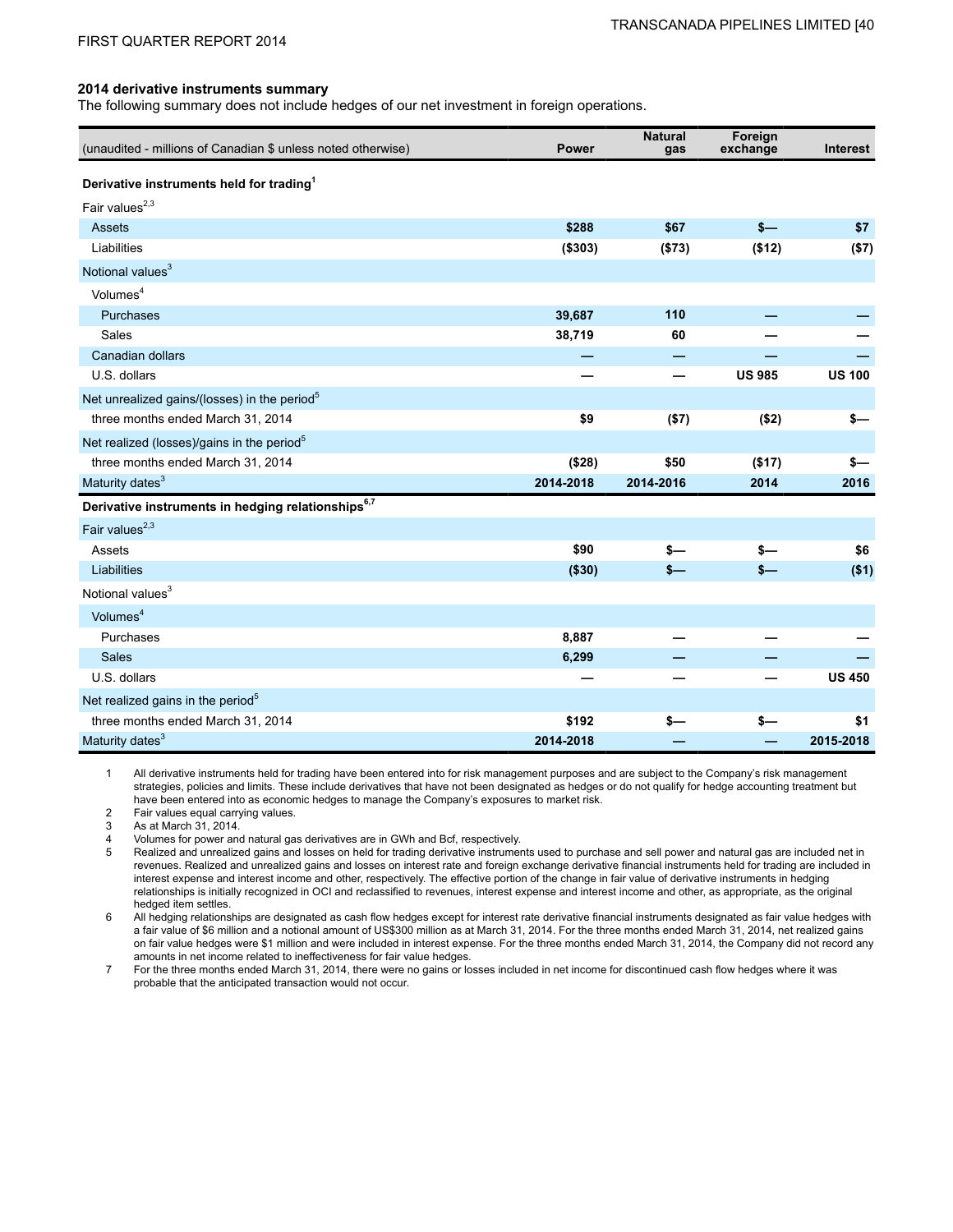#### **2013 derivative instruments summary**

The following summary does not include hedges of our net investment in foreign operations.

| (unaudited - millions of Canadian \$ unless noted otherwise) | <b>Power</b> | <b>Natural</b><br>gas    | Foreign<br>exchange | <b>Interest</b> |
|--------------------------------------------------------------|--------------|--------------------------|---------------------|-----------------|
| Derivative instruments held for trading <sup>1</sup>         |              |                          |                     |                 |
| Fair values <sup>2,3</sup>                                   |              |                          |                     |                 |
| <b>Assets</b>                                                | \$265        | \$73                     | $s-$                | \$8             |
| Liabilities                                                  | (\$280)      | (\$72)                   | (\$12)              | (\$7)           |
| Notional values <sup>3</sup>                                 |              |                          |                     |                 |
| Volumes <sup>4</sup>                                         |              |                          |                     |                 |
| Purchases                                                    | 29,301       | 88                       |                     |                 |
| Sales                                                        | 28,534       | 60                       |                     |                 |
| Canadian dollars                                             |              |                          |                     | 400             |
| U.S. dollars                                                 |              |                          | US 1,015            | <b>US 100</b>   |
| Net unrealized (losses)/gains in the period <sup>5</sup>     |              |                          |                     |                 |
| three months ended March 31, 2013                            | ( \$8)       | \$9                      | $($ \$6)            | $s-$            |
| Net realized losses in the period <sup>5</sup>               |              |                          |                     |                 |
| three months ended March 31, 2013                            | (\$7)        | (\$2)                    | ( \$1)              | $s-$            |
| Maturity dates <sup>3</sup>                                  | 2014-2017    | 2014-2016                | 2014                | 2014-2016       |
| Derivative instruments in hedging relationships 6,7          |              |                          |                     |                 |
| Fair values <sup>2,3</sup>                                   |              |                          |                     |                 |
| Assets                                                       | \$150        | $s-$                     | $s-$                | \$6             |
| Liabilities                                                  | (\$22)       | $s-$                     | (\$1)               | ( \$1)          |
| Notional values <sup>3</sup>                                 |              |                          |                     |                 |
| Volumes <sup>4</sup>                                         |              |                          |                     |                 |
| Purchases                                                    | 9,758        |                          |                     |                 |
| <b>Sales</b>                                                 | 6,906        |                          |                     |                 |
| U.S. dollars                                                 |              |                          | <b>US 16</b>        | <b>US 350</b>   |
| Net realized gains in the period <sup>5</sup>                |              |                          |                     |                 |
| three months ended March 31, 2013                            | \$73         | $s-$                     | $s-$                | \$2             |
| Maturity dates <sup>3</sup>                                  | 2014-2018    | $\overline{\phantom{0}}$ | 2014                | 2015-2018       |

1 All derivative instruments held for trading have been entered into for risk management purposes and are subject to the Company's risk management strategies, policies and limits. These include derivatives that have not been designated as hedges or do not qualify for hedge accounting treatment but have been entered into as economic hedges to manage the Company's exposures to market risk.

2 Fair values equal carrying values.

3 As at December 31, 2013.

4 Volumes for power and natural gas derivatives are in GWh and Bcf, respectively.

5 Realized and unrealized gains and losses on held for trading derivative instruments used to purchase and sell power and natural gas are included net in revenues. Realized and unrealized gains and losses on interest rate and foreign exchange derivative financial instruments held for trading are included in interest expense and interest income and other, respectively. The effective portion of change in fair value of derivative instruments in hedging relationships is initially recognized in OCI and reclassified to revenues, interest expense and interest income and other, as appropriate, as the original hedged item settles

6 All hedging relationships are designated as cash flow hedges except for interest rate derivative financial instruments designated as fair value hedges with a fair value of \$5 million and a notional amount of US\$200 million as at December 31, 2013. Net realized gains on fair value hedges for the three months ended March 31, 2013 were \$2 million and were included in Interest expense. In the three months ended March 31, 2013, the Company did not record any amounts in net income related to ineffectiveness for fair value hedges.

7 For the three months ended March 31, 2013, there were no gains or losses included in net income for discontinued cash flow hedges where it was probable that the anticipated transaction would not occur.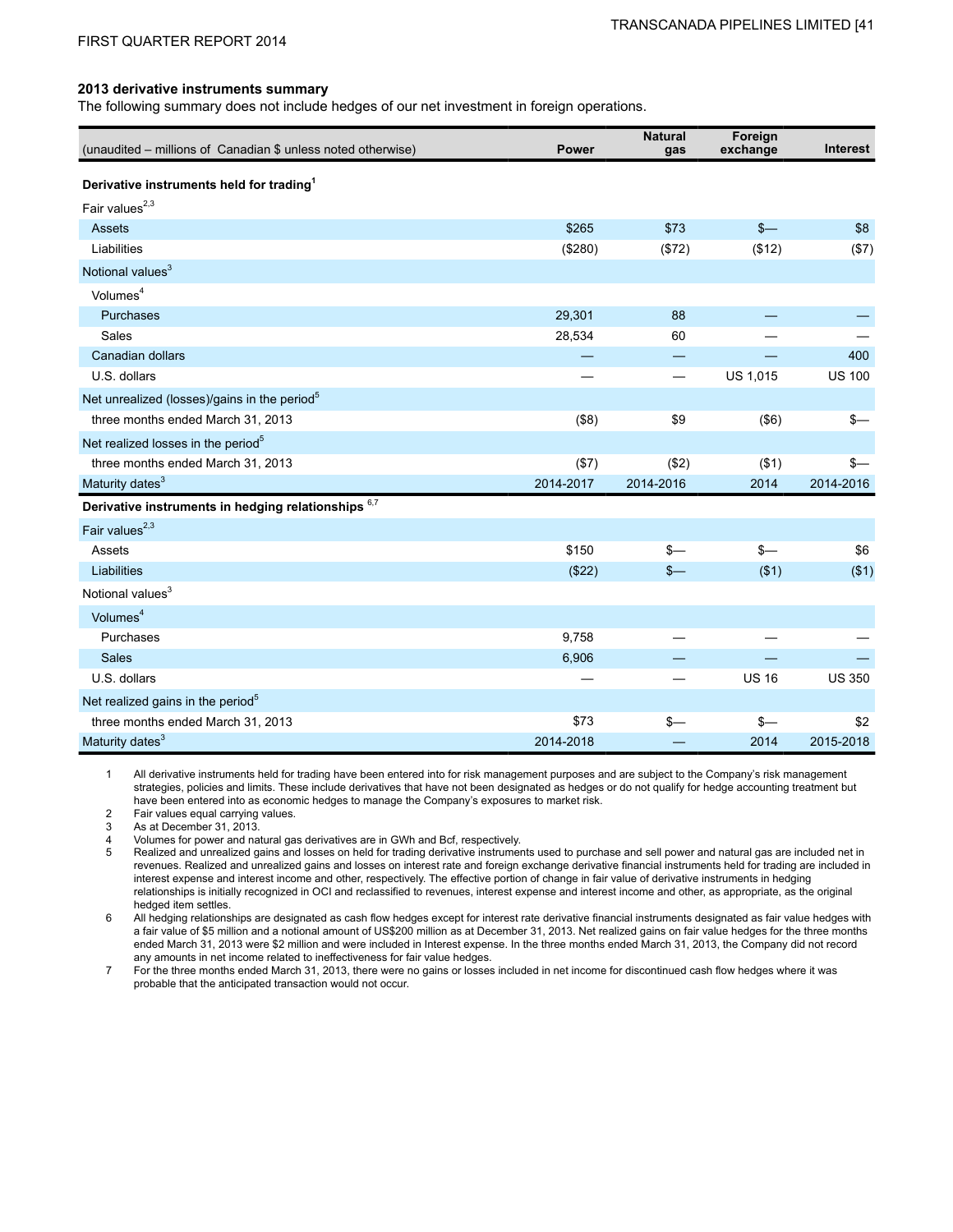### **Derivatives in cash flow hedging relationships**

The components of OCI (Note 7) related to derivatives in cash flow hedging relationships are as follows:

|                                                                                                                 | three months ended March 31 |      |
|-----------------------------------------------------------------------------------------------------------------|-----------------------------|------|
| (unaudited - millions of Canadian \$, pre-tax)                                                                  | 2014                        | 2013 |
| Change in fair value of derivative instruments recognized in OCI (effective portion) <sup>1</sup>               |                             |      |
| Power                                                                                                           | 41                          | 36   |
| Foreign exchange                                                                                                | 10                          | 2    |
|                                                                                                                 | 51                          | 38   |
| Reclassification of (losses)/gains on derivative instruments from AOCI to net income (effective<br>$portion)^1$ |                             |      |
| Power <sup>2</sup>                                                                                              | (108)                       | (11) |
| Interest                                                                                                        | 5                           |      |
|                                                                                                                 | (103)                       | (7)  |
| Losses on derivative instruments recognized in net income (ineffective portion)                                 |                             |      |
| Power                                                                                                           | (13)                        | (5)  |
|                                                                                                                 | (13)                        | (5)  |

1 No amounts have been excluded from the assessment of hedge effectiveness. Amounts in parentheses indicate losses recorded to OCI.

2 Reported within Energy revenues on the condensed consolidated statement of income.

#### **Offsetting of derivative instruments**

The Company enters into derivative contracts with the right to offset in the normal course of business as well as in the event of default. TCPL has no master netting agreements, however, similar contracts are entered into containing rights of offset. The Company has elected to present the fair value of derivative instruments with the right to offset on a gross basis in the balance sheet. The following table shows the impact on the presentation of the fair value of derivative instrument assets and liabilities had the Company elected to present these contracts on a net basis:

| at March 31, 2014                     | <b>Gross derivative instruments</b> | <b>Amounts available</b> |                    |
|---------------------------------------|-------------------------------------|--------------------------|--------------------|
| (unaudited - millions of Canadian \$) | presented on the balance sheet      | for offset <sup>1</sup>  | <b>Net amounts</b> |
|                                       |                                     |                          |                    |
| Derivative - Asset                    |                                     |                          |                    |
| Power                                 | 378                                 | (261)                    | 117                |
| Natural gas                           | 67                                  | (51)                     | 16                 |
| Foreign exchange                      | 6                                   | (9)                      | (3)                |
| Interest                              | 13                                  |                          | 13                 |
| Total                                 | 464                                 | (321)                    | 143                |
| Derivative - Liability                |                                     |                          |                    |
| Power                                 | (333)                               | 261                      | (72)               |
| Natural gas                           | (73)                                | 51                       | (22)               |
| Foreign exchange                      | (361)                               | 9                        | (352)              |
| Interest                              | (8)                                 |                          | (8)                |
| Total                                 | (775)                               | 321                      | (454)              |

1 Amounts available for offset do not include cash collateral pledged or received.

With respect to all financial arrangements, including the derivative instruments presented above, as at March 31, 2014, the Company had provided cash collateral of \$78 million and letters of credit of \$41 million to its counterparties. The Company held \$2 million in cash collateral and \$29 million in letters of credit on asset exposures at March 31, 2014.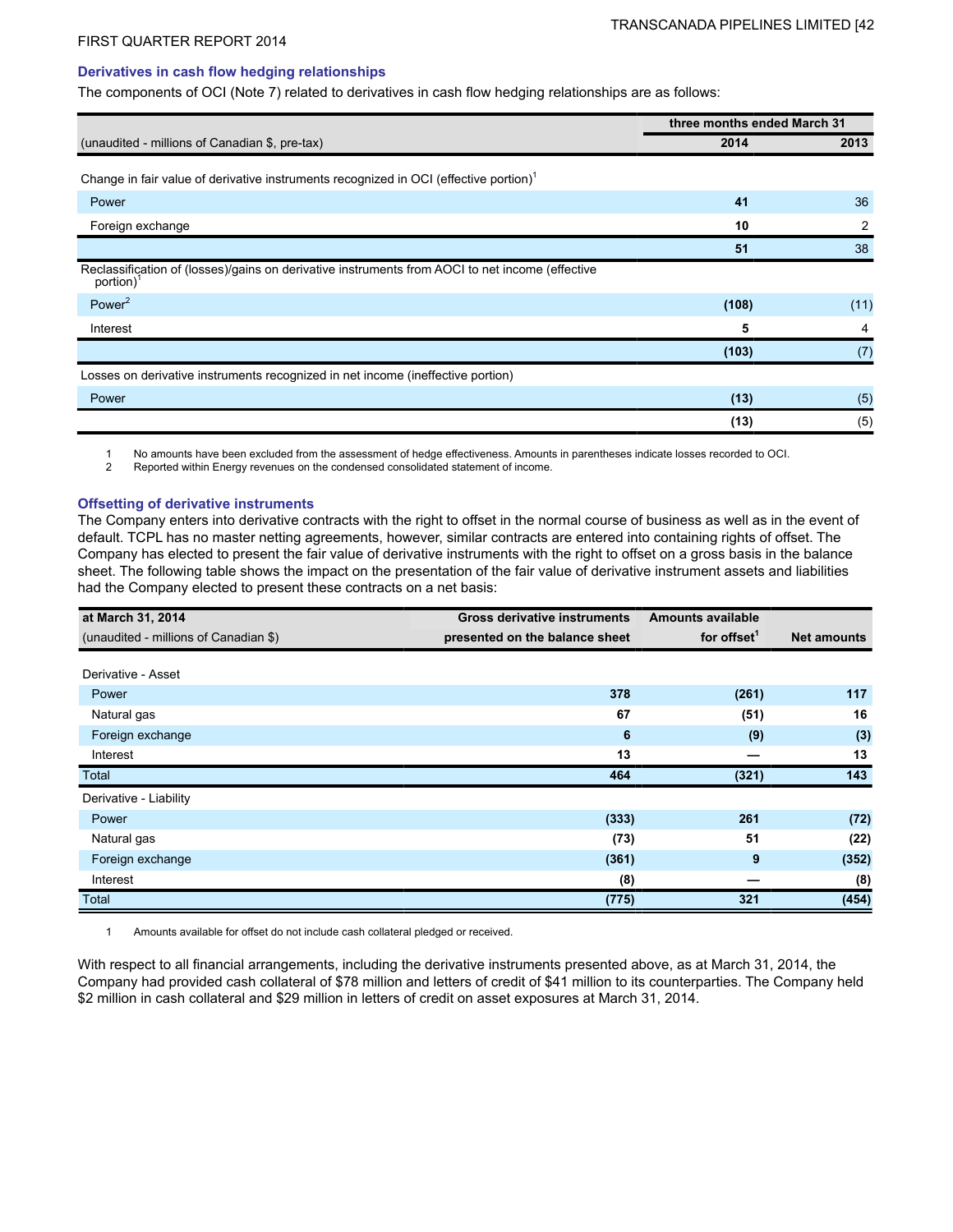The following table shows the impact on the presentation of the fair value of derivative instrument assets and liabilities had the Company elected to present these contracts on a net basis as at December 31, 2013:

| at December 31, 2013                  | <b>Gross derivative instruments</b> | <b>Amounts available</b> |                    |
|---------------------------------------|-------------------------------------|--------------------------|--------------------|
| (unaudited - millions of Canadian \$) | presented on the balance sheet      | for offset $1$           | <b>Net amounts</b> |
|                                       |                                     |                          |                    |
| Derivative - Asset                    |                                     |                          |                    |
| Power                                 | 415                                 | (277)                    | 138                |
| Natural gas                           | 73                                  | (61)                     | 12                 |
| Foreign exchange                      | 5                                   | (5)                      |                    |
| Interest                              | 14                                  | (2)                      | 12                 |
| Total                                 | 507                                 | (345)                    | 162                |
| Derivative - Liability                |                                     |                          |                    |
| Power                                 | (302)                               | 277                      | (25)               |
| Natural gas                           | (72)                                | 61                       | (11)               |
| Foreign exchange                      | (230)                               | 5                        | (225)              |
| Interest                              | (8)                                 | $\overline{2}$           | (6)                |
| Total                                 | (612)                               | 345                      | (267)              |

1 Amounts available for offset do not include cash collateral pledged or received.

With respect to all financial arrangements, including the derivative instruments presented above as at December 31, 2013, the Company had provided cash collateral of \$67 million and letters of credit of \$85 million to its counterparties. The Company held \$11 million in cash collateral and \$32 million in letters of credit on asset exposures at December 31, 2013.

#### **Credit risk related contingent features of derivative instruments**

Derivative contracts entered into to manage market risk often contain financial assurance provisions that allow parties to the contracts to manage credit risk. These provisions may require collateral to be provided if a credit risk related contingent event occurs, such as a downgrade in the Company's credit rating to non-investment grade.

Based on contracts in place and market prices at March 31, 2014, the aggregate fair value of all derivative instruments with credit risk related contingent features that were in a net liability position was \$19 million (December 31, 2013 - \$16 million), for which the Company had provided collateral in the normal course of business of nil (December 31, 2013 - nil). If the credit risk related contingent features in these agreements were triggered on March 31, 2014, the Company would have been required to provide collateral of \$19 million (December 31, 2013 - \$16 million) to its counterparties. Collateral may also need to be provided should the fair value of derivative instruments exceed pre-defined contractual exposure limit thresholds.

The Company feels it has sufficient liquidity in the form of cash and undrawn committed revolving bank lines to meet these contingent obligations should they arise.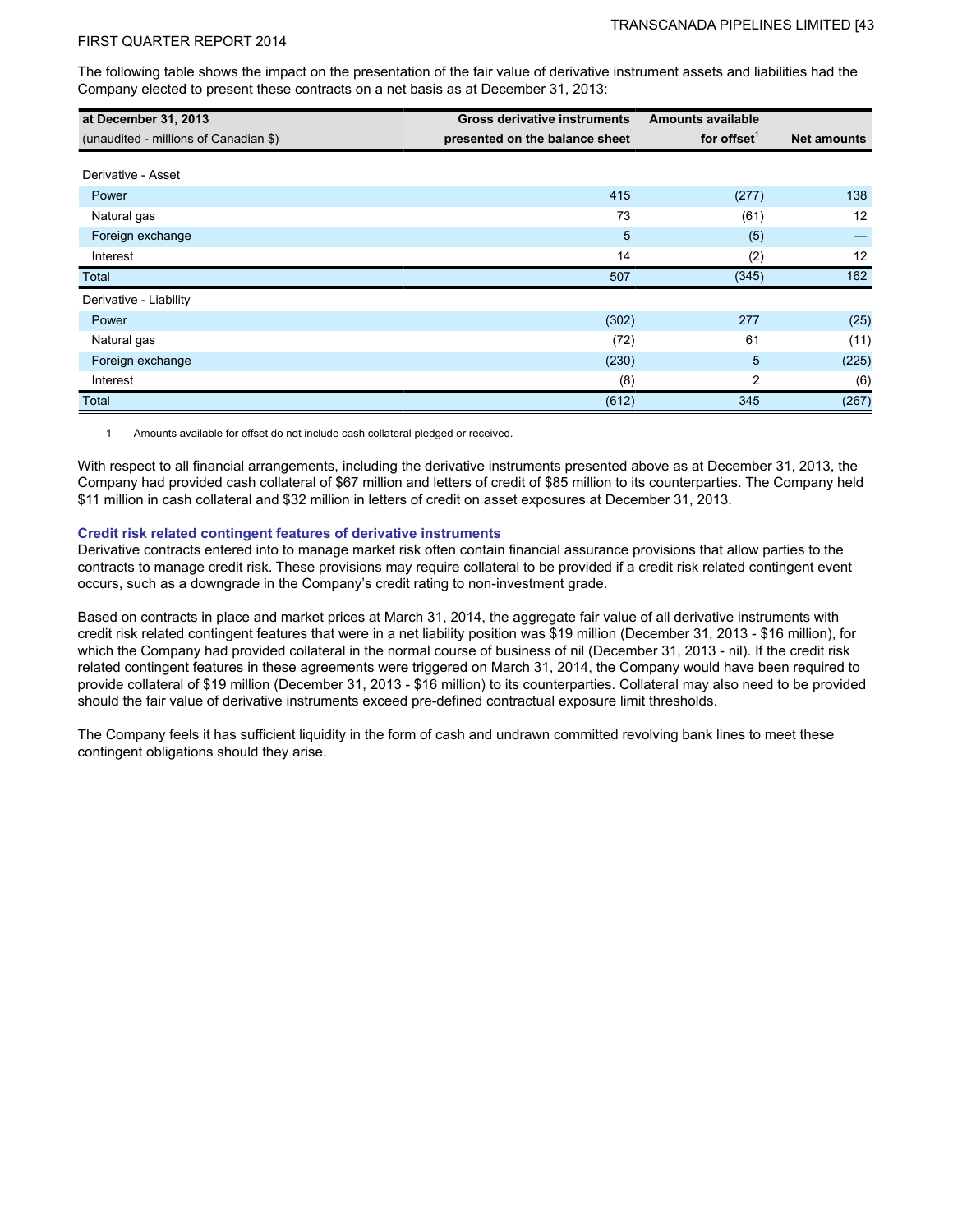### **FAIR VALUE HIERARCHY**

The Company's assets and liabilities recorded at fair value have been classified into three categories based on the fair value hierarchy.

| <b>Levels</b> | How fair value has been determined                                                                                                                                                                                                                                                                                                                                                                                                                                                                                                                                                        |
|---------------|-------------------------------------------------------------------------------------------------------------------------------------------------------------------------------------------------------------------------------------------------------------------------------------------------------------------------------------------------------------------------------------------------------------------------------------------------------------------------------------------------------------------------------------------------------------------------------------------|
| Level I       | Quoted prices in active markets for identical assets and liabilities that the Company has the ability to access at the<br>measurement date.                                                                                                                                                                                                                                                                                                                                                                                                                                               |
| Level II      | Valuation based on the extrapolation of inputs, other than quoted prices included within Level I, for which all significant<br>inputs are observable directly or indirectly.                                                                                                                                                                                                                                                                                                                                                                                                              |
|               | Inputs include published exchange rates, interest rates, interest rate swap curves, yield curves and broker quotes from<br>external data service providers.                                                                                                                                                                                                                                                                                                                                                                                                                               |
|               | This category includes interest rate and foreign exchange derivative assets and liabilities where fair value is determined<br>using the income approach and power and natural gas commodity derivatives where fair value is determined using the<br>market approach.                                                                                                                                                                                                                                                                                                                      |
|               | Transfers between Level I and Level II would occur when there is a change in market circumstances.                                                                                                                                                                                                                                                                                                                                                                                                                                                                                        |
| Level III     | Valuation of assets and liabilities measured on a recurring basis using a market approach based on inputs that are<br>unobservable and significant to the overall fair value measurement. This category includes long-dated commodity<br>transactions in certain markets where liquidity is low. Long-term electricity prices are estimated using a third-party modeling<br>tool which takes into account physical operating characteristics of generation facilities in the markets in which we operate.                                                                                 |
|               | Model inputs include market fundamentals such as fuel prices, power supply additions and retirements, power demand,<br>seasonal hydro conditions and transmission constraints. Long-term North American natural gas prices are based on a view<br>of future natural gas supply and demand, as well as exploration and development costs. Significant decreases in fuel<br>prices or demand for electricity or natural gas, or increases in the supply of electricity or natural gas is expected to or may<br>result in a lower fair value measurement of contracts included in Level III. |
|               | Assets and liabilities measured at fair value can fluctuate between Level II and Level III depending on the proportion of the<br>value of the contract that extends beyond the time frame for which inputs are considered to be observable. As contracts<br>near maturity and observable market data becomes available, they are transferred out of Level III and into Level II.                                                                                                                                                                                                          |

The fair value of the Company's assets and liabilities measured on a recurring basis, including both current and non-current portions for 2014, are categorized as follows:

| at March 31, 2014                              | <b>Quoted prices in</b><br>active markets | <b>Significant other</b><br>observable inputs | Significant<br>unobservable inputs |              |
|------------------------------------------------|-------------------------------------------|-----------------------------------------------|------------------------------------|--------------|
| (unaudited - millions of Canadian \$, pre-tax) | (Level I) $1$                             | (Level II) $1$                                | (Level $III$ ) <sup>1</sup>        | <b>Total</b> |
|                                                |                                           |                                               |                                    |              |
| Derivative instrument assets:                  |                                           |                                               |                                    |              |
| Power commodity contracts                      |                                           | 374                                           | 4                                  | 378          |
| Natural gas commodity contracts                | 48                                        | 19                                            |                                    | 67           |
| Foreign exchange contracts                     |                                           | 6                                             |                                    | 6            |
| Interest rate contracts                        |                                           | 13                                            |                                    | 13           |
| Derivative instrument liabilities:             |                                           |                                               |                                    |              |
| Power commodity contracts                      |                                           | (330)                                         | (3)                                | (333)        |
| Natural gas commodity contracts                | (46)                                      | (27)                                          |                                    | (73)         |
| Foreign exchange contracts                     |                                           | (361)                                         |                                    | (361)        |
| Interest rate contracts                        |                                           | (8)                                           |                                    | (8)          |
| Non-derivative financial instruments:          |                                           |                                               |                                    |              |
| Available for sale assets                      |                                           | 45                                            |                                    | 45           |
|                                                | $\mathbf{2}$                              | (269)                                         | 1                                  | (266)        |

1 There were no transfers from Level I to Level II or from Level II to Level III for the three months ended March 31, 2014.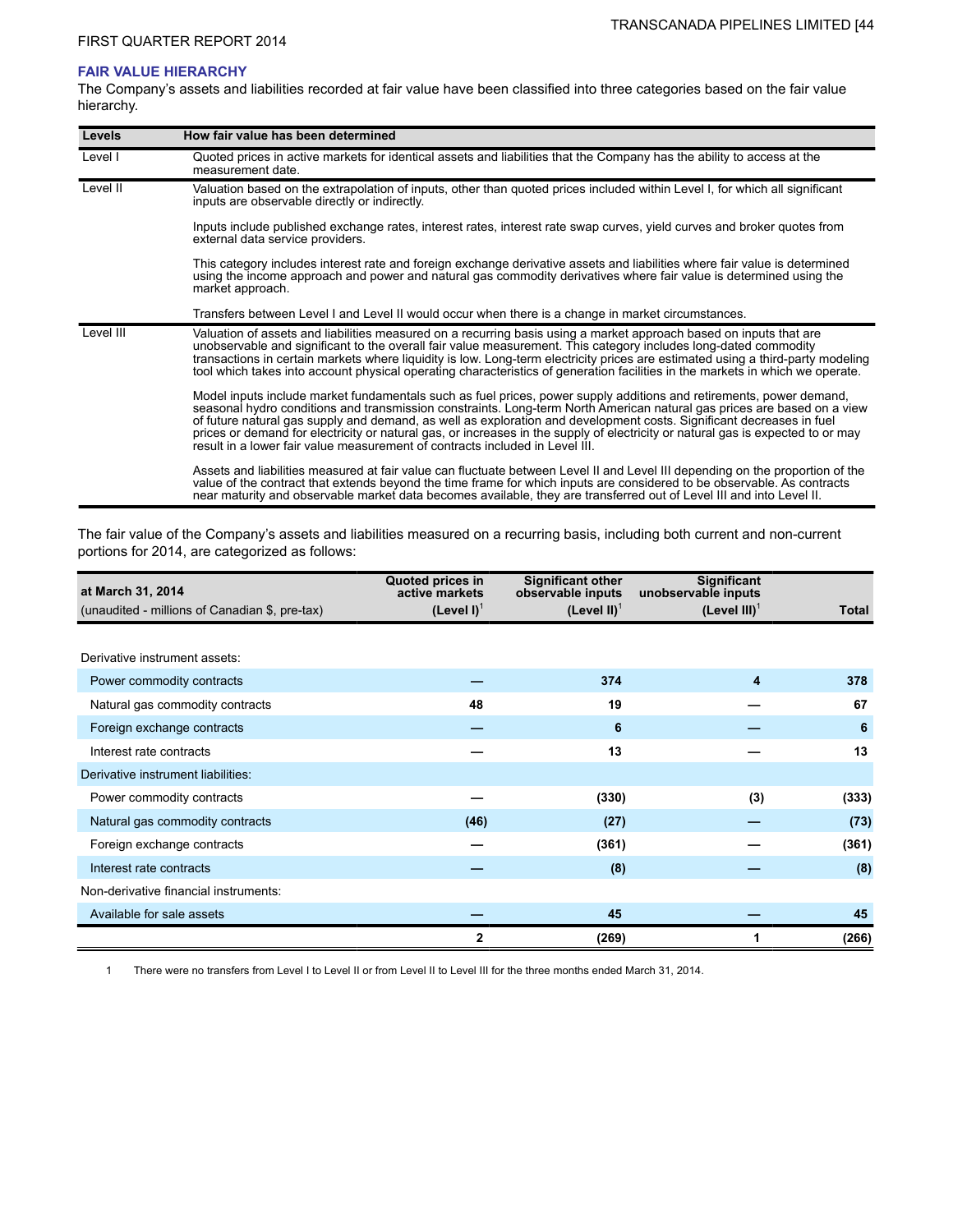The fair value of the Company's assets and liabilities measured on a recurring basis, including both current and non-current portions for 2013, are categorized as follows:

| at December 31, 2013                           | <b>Quoted prices in</b><br>active markets | <b>Significant other</b><br>observable inputs | <b>Significant</b><br>unobservable inputs |              |
|------------------------------------------------|-------------------------------------------|-----------------------------------------------|-------------------------------------------|--------------|
| (unaudited - millions of Canadian \$, pre-tax) | (Level I) <sup>1</sup>                    | $(Level II)^T$                                | (Level $III$ ) <sup>1</sup>               | <b>Total</b> |
| Derivative instrument assets:                  |                                           |                                               |                                           |              |
| Power commodity contracts                      |                                           | 411                                           | 4                                         | 415          |
| Natural gas commodity contracts                | 48                                        | 25                                            |                                           | 73           |
| Foreign exchange contracts                     |                                           | 5                                             |                                           | 5            |
| Interest rate contracts                        |                                           | 14                                            |                                           | 14           |
| Derivative instrument liabilities:             |                                           |                                               |                                           |              |
| Power commodity contracts                      |                                           | (299)                                         | (3)                                       | (302)        |
| Natural gas commodity contracts                | (50)                                      | (22)                                          |                                           | (72)         |
| Foreign exchange contracts                     |                                           | (230)                                         |                                           | (230)        |
| Interest rate contracts                        |                                           | (8)                                           |                                           | (8)          |
| Non-derivative financial instruments:          |                                           |                                               |                                           |              |
| Available for sale assets                      |                                           | 47                                            |                                           | 47           |
|                                                | (2)                                       | (57)                                          |                                           | (58)         |

1 There were no transfers from Level I to Level II or from Level II to Level III for the year ended December 31, 2013.

The following table presents the net change in fair value of derivative assets and liabilities classified as Level III of the fair value hierarchy:

|                                                | Derivatives <sup>1</sup>       |      |  |
|------------------------------------------------|--------------------------------|------|--|
|                                                | three months ended<br>March 31 |      |  |
| (unaudited - millions of Canadian \$, pre-tax) | 2014                           | 2013 |  |
| Balance at beginning of period                 |                                | (2)  |  |
| Total gains included in OCI                    |                                | 3    |  |
| Balance at end of period                       |                                |      |  |

1 Energy revenues include unrealized gains or losses attributed to derivatives in the Level III category that were still held at March 31, 2014 of nil (2013 nil).

A 10 per cent increase or decrease in commodity prices, with all other variables held constant, would result in a \$2 million decrease or increase, respectively, in the fair value of outstanding derivative instruments included in Level III as at March 31, 2014.

## 10. Contingencies and guarantees

TCPL and its subsidiaries are subject to various legal proceedings, arbitrations and actions arising in the normal course of business. While the final outcome of such legal proceedings and actions cannot be predicted with certainty, it is the opinion of management that the resolution of such proceedings and actions will not have a material impact on the Company's consolidated financial position or results of operations.

### **GUARANTEES**

TCPL and its joint venture partner on Bruce Power, BPC Generation Infrastructure Trust (BPC), have each severally guaranteed certain contingent financial obligations of Bruce B related to a lease agreement and contractor and supplier services. In addition, TCPL and BPC have each severally guaranteed one-half of certain contingent financial obligations of Bruce A related to a sublease agreement and certain other financial obligations. The Company's exposure under certain of these guarantees is unlimited.

In addition to the guarantees for Bruce Power, the Company and its partners in certain other jointly owned entities have either (i) jointly and severally, (ii) jointly or (iii) severally guaranteed the financial performance of these entities related primarily to delivery of natural gas, PPA payments and the payment of liabilities. For certain of these entities, any payments made by TCPL under these guarantees in excess of its ownership interest are to be reimbursed by its partners.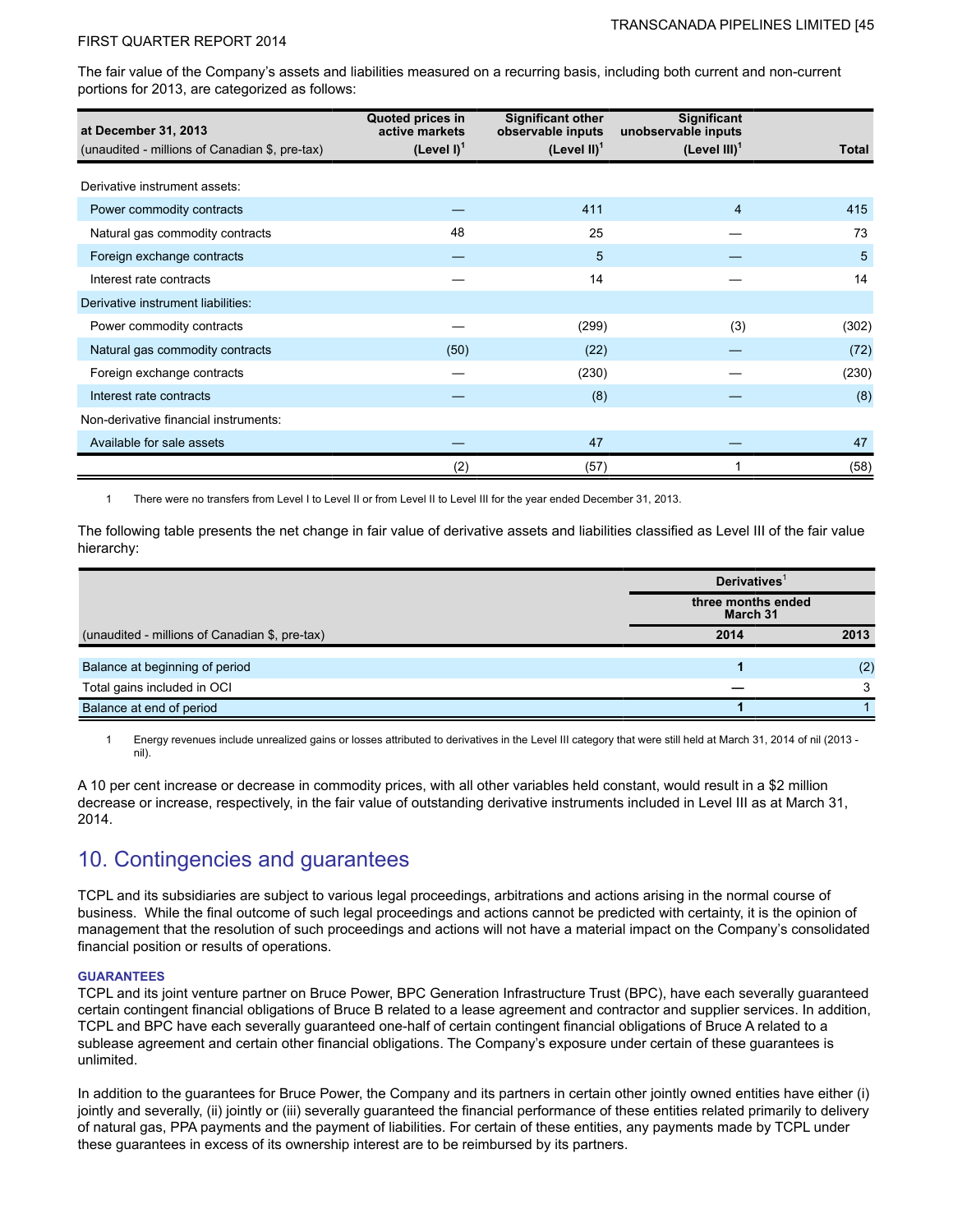The carrying value of these guarantees has been included in other long-term liabilities. Information regarding the Company's guarantees is as follows:

|                                       |                     | at March 31, 2014                         |                   |                                           | at December 31, 2013 |
|---------------------------------------|---------------------|-------------------------------------------|-------------------|-------------------------------------------|----------------------|
| (unaudited - millions of Canadian \$) | Term                | <b>Potential</b><br>Exposure <sup>1</sup> | Carrying<br>Value | <b>Potential</b><br>Exposure <sup>1</sup> | Carrying<br>Value    |
|                                       |                     |                                           |                   |                                           |                      |
| <b>Bruce Power</b>                    | ranging to $2019^2$ | 708                                       |                   | 740                                       | 8                    |
| Other jointly owned entities          | ranging to 2040     | 62                                        | 10                | 51                                        | 10                   |
|                                       |                     | 770                                       | 18                | 791                                       | 18                   |

1 TCPL's share of the potential estimated current or contingent exposure.<br>2 Except for one quarantee with no termination date

Except for one guarantee with no termination date.

## 11. Related Party Transactions

The following amounts are included in due from affiliates:

|                                       |                                | 2014                    |                                          | 2013                       |                                          |
|---------------------------------------|--------------------------------|-------------------------|------------------------------------------|----------------------------|------------------------------------------|
| (unaudited - millions of Canadian \$) | <b>Maturity</b><br><b>Date</b> | Outstanding<br>March 31 | <b>Effective</b><br><b>Interest Rate</b> | Outstanding<br>December 31 | <b>Effective</b><br><b>Interest Rate</b> |
|                                       |                                |                         |                                          |                            |                                          |
| Discount Notes                        | 2014                           | 2.673                   | 1.3%                                     | 2.721                      | 1.3%                                     |
|                                       |                                | 2.673                   |                                          | 2.721                      |                                          |

1 Interest on the discount notes is equivalent to current commercial paper rates.

In the three months ended March 31, 2014, interest income included \$8 million as a result of inter-corporate borrowing (March 31, 2013 - \$10 million).

At March 31, 2014, accounts receivables included \$40 million due from various affiliates of TCPL (December 31, 2013 - \$43 million).

The following amounts are included in due to affiliates:

|                                       |                                | 2014                    |                                          | 2013                       |                                          |
|---------------------------------------|--------------------------------|-------------------------|------------------------------------------|----------------------------|------------------------------------------|
| (unaudited - millions of Canadian \$) | <b>Maturity</b><br><b>Date</b> | Outstanding<br>March 31 | <b>Effective</b><br><b>Interest Rate</b> | Outstanding<br>December 31 | <b>Effective</b><br><b>Interest Rate</b> |
|                                       |                                |                         |                                          |                            |                                          |
| Credit Facility <sup>1</sup>          |                                | 574                     | 3.0%                                     | 574                        | 3.0                                      |
| Credit Facility <sup>2</sup>          | 2014                           | 817                     | 3.8%                                     | 865                        | 3.8                                      |
|                                       |                                | 1,391                   |                                          | 1,439                      |                                          |

1 TCPL's demand revolving credit arrangement with TransCanada is \$2.0 billion (or a U.S. dollar equivalent). This facility bears interest at the Royal Bank of Canada prime rate per annum, or the U.S. base rate per annum. This facility may be terminated at any time at TransCanada's option.

2 TransCanada has an unsecured \$3.5 billion credit facility with a subsidiary of TCPL. Interest on this facility is charged at Reuters prime rate plus 75 basis points.

In the three months ended March 31, 2014, interest expense included \$12 million of interest charges as a result of intercorporate borrowing (March 31, 2013 - \$15 million).

At March 31, 2014, accounts payable included \$1 million of interest payable to TransCanada (December 31, 2013 - \$1 million).

The company made interest payments of \$13 million in the three months ended March 31, 2014 (March 31, 2013 - \$8 million).

## 12. Subsequent events

### **CANCARB ASSET SALE**

As previously announced, on January 20, 2014, TCPLreached an agreement to sell Cancarb Limited and its related power generation facility. On April 15, 2014, the sale was completed for aggregate gross proceeds of \$190 million, subject to post-closing adjustments. TCPL expects to realize a gain on the sale of approximately \$95 million, net of tax, in second quarter 2014. These assets are